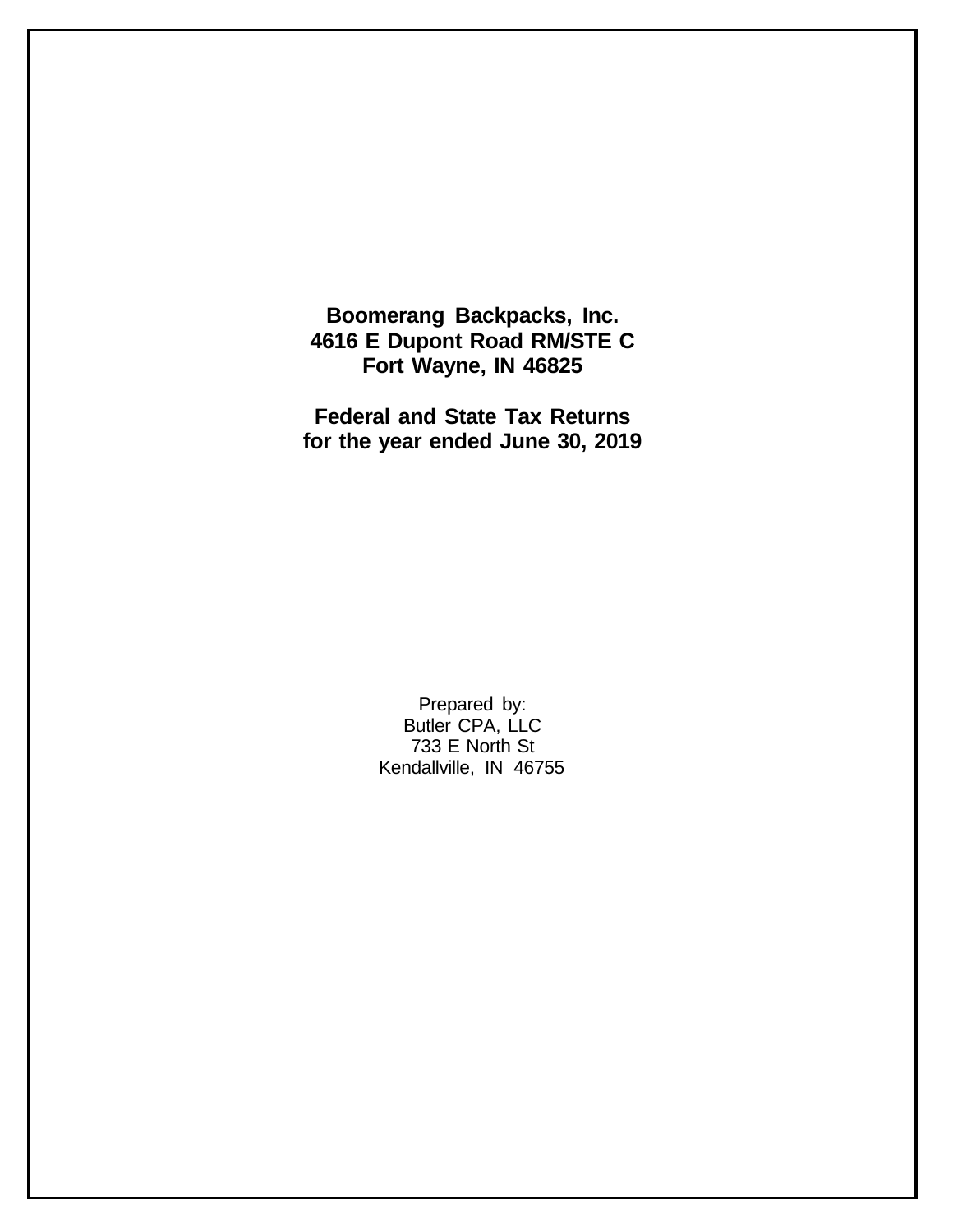|  | BOOMERANG 11/11/2019 9:58 AM |  |  |  |
|--|------------------------------|--|--|--|
|--|------------------------------|--|--|--|

| Form 990                   | Return of Organization Exempt From Income Tax<br>Under section 501(c), 527, or 4947(a)(1) of the Internal Revenue Code (except private foundations) | OMB No. 1545-0047<br>2018 |
|----------------------------|-----------------------------------------------------------------------------------------------------------------------------------------------------|---------------------------|
| Department of the Treasury | La Do not enter social security numbers on this form as it may be made public.                                                                      | <b>Open to Public</b>     |
| Internal Revenue Service   | La Go to www.irs.gov/Form990 for instructions and the latest information.                                                                           | <b>Inspection</b>         |
|                            | A For the 2018 calendar year, or tax year beginning $07/01/18$ , and ending $06/30/19$                                                              |                           |
|                            |                                                                                                                                                     |                           |

|                                                                                                         |                 | For the 2018 calendar year, or tax year beginning $07/01/18$ , and ending $06/30/19$                                                                                                                                                                                                                                     |                                                                                       |                                               |                                                  |                                            |  |  |
|---------------------------------------------------------------------------------------------------------|-----------------|--------------------------------------------------------------------------------------------------------------------------------------------------------------------------------------------------------------------------------------------------------------------------------------------------------------------------|---------------------------------------------------------------------------------------|-----------------------------------------------|--------------------------------------------------|--------------------------------------------|--|--|
| C Name of organization<br>D Employer identification number<br>Check if applicable:                      |                 |                                                                                                                                                                                                                                                                                                                          |                                                                                       |                                               |                                                  |                                            |  |  |
|                                                                                                         |                 | BOOMERANG BACKPACKS,<br>INC.<br>Address change                                                                                                                                                                                                                                                                           |                                                                                       |                                               |                                                  |                                            |  |  |
|                                                                                                         | Name change     | Doing business as                                                                                                                                                                                                                                                                                                        |                                                                                       | 80-0570852                                    |                                                  |                                            |  |  |
|                                                                                                         |                 | Number and street (or P.O. box if mail is not delivered to street address)                                                                                                                                                                                                                                               | Room/suite                                                                            | E Telephone number                            |                                                  |                                            |  |  |
|                                                                                                         | Initial return  | 4616 E DUPONT ROAD RM/STE C                                                                                                                                                                                                                                                                                              |                                                                                       |                                               |                                                  |                                            |  |  |
| City or town, state or province, country, and ZIP or foreign postal code<br>Final return/<br>terminated |                 |                                                                                                                                                                                                                                                                                                                          |                                                                                       |                                               |                                                  |                                            |  |  |
|                                                                                                         |                 | FORT WAYNE<br>IN 46825<br>Amended return                                                                                                                                                                                                                                                                                 |                                                                                       | G Gross receipts \$                           | 297,833                                          |                                            |  |  |
|                                                                                                         |                 | F Name and address of principal officer:                                                                                                                                                                                                                                                                                 |                                                                                       | H(a) Is this a group return for subordinates? |                                                  | $ X $ No<br>Yes                            |  |  |
|                                                                                                         |                 | Application pending<br>MARK COCKROFT                                                                                                                                                                                                                                                                                     |                                                                                       |                                               |                                                  |                                            |  |  |
|                                                                                                         |                 | 3920 N 465 W                                                                                                                                                                                                                                                                                                             |                                                                                       |                                               | No<br>Yes<br>H(b) Are all subordinates included? |                                            |  |  |
|                                                                                                         |                 | 46703<br><b>ANGOLA</b><br>ΙN                                                                                                                                                                                                                                                                                             |                                                                                       |                                               |                                                  | If "No," attach a list. (see instructions) |  |  |
|                                                                                                         |                 | $ X $ 501(c)(3)<br>501(c)<br>) $t$ (insert no.)<br>4947(a)(1) or<br>Tax-exempt status:                                                                                                                                                                                                                                   | 527                                                                                   |                                               |                                                  |                                            |  |  |
|                                                                                                         | Website: U      | WWW.BOOMERANGBACKPACKS.ORG                                                                                                                                                                                                                                                                                               |                                                                                       | H(c) Group exemption number <b>U</b>          |                                                  |                                            |  |  |
|                                                                                                         |                 | $ \mathbf{X} $ Corporation<br>Form of organization:<br>Trust<br>Association<br>Other $\mathbf u$                                                                                                                                                                                                                         |                                                                                       | <b>L</b> Year of formation: $2010$            |                                                  | M State of legal domicile: IN              |  |  |
|                                                                                                         | Part I          | <b>Summary</b>                                                                                                                                                                                                                                                                                                           |                                                                                       |                                               |                                                  |                                            |  |  |
|                                                                                                         |                 | 1 Briefly describe the organization's mission or most significant activities:                                                                                                                                                                                                                                            |                                                                                       |                                               |                                                  |                                            |  |  |
|                                                                                                         |                 | TO NOURISH LOW INCOME ELEMENTARY STUDENTS ON WEEKENDS BY PROVIDING                                                                                                                                                                                                                                                       |                                                                                       |                                               |                                                  |                                            |  |  |
|                                                                                                         |                 | BACKPACKS FULL OF FOOD, AND TO INSPIRE HIGH SCHOOL STUDENTS TO EXPERIENCE                                                                                                                                                                                                                                                |                                                                                       |                                               |                                                  |                                            |  |  |
|                                                                                                         |                 | COMMUNITY SERVICE THROUGH PROJECT BASED LEARNING AND STUDENT INTERNSHIPS.                                                                                                                                                                                                                                                |                                                                                       |                                               |                                                  |                                            |  |  |
| Governance                                                                                              |                 | 2 Check this box $\mathbf{u}$   if the organization discontinued its operations or disposed of more than 25% of its net assets.                                                                                                                                                                                          |                                                                                       |                                               |                                                  |                                            |  |  |
|                                                                                                         |                 |                                                                                                                                                                                                                                                                                                                          |                                                                                       |                                               |                                                  |                                            |  |  |
| య                                                                                                       |                 | 3 Number of voting members of the governing body (Part VI, line 1a)                                                                                                                                                                                                                                                      |                                                                                       |                                               | 3                                                | 7<br>7                                     |  |  |
|                                                                                                         |                 |                                                                                                                                                                                                                                                                                                                          |                                                                                       |                                               |                                                  |                                            |  |  |
| <b>Activities</b>                                                                                       |                 | 5 Total number of individuals employed in calendar year 2018 (Part V, line 2a) [[[[[[[[[[[[[[[[[[[[[[[[[[[[[[[                                                                                                                                                                                                           |                                                                                       |                                               | 5                                                | 0                                          |  |  |
|                                                                                                         |                 | 6 Total number of volunteers (estimate if necessary)                                                                                                                                                                                                                                                                     |                                                                                       |                                               | 6                                                | 500                                        |  |  |
|                                                                                                         |                 |                                                                                                                                                                                                                                                                                                                          |                                                                                       |                                               | 7a                                               | 0                                          |  |  |
|                                                                                                         |                 |                                                                                                                                                                                                                                                                                                                          | Prior Year                                                                            | 7b                                            | 0                                                |                                            |  |  |
|                                                                                                         |                 |                                                                                                                                                                                                                                                                                                                          |                                                                                       |                                               | 94,736                                           | Current Year<br>227,822                    |  |  |
|                                                                                                         |                 |                                                                                                                                                                                                                                                                                                                          |                                                                                       |                                               |                                                  |                                            |  |  |
| Revenue                                                                                                 | 9               | Program service revenue (Part VIII, line 2g)                                                                                                                                                                                                                                                                             |                                                                                       |                                               |                                                  |                                            |  |  |
|                                                                                                         |                 |                                                                                                                                                                                                                                                                                                                          |                                                                                       |                                               | 16                                               | 2,286                                      |  |  |
|                                                                                                         |                 | 11 Other revenue (Part VIII, column (A), lines 5, 6d, 8c, 9c, 10c, and 11e)                                                                                                                                                                                                                                              |                                                                                       |                                               | 29,402<br>124,154                                | 62,699<br>292,807                          |  |  |
|                                                                                                         |                 |                                                                                                                                                                                                                                                                                                                          | 12 Total revenue - add lines 8 through 11 (must equal Part VIII, column (A), line 12) |                                               |                                                  |                                            |  |  |
|                                                                                                         |                 |                                                                                                                                                                                                                                                                                                                          |                                                                                       |                                               |                                                  |                                            |  |  |
|                                                                                                         |                 |                                                                                                                                                                                                                                                                                                                          |                                                                                       |                                               |                                                  | 0                                          |  |  |
|                                                                                                         |                 | 15 Salaries, other compensation, employee benefits (Part IX, column (A), lines 5-10)                                                                                                                                                                                                                                     |                                                                                       |                                               | 12,631                                           | 0                                          |  |  |
| Expenses                                                                                                |                 |                                                                                                                                                                                                                                                                                                                          |                                                                                       |                                               |                                                  | 0                                          |  |  |
|                                                                                                         |                 | <b>b</b> Total fundraising expenses (Part IX, column (D), line 25) $\mathbf{u}$                                                                                                                                                                                                                                          | 7,128                                                                                 |                                               |                                                  |                                            |  |  |
|                                                                                                         |                 | 17 Other expenses (Part IX, column (A), lines 11a–11d, 11f–24e)                                                                                                                                                                                                                                                          |                                                                                       |                                               | 117,089                                          | 288,967                                    |  |  |
|                                                                                                         |                 | 18 Total expenses. Add lines 13-17 (must equal Part IX, column (A), line 25)                                                                                                                                                                                                                                             |                                                                                       |                                               | 129,720                                          | 288,967                                    |  |  |
|                                                                                                         |                 | 19 Revenue less expenses. Subtract line 18 from line 12                                                                                                                                                                                                                                                                  |                                                                                       |                                               | $-5,566$                                         | 3,840                                      |  |  |
|                                                                                                         |                 |                                                                                                                                                                                                                                                                                                                          |                                                                                       | Beginning of Current Year                     | 508,757                                          | End of Year<br>512,597                     |  |  |
|                                                                                                         |                 |                                                                                                                                                                                                                                                                                                                          |                                                                                       |                                               | 0                                                |                                            |  |  |
| Net Assets or<br>Fund Balances                                                                          |                 | 21 Total liabilities (Part X, line 26) [11] The matter contract the state of the contract of the contract of the contract of the contract of the contract of the contract of the contract of the contract of the contract of t                                                                                           |                                                                                       |                                               | 508,757                                          | 0<br>512,597                               |  |  |
|                                                                                                         |                 | 22 Net assets or fund balances. Subtract line 21 from line 20                                                                                                                                                                                                                                                            |                                                                                       |                                               |                                                  |                                            |  |  |
|                                                                                                         | Part II         | <b>Signature Block</b>                                                                                                                                                                                                                                                                                                   |                                                                                       |                                               |                                                  |                                            |  |  |
|                                                                                                         |                 | Under penalties of perjury, I declare that I have examined this return, including accompanying schedules and statements, and to the best of my knowledge and belief, it is<br>true, correct, and complete. Declaration of preparer (other than officer) is based on all information of which preparer has any knowledge. |                                                                                       |                                               |                                                  |                                            |  |  |
|                                                                                                         |                 |                                                                                                                                                                                                                                                                                                                          |                                                                                       |                                               |                                                  |                                            |  |  |
|                                                                                                         |                 | Signature of officer                                                                                                                                                                                                                                                                                                     |                                                                                       |                                               | Date                                             |                                            |  |  |
| Sign                                                                                                    |                 |                                                                                                                                                                                                                                                                                                                          |                                                                                       |                                               |                                                  |                                            |  |  |
| Here                                                                                                    |                 | COCKROFT<br>MARK                                                                                                                                                                                                                                                                                                         | PRESIDENT                                                                             |                                               |                                                  |                                            |  |  |
|                                                                                                         |                 | Type or print name and title                                                                                                                                                                                                                                                                                             |                                                                                       |                                               |                                                  |                                            |  |  |
|                                                                                                         |                 | Print/Type preparer's name<br>Preparer's signature                                                                                                                                                                                                                                                                       |                                                                                       | Date                                          | Check                                            | PTIN                                       |  |  |
| Paid                                                                                                    |                 | CARLA B BUTLER                                                                                                                                                                                                                                                                                                           |                                                                                       |                                               | $11/11/19$ self-employed                         | P00097274                                  |  |  |
|                                                                                                         | Preparer        | CPA,<br>LLC<br>BUTLER<br>Firm's name                                                                                                                                                                                                                                                                                     |                                                                                       |                                               | Firm's $EIN$ }                                   | 82-3544720                                 |  |  |
|                                                                                                         | <b>Use Only</b> | 733 E NORTH<br>ST                                                                                                                                                                                                                                                                                                        |                                                                                       |                                               |                                                  |                                            |  |  |
|                                                                                                         |                 | KENDALLVILLE,<br>46755<br>ΙN<br>Firm's address                                                                                                                                                                                                                                                                           |                                                                                       |                                               | Phone no.                                        | 260-347-0475                               |  |  |
|                                                                                                         |                 |                                                                                                                                                                                                                                                                                                                          |                                                                                       |                                               |                                                  | $X$ Yes<br>No                              |  |  |

| Sign                                                        |                                                                                                    | Signature of officer |          |     |           |      |              | Date                     |            |           |  |
|-------------------------------------------------------------|----------------------------------------------------------------------------------------------------|----------------------|----------|-----|-----------|------|--------------|--------------------------|------------|-----------|--|
| Here                                                        |                                                                                                    | MARK                 | COCKROFT |     | PRESIDENT |      |              |                          |            |           |  |
|                                                             | Type or print name and title<br>Preparer's signature<br>Print/Type preparer's name                 |                      |          |     |           | Date |              | Check                    | PTIN       |           |  |
| Paid                                                        | CARLA B BUTLER                                                                                     |                      |          |     |           |      |              | $11/11/19$ self-employed |            | P00097274 |  |
| Preparer<br>BUTLER CPA,<br>Firm's name                      |                                                                                                    |                      |          | LLC |           |      | Firm's $EIN$ |                          | 82-3544720 |           |  |
|                                                             | Use Only<br>NORTH ST<br>733.<br>E.                                                                 |                      |          |     |           |      |              |                          |            |           |  |
| 46755<br>KENDALLVILLE,<br>IN<br>Firm's address<br>Phone no. |                                                                                                    |                      |          |     |           |      | 260-347-0475 |                          |            |           |  |
|                                                             | X Yes<br>May the IRS discuss this return with the preparer shown above? (see instructions)<br>  No |                      |          |     |           |      |              |                          |            |           |  |
|                                                             | Form $990(2018)$<br>For Paperwork Reduction Act Notice, see the separate instructions.             |                      |          |     |           |      |              |                          |            |           |  |

Form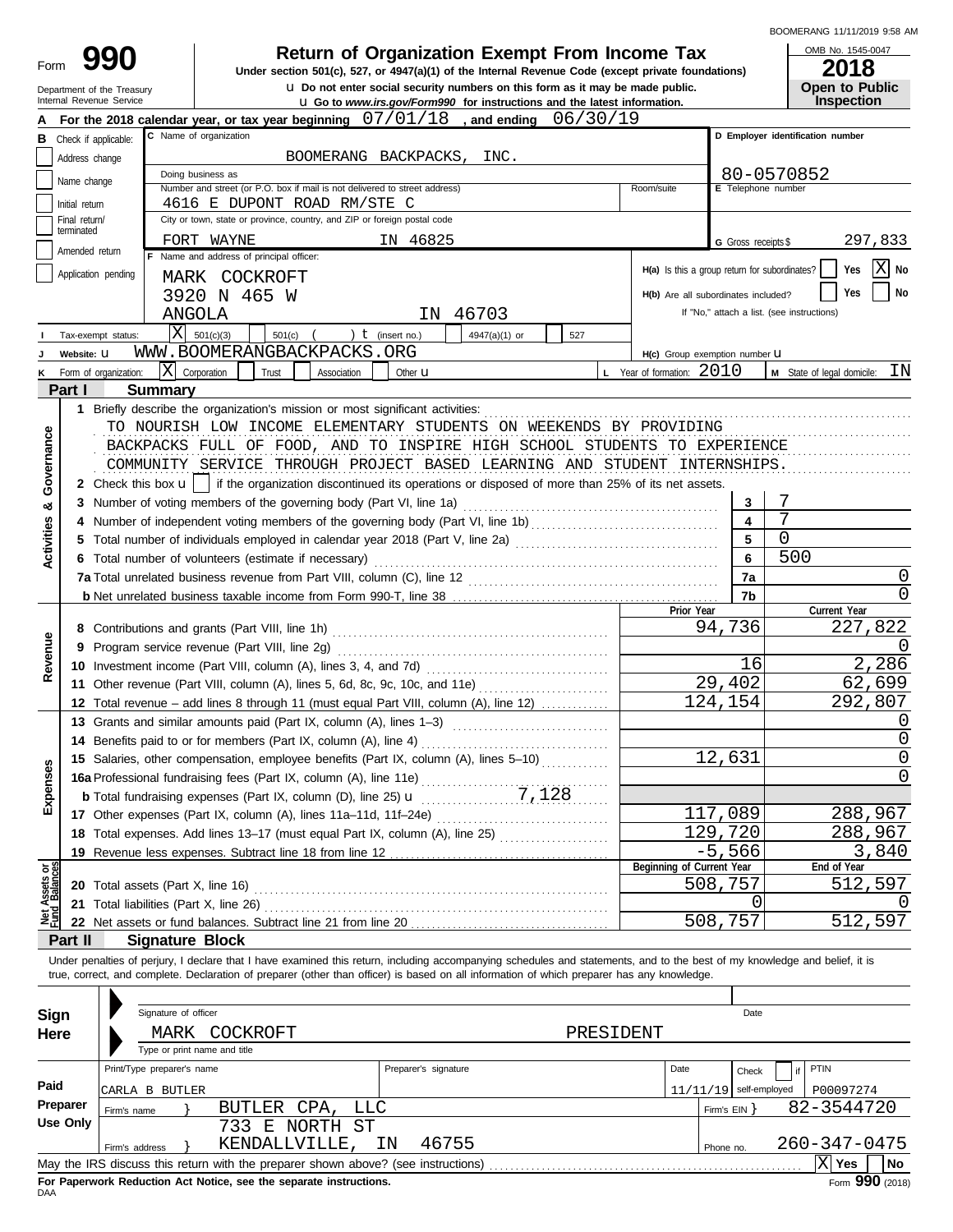|                  | Form 990 (2018) BOOMERANG BACKPACKS, INC.                                                                                                                                                                                                                                                                                                                                                      |                        | 80-0570852  |                    | Page 2          |
|------------------|------------------------------------------------------------------------------------------------------------------------------------------------------------------------------------------------------------------------------------------------------------------------------------------------------------------------------------------------------------------------------------------------|------------------------|-------------|--------------------|-----------------|
| Part III         | <b>Statement of Program Service Accomplishments</b>                                                                                                                                                                                                                                                                                                                                            |                        |             |                    |                 |
|                  | 1 Briefly describe the organization's mission:                                                                                                                                                                                                                                                                                                                                                 |                        |             |                    |                 |
|                  | TO NOURISH LOW INCOME ELEMENTARY STUDENTS ON WEEKENDS BY PROVIDING<br>BACKPACKS FULL OF FOOD, AND TO INSPIRE HIGH SCHOOL STUDENTS TO EXPERIENCE<br>COMMUNITY SERVICE THROUGH PROJECT BASED LEARNING AND STUDENT INTERNSHIPS.                                                                                                                                                                   |                        |             |                    |                 |
|                  | 2 Did the organization undertake any significant program services during the year which were not listed on the<br>prior Form 990 or 990-EZ?                                                                                                                                                                                                                                                    |                        |             |                    | $ X $ No<br>Yes |
| 3<br>services?   | If "Yes," describe these new services on Schedule O.<br>Did the organization cease conducting, or make significant changes in how it conducts, any program                                                                                                                                                                                                                                     |                        |             |                    | $ X $ No<br>Yes |
| 4                | If "Yes," describe these changes on Schedule O.<br>Describe the organization's program service accomplishments for each of its three largest program services, as measured by<br>expenses. Section 501(c)(3) and 501(c)(4) organizations are required to report the amount of grants and allocations to others,<br>the total expenses, and revenue, if any, for each program service reported. |                        |             |                    |                 |
|                  | PROVIDE FOOD TO LOW INCOME ELEMENTARY STUDENTS ON WEEKENDS.                                                                                                                                                                                                                                                                                                                                    |                        |             | $($ Revenue \$ $)$ |                 |
|                  |                                                                                                                                                                                                                                                                                                                                                                                                |                        |             |                    |                 |
|                  |                                                                                                                                                                                                                                                                                                                                                                                                |                        |             |                    |                 |
|                  |                                                                                                                                                                                                                                                                                                                                                                                                |                        |             |                    |                 |
|                  |                                                                                                                                                                                                                                                                                                                                                                                                |                        |             |                    |                 |
| N/A              |                                                                                                                                                                                                                                                                                                                                                                                                |                        |             |                    |                 |
|                  |                                                                                                                                                                                                                                                                                                                                                                                                |                        |             |                    |                 |
|                  |                                                                                                                                                                                                                                                                                                                                                                                                |                        |             |                    |                 |
|                  |                                                                                                                                                                                                                                                                                                                                                                                                |                        |             |                    |                 |
|                  |                                                                                                                                                                                                                                                                                                                                                                                                |                        |             |                    |                 |
| 4c (Code:<br>N/A | ) (Expenses \$                                                                                                                                                                                                                                                                                                                                                                                 | including grants of \$ |             | ) (Revenue \$      |                 |
|                  |                                                                                                                                                                                                                                                                                                                                                                                                |                        |             |                    |                 |
|                  |                                                                                                                                                                                                                                                                                                                                                                                                |                        |             |                    |                 |
|                  |                                                                                                                                                                                                                                                                                                                                                                                                |                        |             |                    |                 |
|                  |                                                                                                                                                                                                                                                                                                                                                                                                |                        |             |                    |                 |
| (Expenses \$     | 4d Other program services (Describe in Schedule O.)                                                                                                                                                                                                                                                                                                                                            | including grants of \$ | (Revenue \$ |                    |                 |
|                  | 4e Total program service expenses u                                                                                                                                                                                                                                                                                                                                                            | 264.937                |             |                    |                 |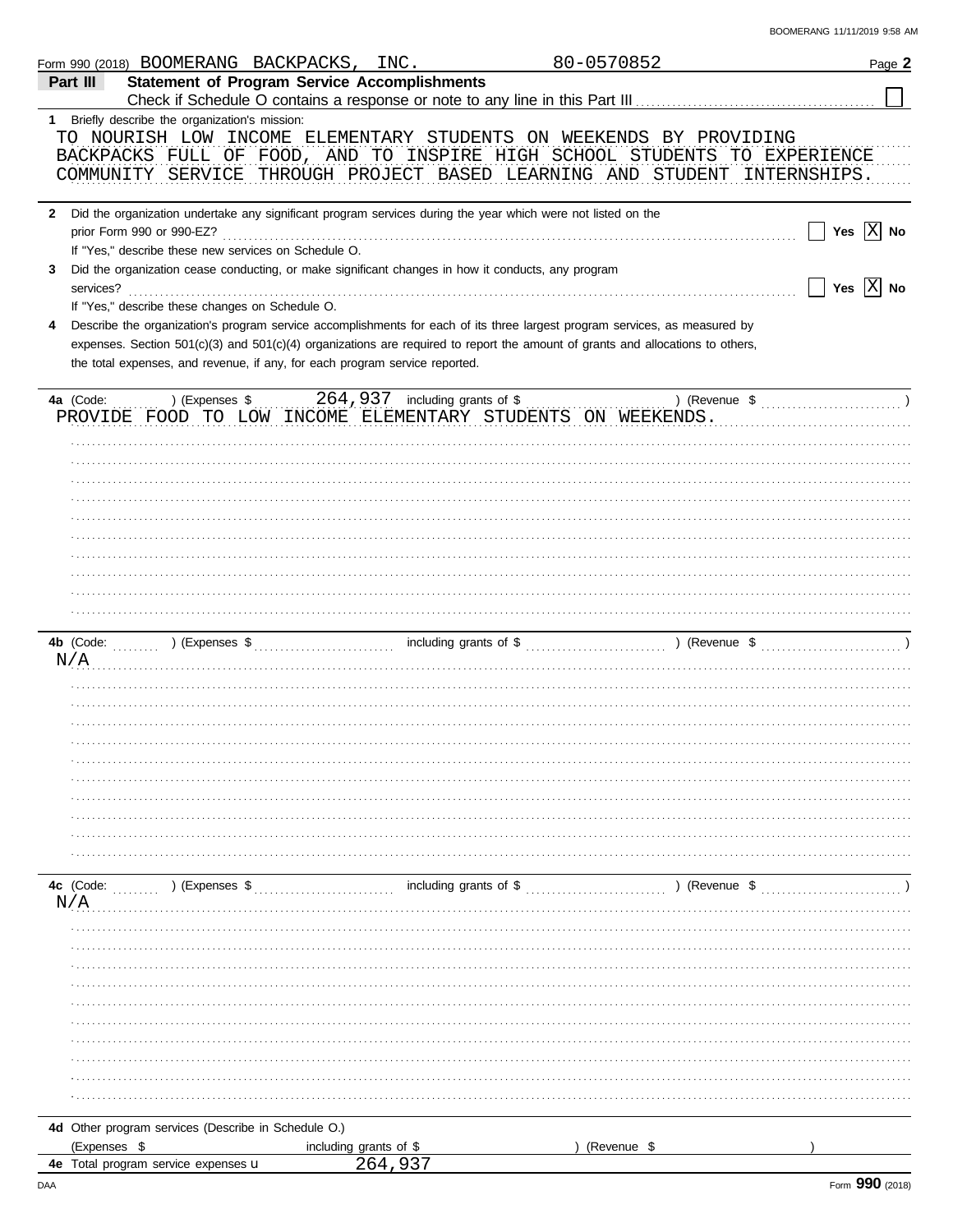| $\sim$<br>INC.<br>______<br><b>BOOMERANG</b><br>Form 990<br>(2018)<br>BACKPACKS | $\mathbf{a} \mathbf{a} = \mathbf{a}$<br>י י<br>Page<br>. –<br>OU<br>∪⊖⊃∠ |
|---------------------------------------------------------------------------------|--------------------------------------------------------------------------|
|---------------------------------------------------------------------------------|--------------------------------------------------------------------------|

**Part IV Checklist of Required Schedules**

|          |                                                                                                                                                                                                          |                        | Yes    | No           |
|----------|----------------------------------------------------------------------------------------------------------------------------------------------------------------------------------------------------------|------------------------|--------|--------------|
| 1        | Is the organization described in section $501(c)(3)$ or $4947(a)(1)$ (other than a private foundation)? If "Yes,"                                                                                        |                        |        |              |
|          | complete Schedule A<br>Is the organization required to complete Schedule B, Schedule of Contributors (see instructions)?                                                                                 | 1<br>$\mathbf{2}$      | Χ<br>Χ |              |
| 2<br>3   | Did the organization engage in direct or indirect political campaign activities on behalf of or in opposition to                                                                                         |                        |        |              |
|          | candidates for public office? If "Yes," complete Schedule C, Part I                                                                                                                                      | 3                      |        | X            |
| 4        | Section 501(c)(3) organizations. Did the organization engage in lobbying activities, or have a section 501(h)                                                                                            |                        |        |              |
|          | election in effect during the tax year? If "Yes," complete Schedule C, Part II                                                                                                                           | 4                      |        | X            |
| 5        | Is the organization a section $501(c)(4)$ , $501(c)(5)$ , or $501(c)(6)$ organization that receives membership dues,                                                                                     |                        |        |              |
|          | assessments, or similar amounts as defined in Revenue Procedure 98-19? If "Yes," complete Schedule C, Part III                                                                                           | 5                      |        | X            |
| 6        | Did the organization maintain any donor advised funds or any similar funds or accounts for which donors                                                                                                  |                        |        |              |
|          | have the right to provide advice on the distribution or investment of amounts in such funds or accounts? If                                                                                              |                        |        |              |
|          | "Yes," complete Schedule D, Part I                                                                                                                                                                       | 6                      |        | X            |
| 7        | Did the organization receive or hold a conservation easement, including easements to preserve open space,                                                                                                |                        |        |              |
|          | the environment, historic land areas, or historic structures? If "Yes," complete Schedule D, Part II                                                                                                     | 7                      |        | X            |
| 8        | Did the organization maintain collections of works of art, historical treasures, or other similar assets? If "Yes,"                                                                                      |                        |        |              |
|          | complete Schedule D, Part III                                                                                                                                                                            | 8                      |        | X            |
| 9        | Did the organization report an amount in Part X, line 21, for escrow or custodial account liability, serve as a                                                                                          |                        |        |              |
|          | custodian for amounts not listed in Part X; or provide credit counseling, debt management, credit repair, or                                                                                             |                        |        |              |
|          | debt negotiation services? If "Yes," complete Schedule D, Part IV                                                                                                                                        | 9                      |        | X            |
| 10       | Did the organization, directly or through a related organization, hold assets in temporarily restricted                                                                                                  |                        |        |              |
|          | endowments, permanent endowments, or quasi-endowments? If "Yes," complete Schedule D, Part V                                                                                                             | 10                     |        | Χ            |
| 11       | If the organization's answer to any of the following questions is "Yes," then complete Schedule D, Parts VI,                                                                                             |                        |        |              |
|          | VII, VIII, IX, or X as applicable.                                                                                                                                                                       |                        |        |              |
| а        | Did the organization report an amount for land, buildings, and equipment in Part X, line 10? If "Yes,"                                                                                                   |                        |        |              |
|          | complete Schedule D, Part VI                                                                                                                                                                             | 11a                    |        | X            |
| b        | Did the organization report an amount for investments—other securities in Part X, line 12 that is 5% or more                                                                                             |                        |        |              |
|          | of its total assets reported in Part X, line 16? If "Yes," complete Schedule D, Part VII                                                                                                                 | 11b                    |        | X            |
| c        | Did the organization report an amount for investments—program related in Part X, line 13 that is 5% or more<br>of its total assets reported in Part X, line 16? If "Yes," complete Schedule D, Part VIII | 11c                    |        | X            |
| d        | Did the organization report an amount for other assets in Part X, line 15 that is 5% or more of its total assets                                                                                         |                        |        |              |
|          | reported in Part X, line 16? If "Yes," complete Schedule D, Part IX                                                                                                                                      | 11d                    |        | Χ            |
| е        | Did the organization report an amount for other liabilities in Part X, line 25? If "Yes," complete Schedule D, Part X                                                                                    | 11e                    |        | X            |
| f        | Did the organization's separate or consolidated financial statements for the tax year include a footnote that addresses                                                                                  |                        |        |              |
|          | the organization's liability for uncertain tax positions under FIN 48 (ASC 740)? If "Yes," complete Schedule D, Part X                                                                                   | 11f                    |        | X            |
|          | 12a Did the organization obtain separate, independent audited financial statements for the tax year? If "Yes," complete                                                                                  |                        |        |              |
|          |                                                                                                                                                                                                          | 12a                    |        | Χ            |
|          | Was the organization included in consolidated, independent audited financial statements for the tax year? If                                                                                             |                        |        |              |
|          | "Yes," and if the organization answered "No" to line 12a, then completing Schedule D, Parts XI and XII is optional                                                                                       | 12b                    |        | $\mathbf{X}$ |
| 13       |                                                                                                                                                                                                          | 13                     |        | Χ            |
| 14a      |                                                                                                                                                                                                          | 14a                    |        | X            |
| b        | Did the organization have aggregate revenues or expenses of more than \$10,000 from grantmaking,                                                                                                         |                        |        |              |
|          | fundraising, business, investment, and program service activities outside the United States, or aggregate                                                                                                |                        |        |              |
|          | foreign investments valued at \$100,000 or more? If "Yes," complete Schedule F, Parts I and IV.                                                                                                          | 14b                    |        | X            |
| 15       | Did the organization report on Part IX, column (A), line 3, more than \$5,000 of grants or other assistance to or                                                                                        |                        |        |              |
|          |                                                                                                                                                                                                          | 15                     |        | X            |
| 16       | Did the organization report on Part IX, column (A), line 3, more than \$5,000 of aggregate grants or other                                                                                               |                        |        |              |
|          | assistance to or for foreign individuals? If "Yes," complete Schedule F, Parts III and IV [[[[[[[[[[[[[[[[[[[                                                                                            | 16                     |        | X            |
| 17       | Did the organization report a total of more than \$15,000 of expenses for professional fundraising services on                                                                                           |                        |        |              |
|          |                                                                                                                                                                                                          | 17                     |        | X            |
| 18       | Did the organization report more than \$15,000 total of fundraising event gross income and contributions on                                                                                              |                        |        |              |
|          | Part VIII, lines 1c and 8a? If "Yes," complete Schedule G, Part II                                                                                                                                       | 18                     | X      |              |
| 19       | Did the organization report more than \$15,000 of gross income from gaming activities on Part VIII, line 9a?                                                                                             |                        |        |              |
|          |                                                                                                                                                                                                          | 19                     |        | X<br>X       |
| 20a<br>b |                                                                                                                                                                                                          | 20a<br>20 <sub>b</sub> |        |              |
| 21       | Did the organization report more than \$5,000 of grants or other assistance to any domestic organization or                                                                                              |                        |        |              |
|          |                                                                                                                                                                                                          |                        |        |              |

domestic government on Part IX, column (A), line 1? *If "Yes," complete Schedule I, Parts I and II* . . . . . . . . . . . . . . . . . . . . . . . . . . . . . . . . . . . . . . **21** X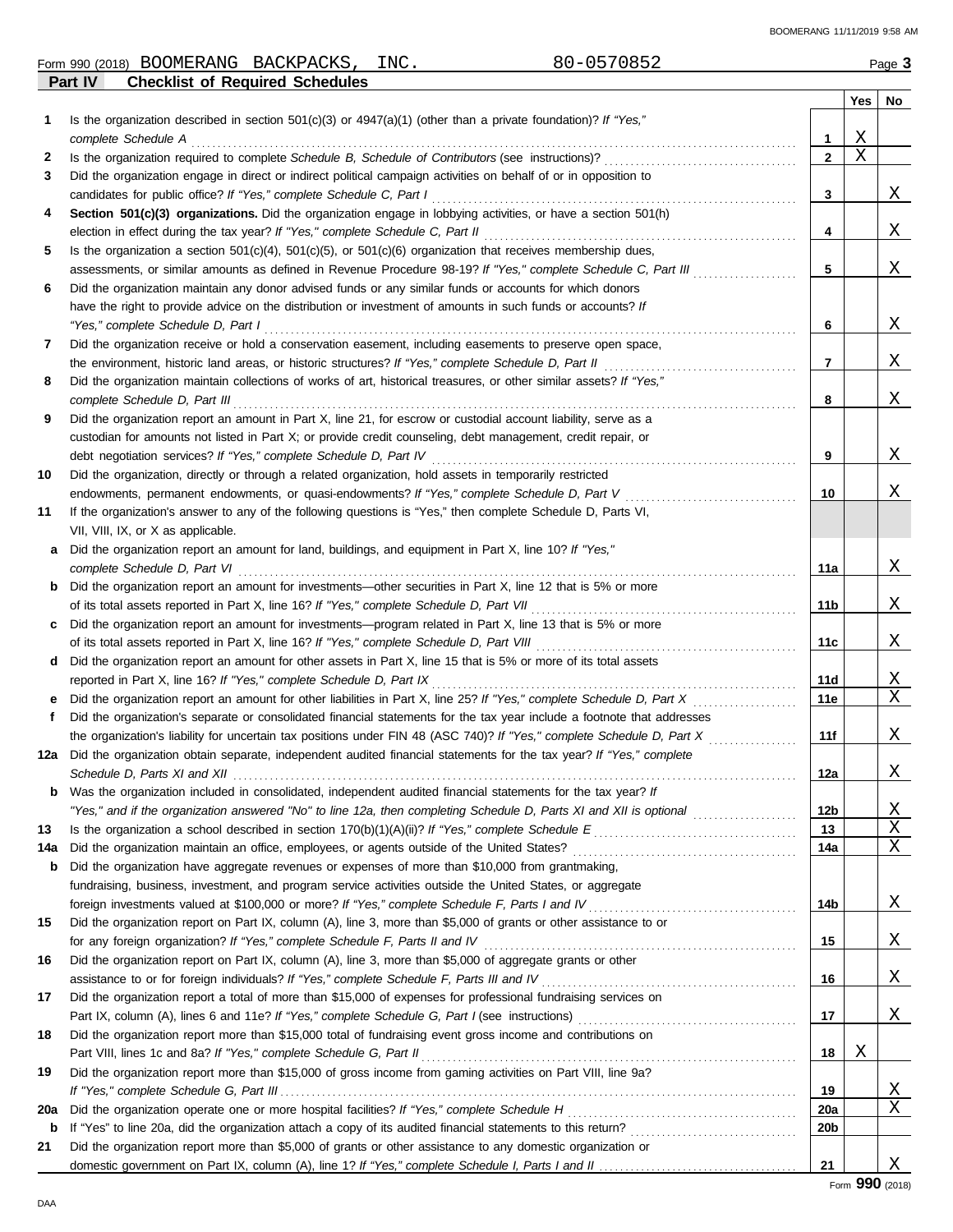|     | 80-0570852<br>Form 990 (2018) BOOMERANG BACKPACKS,<br>INC.                                                                                            |                 |     | Page 4 |
|-----|-------------------------------------------------------------------------------------------------------------------------------------------------------|-----------------|-----|--------|
|     | Part IV<br><b>Checklist of Required Schedules (continued)</b>                                                                                         |                 |     |        |
|     |                                                                                                                                                       |                 | Yes | No     |
| 22  | Did the organization report more than \$5,000 of grants or other assistance to or for domestic individuals on                                         |                 |     |        |
|     | Part IX, column (A), line 2? If "Yes," complete Schedule I, Parts I and III                                                                           | 22              |     | Χ      |
| 23  | Did the organization answer "Yes" to Part VII, Section A, line 3, 4, or 5 about compensation of the                                                   |                 |     |        |
|     | organization's current and former officers, directors, trustees, key employees, and highest compensated                                               |                 |     |        |
|     | employees? If "Yes," complete Schedule J                                                                                                              | 23              |     | Χ      |
| 24a | Did the organization have a tax-exempt bond issue with an outstanding principal amount of more than                                                   |                 |     |        |
|     | \$100,000 as of the last day of the year, that was issued after December 31, 2002? If "Yes," answer lines 24b                                         |                 |     |        |
|     | through 24d and complete Schedule K. If "No," go to line 25a                                                                                          | 24a             |     | Χ      |
| b   | Did the organization invest any proceeds of tax-exempt bonds beyond a temporary period exception?                                                     | 24b             |     |        |
|     | Did the organization maintain an escrow account other than a refunding escrow at any time during the year                                             |                 |     |        |
|     | to defease any tax-exempt bonds?                                                                                                                      | 24c             |     |        |
| d   | Did the organization act as an "on behalf of" issuer for bonds outstanding at any time during the year?                                               | 24d             |     |        |
| 25a | Section 501(c)(3), 501(c)(4), and 501(c)(29) organizations. Did the organization engage in an excess benefit                                          |                 |     |        |
|     | transaction with a disqualified person during the year? If "Yes," complete Schedule L, Part I                                                         | 25a             |     | Χ      |
| b   | Is the organization aware that it engaged in an excess benefit transaction with a disqualified person in a prior                                      |                 |     |        |
|     | year, and that the transaction has not been reported on any of the organization's prior Forms 990 or 990-EZ?<br>If "Yes," complete Schedule L, Part I | 25 <sub>b</sub> |     | Χ      |
| 26  | Did the organization report any amount on Part X, line 5, 6, or 22 for receivables from or payables to any                                            |                 |     |        |
|     | current or former officers, directors, trustees, key employees, highest compensated employees, or                                                     |                 |     |        |
|     | disqualified persons? If "Yes," complete Schedule L, Part II                                                                                          | 26              |     | Χ      |
| 27  | Did the organization provide a grant or other assistance to an officer, director, trustee, key employee,                                              |                 |     |        |
|     | substantial contributor or employee thereof, a grant selection committee member, or to a 35% controlled                                               |                 |     |        |
|     | entity or family member of any of these persons? If "Yes," complete Schedule L, Part III                                                              | 27              |     | Χ      |
| 28  | Was the organization a party to a business transaction with one of the following parties (see Schedule L,                                             |                 |     |        |
|     | Part IV instructions for applicable filing thresholds, conditions, and exceptions):                                                                   |                 |     |        |
| а   | A current or former officer, director, trustee, or key employee? If "Yes," complete Schedule L, Part IV                                               | 28a             |     | Χ      |
| b   | A family member of a current or former officer, director, trustee, or key employee? If "Yes," complete                                                |                 |     |        |
|     | Schedule L, Part IV                                                                                                                                   | 28b             |     | Χ      |
| c   | An entity of which a current or former officer, director, trustee, or key employee (or a family member thereof)                                       |                 |     |        |
|     | was an officer, director, trustee, or direct or indirect owner? If "Yes," complete Schedule L, Part IV                                                | 28c             |     | Χ      |
| 29  |                                                                                                                                                       | 29              |     | X      |
| 30  | Did the organization receive contributions of art, historical treasures, or other similar assets, or qualified                                        |                 |     |        |
|     | conservation contributions? If "Yes," complete Schedule M                                                                                             | 30              |     | Χ      |
| 31  | Did the organization liquidate, terminate, or dissolve and cease operations? If "Yes," complete Schedule N, Part I                                    | 31              |     | X      |
| 32  | Did the organization sell, exchange, dispose of, or transfer more than 25% of its net assets? If "Yes,"                                               |                 |     |        |
|     | complete Schedule N, Part II                                                                                                                          | 32              |     | Χ      |
| 33  | Did the organization own 100% of an entity disregarded as separate from the organization under Regulations                                            |                 |     |        |
|     | sections 301.7701-2 and 301.7701-3? If "Yes," complete Schedule R, Part I                                                                             | 33              |     | Χ      |
| 34  | Was the organization related to any tax-exempt or taxable entity? If "Yes," complete Schedule R, Part II, III,                                        |                 |     |        |
|     | or IV, and Part V, line 1                                                                                                                             | 34              |     | Χ      |
| 35a |                                                                                                                                                       | 35a             |     | X      |
| b   | If "Yes" to line 35a, did the organization receive any payment from or engage in any transaction with a                                               |                 |     |        |
|     |                                                                                                                                                       | 35b             |     |        |
| 36  | Section 501(c)(3) organizations. Did the organization make any transfers to an exempt non-charitable                                                  |                 |     |        |
|     | related organization? If "Yes," complete Schedule R, Part V, line 2                                                                                   | 36              |     | Χ      |
| 37  | Did the organization conduct more than 5% of its activities through an entity that is not a related organization                                      |                 |     |        |
|     | and that is treated as a partnership for federal income tax purposes? If "Yes," complete Schedule R, Part VI                                          | 37              |     | Χ      |
| 38  | Did the organization complete Schedule O and provide explanations in Schedule O for Part VI, lines 11b and                                            |                 |     |        |
|     | 19? Note. All Form 990 filers are required to complete Schedule O.                                                                                    | 38              | Χ   |        |
|     | Statements Regarding Other IRS Filings and Tax Compliance<br>Part V                                                                                   |                 |     |        |
|     |                                                                                                                                                       |                 |     |        |
|     |                                                                                                                                                       |                 | Yes | No     |
| 1а  | 2<br>Enter the number reported in Box 3 of Form 1096. Enter -0- if not applicable<br>1a<br>$\mathbf 0$                                                |                 |     |        |
| b   | 1 <sub>b</sub><br>Enter the number of Forms W-2G included in line 1a. Enter -0- if not applicable                                                     |                 |     |        |
| c   | Did the organization comply with backup withholding rules for reportable payments to vendors and                                                      |                 |     |        |
|     |                                                                                                                                                       | 1c              |     |        |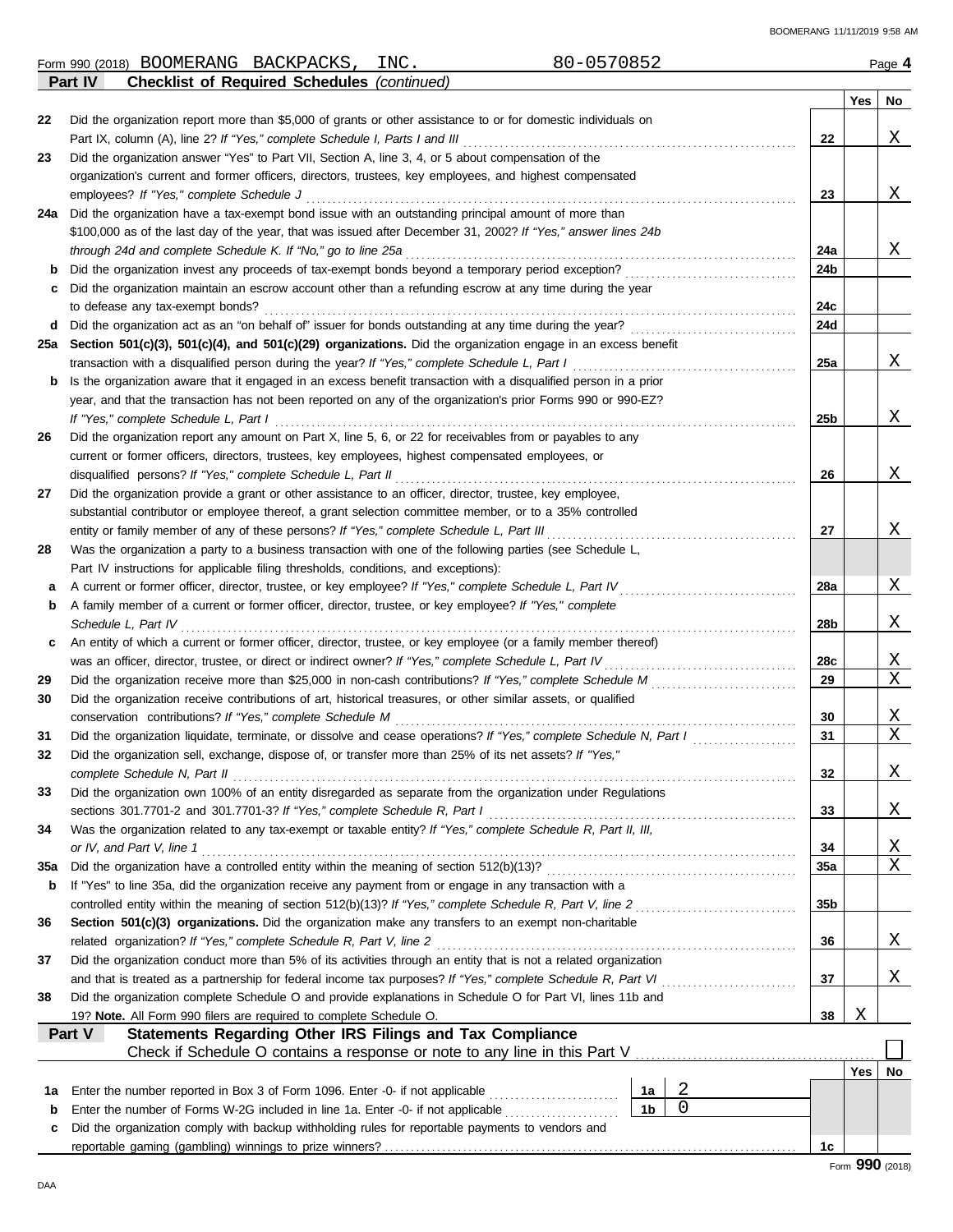|         | Statements Regarding Other IRS Filings and Tax Compliance (continued)<br>Part V                                                    |                 |                |          |     |        |  |
|---------|------------------------------------------------------------------------------------------------------------------------------------|-----------------|----------------|----------|-----|--------|--|
|         |                                                                                                                                    |                 |                |          | Yes | No.    |  |
| 2a      | Enter the number of employees reported on Form W-3, Transmittal of Wage and Tax                                                    |                 |                |          |     |        |  |
|         | Statements, filed for the calendar year ending with or within the year covered by this return                                      | 2a              | $\overline{0}$ |          |     |        |  |
| b       | If at least one is reported on line 2a, did the organization file all required federal employment tax returns?                     |                 |                | 2b       |     |        |  |
|         | Note. If the sum of lines 1a and 2a is greater than 250, you may be required to e-file (see instructions)                          |                 |                |          |     |        |  |
| за      | Did the organization have unrelated business gross income of \$1,000 or more during the year?                                      |                 |                | За       |     | Χ      |  |
| b       |                                                                                                                                    |                 |                | 3b       |     |        |  |
| 4a      | At any time during the calendar year, did the organization have an interest in, or a signature or other authority over,            |                 |                |          |     |        |  |
|         | a financial account in a foreign country (such as a bank account, securities account, or other financial account)?                 |                 |                | 4a       |     | Χ      |  |
| b       | If "Yes," enter the name of the foreign country: <b>u</b>                                                                          |                 |                |          |     |        |  |
|         | See instructions for filing requirements for FinCEN Form 114, Report of Foreign Bank and Financial Accounts (FBAR).                |                 |                |          |     |        |  |
| 5а      |                                                                                                                                    |                 |                | 5a<br>5b |     | Χ<br>X |  |
| b       | If "Yes" to line 5a or 5b, did the organization file Form 8886-T?                                                                  |                 |                | 5c       |     |        |  |
| с<br>6а | Does the organization have annual gross receipts that are normally greater than \$100,000, and did the                             |                 |                |          |     |        |  |
|         | organization solicit any contributions that were not tax deductible as charitable contributions?                                   |                 |                | 6a       |     | Χ      |  |
| b       | If "Yes," did the organization include with every solicitation an express statement that such contributions or                     |                 |                |          |     |        |  |
|         | gifts were not tax deductible?                                                                                                     |                 |                | 6b       |     |        |  |
| 7       | Organizations that may receive deductible contributions under section 170(c).                                                      |                 |                |          |     |        |  |
| а       | Did the organization receive a payment in excess of \$75 made partly as a contribution and partly for goods                        |                 |                |          |     |        |  |
|         | and services provided to the payor?                                                                                                |                 |                | 7a       |     | Χ      |  |
| b       |                                                                                                                                    |                 |                | 7b       |     |        |  |
| c       | Did the organization sell, exchange, or otherwise dispose of tangible personal property for which it was                           |                 |                |          |     |        |  |
|         |                                                                                                                                    |                 |                | 7с       |     | Χ      |  |
| a       |                                                                                                                                    | 7d              |                |          |     |        |  |
| е       |                                                                                                                                    |                 |                | 7е       |     | Χ      |  |
| f       | Did the organization, during the year, pay premiums, directly or indirectly, on a personal benefit contract?                       |                 |                | 7f       |     | Χ      |  |
| g       | If the organization received a contribution of qualified intellectual property, did the organization file Form 8899 as required?   |                 |                |          |     |        |  |
| h       | If the organization received a contribution of cars, boats, airplanes, or other vehicles, did the organization file a Form 1098-C? |                 |                | 7h       |     | X      |  |
| 8       | Sponsoring organizations maintaining donor advised funds. Did a donor advised fund maintained by the                               |                 |                |          |     |        |  |
|         | sponsoring organization have excess business holdings at any time during the year?                                                 |                 |                | 8        |     |        |  |
| 9       | Sponsoring organizations maintaining donor advised funds.                                                                          |                 |                |          |     |        |  |
| а       | Did the sponsoring organization make any taxable distributions under section 4966?                                                 |                 |                | 9а       |     |        |  |
| b       |                                                                                                                                    |                 |                | 9b       |     |        |  |
| 10      | Section 501(c)(7) organizations. Enter:                                                                                            |                 |                |          |     |        |  |
| а       |                                                                                                                                    | 10a             |                |          |     |        |  |
|         | Gross receipts, included on Form 990, Part VIII, line 12, for public use of club facilities                                        | 10 <sub>b</sub> |                |          |     |        |  |
| 11      | Section 501(c)(12) organizations. Enter:                                                                                           |                 |                |          |     |        |  |
| а       | Gross income from members or shareholders                                                                                          | 11a             |                |          |     |        |  |
| b       | Gross income from other sources (Do not net amounts due or paid to other sources<br>against amounts due or received from them.)    | 11 <sub>b</sub> |                |          |     |        |  |
| 12a     | Section 4947(a)(1) non-exempt charitable trusts. Is the organization filing Form 990 in lieu of Form 1041?                         |                 |                | 12a      |     |        |  |
| b       | If "Yes," enter the amount of tax-exempt interest received or accrued during the year <i>conservances</i>                          | 12b             |                |          |     |        |  |
| 13      | Section 501(c)(29) qualified nonprofit health insurance issuers.                                                                   |                 |                |          |     |        |  |
| а       | Is the organization licensed to issue qualified health plans in more than one state?                                               |                 |                | 13а      |     |        |  |
|         | Note. See the instructions for additional information the organization must report on Schedule O.                                  |                 |                |          |     |        |  |
| b       | Enter the amount of reserves the organization is required to maintain by the states in which                                       |                 |                |          |     |        |  |
|         |                                                                                                                                    | 13 <sub>b</sub> |                |          |     |        |  |
| c       | Enter the amount of reserves on hand                                                                                               | 13c             |                |          |     |        |  |
| 14a     | Did the organization receive any payments for indoor tanning services during the tax year?                                         |                 |                | 14a      |     | Χ      |  |
| b       |                                                                                                                                    |                 |                | 14b      |     |        |  |
| 15      | Is the organization subject to the section 4960 tax on payment(s) of more than \$1,000,000 in remuneration or                      |                 |                |          |     |        |  |
|         | excess parachute payment(s) during the year?                                                                                       |                 |                | 15       |     | Χ      |  |
|         | If "Yes," see instructions and file Form 4720, Schedule N.                                                                         |                 |                |          |     |        |  |
| 16      | Is the organization an educational institution subject to the section 4968 excise tax on net investment income?                    |                 |                | 16       |     | Χ      |  |
|         | If "Yes," complete Form 4720, Schedule O.                                                                                          |                 |                |          |     |        |  |

Form 990 (2018) Page **5** BOOMERANG BACKPACKS, INC. 80-0570852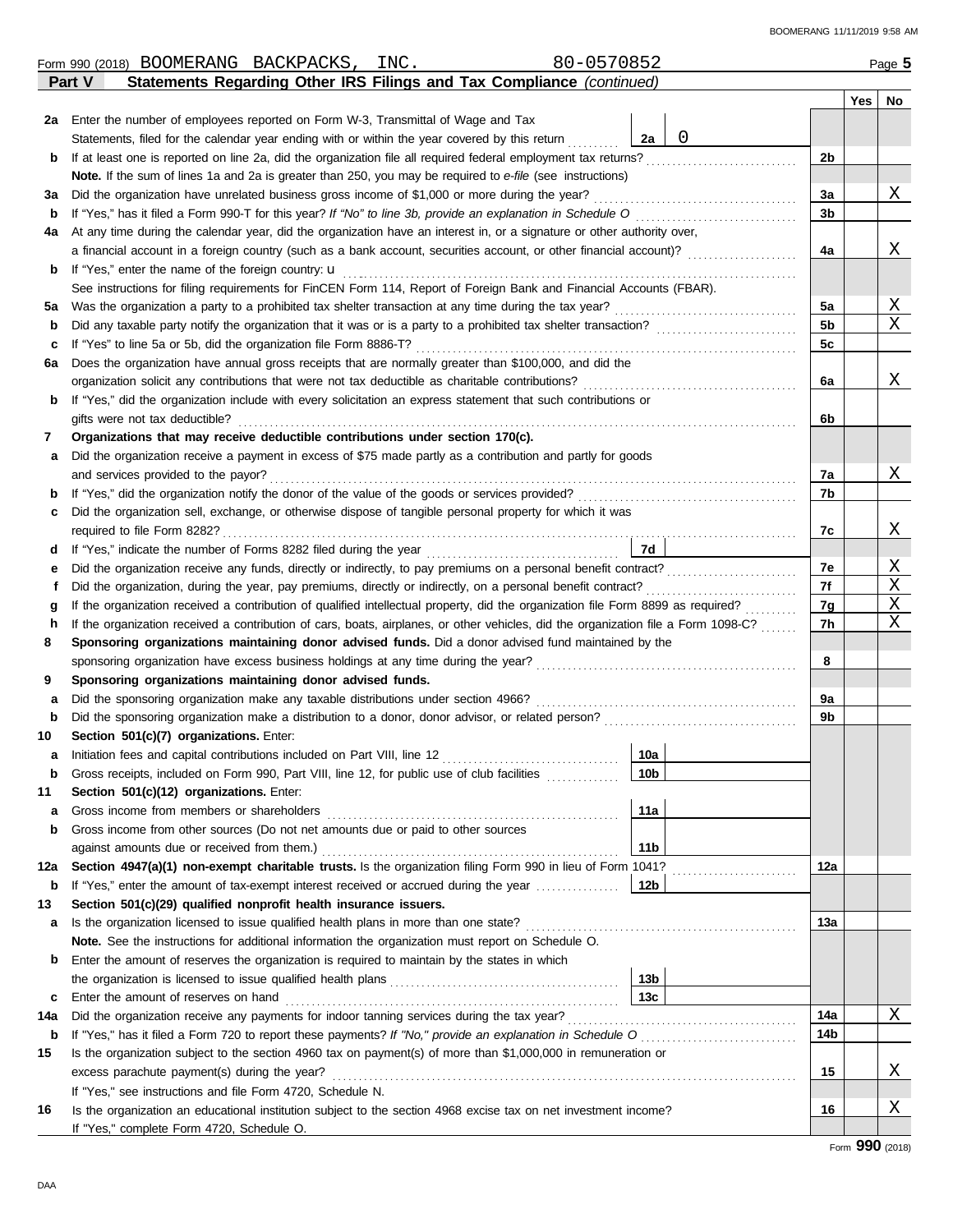|     | response to line 8a, 8b, or 10b below, describe the circumstances, processes, or changes in Schedule O. See instructions.           |                         |                 |    |  |  |  |
|-----|-------------------------------------------------------------------------------------------------------------------------------------|-------------------------|-----------------|----|--|--|--|
|     |                                                                                                                                     |                         |                 |    |  |  |  |
|     | Section A. Governing Body and Management                                                                                            |                         |                 |    |  |  |  |
|     |                                                                                                                                     |                         | Yes             | No |  |  |  |
| 1а  | 7<br>Enter the number of voting members of the governing body at the end of the tax year<br>1a                                      |                         |                 |    |  |  |  |
|     | If there are material differences in voting rights among members of the governing body, or                                          |                         |                 |    |  |  |  |
|     | if the governing body delegated broad authority to an executive committee or similar                                                |                         |                 |    |  |  |  |
|     | committee, explain in Schedule O.                                                                                                   |                         |                 |    |  |  |  |
| b   | 7<br>1b<br>Enter the number of voting members included in line 1a, above, who are independent                                       |                         |                 |    |  |  |  |
| 2   | Did any officer, director, trustee, or key employee have a family relationship or a business relationship with                      |                         |                 |    |  |  |  |
|     | any other officer, director, trustee, or key employee?                                                                              | $\mathbf{2}$            |                 | Χ  |  |  |  |
| 3   | Did the organization delegate control over management duties customarily performed by or under the direct                           |                         |                 |    |  |  |  |
|     | supervision of officers, directors, or trustees, or key employees to a management company or other person?                          | 3                       |                 | Χ  |  |  |  |
| 4   | Did the organization make any significant changes to its governing documents since the prior Form 990 was filed?                    | $\overline{\mathbf{4}}$ |                 | Χ  |  |  |  |
| 5   | Did the organization become aware during the year of a significant diversion of the organization's assets?                          | 5                       |                 | X  |  |  |  |
| 6   | Did the organization have members or stockholders?                                                                                  | 6                       |                 | Χ  |  |  |  |
| 7a  | Did the organization have members, stockholders, or other persons who had the power to elect or appoint                             |                         |                 |    |  |  |  |
|     | one or more members of the governing body?                                                                                          | 7a                      |                 | Χ  |  |  |  |
| b   | Are any governance decisions of the organization reserved to (or subject to approval by) members,                                   |                         |                 |    |  |  |  |
|     | stockholders, or persons other than the governing body?                                                                             | 7b                      |                 | Χ  |  |  |  |
| 8   | Did the organization contemporaneously document the meetings held or written actions undertaken during the year by the following:   |                         |                 |    |  |  |  |
| а   | The governing body?                                                                                                                 | 8а                      | Χ               |    |  |  |  |
| b   | Each committee with authority to act on behalf of the governing body?                                                               | 8b                      | Χ               |    |  |  |  |
| 9   | Is there any officer, director, trustee, or key employee listed in Part VII, Section A, who cannot be reached at                    |                         |                 |    |  |  |  |
|     |                                                                                                                                     | 9                       |                 | Χ  |  |  |  |
|     | <b>Section B. Policies</b> (This Section B requests information about policies not required by the Internal Revenue Code.)          |                         |                 |    |  |  |  |
|     |                                                                                                                                     |                         | Yes             | No |  |  |  |
| 10a | Did the organization have local chapters, branches, or affiliates?                                                                  | 10a                     |                 | Χ  |  |  |  |
| b   | If "Yes," did the organization have written policies and procedures governing the activities of such chapters,                      |                         |                 |    |  |  |  |
|     | affiliates, and branches to ensure their operations are consistent with the organization's exempt purposes?                         | 10b                     |                 |    |  |  |  |
| 11a | Has the organization provided a complete copy of this Form 990 to all members of its governing body before filing the form?         | 11a                     | Χ               |    |  |  |  |
| b   | Describe in Schedule O the process, if any, used by the organization to review this Form 990.                                       |                         |                 |    |  |  |  |
| 12a | Did the organization have a written conflict of interest policy? If "No," go to line 13                                             | 12a                     | Χ               |    |  |  |  |
| b   | Were officers, directors, or trustees, and key employees required to disclose annually interests that could give rise to conflicts? | 12b                     | Χ               |    |  |  |  |
| c   | Did the organization regularly and consistently monitor and enforce compliance with the policy? If "Yes,"                           |                         |                 |    |  |  |  |
|     | describe in Schedule O how this was done                                                                                            | 12c                     | Χ               |    |  |  |  |
| 13  |                                                                                                                                     | 13                      | Χ               |    |  |  |  |
| 14  | Did the organization have a written document retention and destruction policy?                                                      | 14                      | $\mathbf X$     |    |  |  |  |
| 15  | Did the process for determining compensation of the following persons include a review and approval by                              |                         |                 |    |  |  |  |
|     | independent persons, comparability data, and contemporaneous substantiation of the deliberation and decision?                       |                         |                 |    |  |  |  |
| a   |                                                                                                                                     | 15a                     |                 | X  |  |  |  |
| b   | Other officers or key employees of the organization                                                                                 | 15 <sub>b</sub>         |                 | Χ  |  |  |  |
|     | If "Yes" to line 15a or 15b, describe the process in Schedule O (see instructions).                                                 |                         |                 |    |  |  |  |
| 16a | Did the organization invest in, contribute assets to, or participate in a joint venture or similar arrangement                      |                         |                 |    |  |  |  |
|     | with a taxable entity during the year?                                                                                              | 16a                     |                 | Χ  |  |  |  |
| b   | If "Yes," did the organization follow a written policy or procedure requiring the organization to evaluate its                      |                         |                 |    |  |  |  |
|     | participation in joint venture arrangements under applicable federal tax law, and take steps to safeguard the                       |                         |                 |    |  |  |  |
|     |                                                                                                                                     |                         |                 |    |  |  |  |
|     |                                                                                                                                     | 16b                     |                 |    |  |  |  |
|     | <b>Section C. Disclosure</b>                                                                                                        |                         |                 |    |  |  |  |
| 17  | List the states with which a copy of this Form 990 is required to be filed $\mathbf u$<br>ΙN                                        |                         |                 |    |  |  |  |
| 18  | Section 6104 requires an organization to make its Forms 1023 (1024 or 1024-A if applicable), 990, and 990-T (Section 501(c)         |                         |                 |    |  |  |  |
|     | (3)s only) available for public inspection. Indicate how you made these available. Check all that apply.                            |                         |                 |    |  |  |  |
|     | Another's website $ X $ Upon request<br>Other (explain in Schedule O)<br>Own website                                                |                         |                 |    |  |  |  |
| 19  | Describe in Schedule O whether (and if so, how) the organization made its governing documents, conflict of interest policy, and     |                         |                 |    |  |  |  |
|     | financial statements available to the public during the tax year.                                                                   |                         |                 |    |  |  |  |
| 20  | State the name, address, and telephone number of the person who possesses the organization's books and records u                    |                         |                 |    |  |  |  |
|     | 733 E NORTH ST<br>CARLA BUTLER                                                                                                      |                         |                 |    |  |  |  |
|     | 46755<br>KENDALLVILLE<br>ΙN                                                                                                         | $260 - 347 - 0475$      |                 |    |  |  |  |
| DAA |                                                                                                                                     |                         | Form 990 (2018) |    |  |  |  |

Form 990 (2018) Page **6** BOOMERANG BACKPACKS, INC. 80-0570852 **Part VI Governance, Management, and Disclosure** *For each "Yes" response to lines 2 through 7b below, and for a "No"*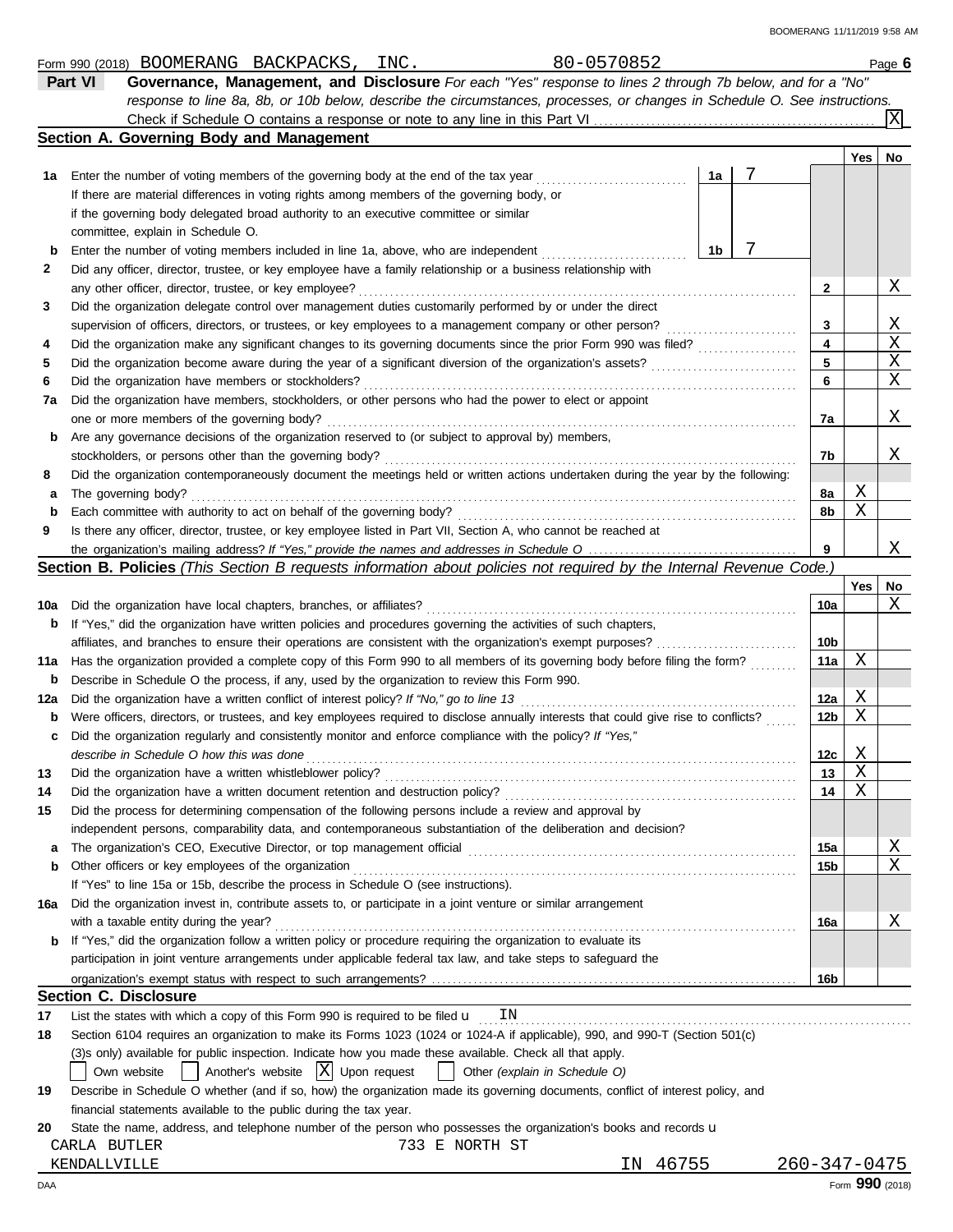|                          | Form 990 (2018) BOOMERANG BACKPACKS,                                                      | INC. | 80-0570852                                                                                                                                    | Page 7 |
|--------------------------|-------------------------------------------------------------------------------------------|------|-----------------------------------------------------------------------------------------------------------------------------------------------|--------|
| <b>Part VII</b>          |                                                                                           |      | Compensation of Officers, Directors, Trustees, Key Employees, Highest Compensated Employees, and                                              |        |
|                          | <b>Independent Contractors</b>                                                            |      |                                                                                                                                               |        |
|                          |                                                                                           |      |                                                                                                                                               |        |
| Section A.               |                                                                                           |      | Officers, Directors, Trustees, Key Employees, and Highest Compensated Employees                                                               |        |
| organization's tax year. |                                                                                           |      | 1a Complete this table for all persons required to be listed. Report compensation for the calendar year ending with or within the             |        |
|                          | compensation. Enter -0- in columns $(D)$ , $(E)$ , and $(F)$ if no compensation was paid. |      | • List all of the organization's <b>current</b> officers, directors, trustees (whether individuals or organizations), regardless of amount of |        |
|                          |                                                                                           |      | • List all of the organization's <b>current</b> key employees, if any. See instructions for definition of "key employee."                     |        |
|                          |                                                                                           |      | • List the organization's five current highest compensated employees (other than an officer, director, trustee, or key employee)              |        |

who received reportable compensation (Box 5 of Form W-2 and/or Box 7 of Form 1099-MISC) of more than \$100,000 from the organization and any related organizations. **•**

List all of the organization's **former** officers, key employees, and highest compensated employees who received more than • List all of the organization's former officers, key employees, and highest compensate \$100,000 of reportable compensation from the organization and any related organizations.

■ List all of the organization's **former directors or trustees** that received, in the capacity as a former director or trustee of the property is a former director or trustee of the property of the organization and any re organization, more than \$10,000 of reportable compensation from the organization and any related organizations. List persons in the following order: individual trustees or directors; institutional trustees; officers; key employees; highest

compensated employees; and former such persons.

 $\overline{X}$  Check this box if neither the organization nor any related organization compensated any current officer, director, or trustee.

| (A)<br>Name and Title | (B)<br>Average<br>hours per<br>week<br>(list any               | (C)<br>Position<br>(do not check more than one<br>box, unless person is both an<br>officer and a director/trustee) |                       |         |              |                                 |        | (D)<br>Reportable<br>compensation<br>from<br>the | (E)<br>Reportable<br>compensation from<br>related<br>organizations | (F)<br>Estimated<br>amount of<br>other<br>compensation   |
|-----------------------|----------------------------------------------------------------|--------------------------------------------------------------------------------------------------------------------|-----------------------|---------|--------------|---------------------------------|--------|--------------------------------------------------|--------------------------------------------------------------------|----------------------------------------------------------|
|                       | hours for<br>related<br>organizations<br>below dotted<br>line) | Individual trustee                                                                                                 | Institutional trustee | Officer | Key employee | Highest compensated<br>employee | Former | organization<br>(W-2/1099-MISC)                  | (W-2/1099-MISC)                                                    | from the<br>organization<br>and related<br>organizations |
| (1) MARK COCKROFT     | 5.00                                                           |                                                                                                                    |                       |         |              |                                 |        |                                                  |                                                                    |                                                          |
| PRESIDENT             | 0.00                                                           |                                                                                                                    |                       | X       |              |                                 |        | 0                                                | 0                                                                  | 0                                                        |
| (2) DAVID FREY        |                                                                |                                                                                                                    |                       |         |              |                                 |        |                                                  |                                                                    |                                                          |
|                       | 1.00                                                           |                                                                                                                    |                       |         |              |                                 |        |                                                  |                                                                    |                                                          |
| TREASURER             | 0.00                                                           |                                                                                                                    |                       | X       |              |                                 |        | 0                                                | 0                                                                  | 0                                                        |
| (3) JAYMI SULLIVAN    |                                                                |                                                                                                                    |                       |         |              |                                 |        |                                                  |                                                                    |                                                          |
| SECRETARY             | 1.00<br>0.00                                                   |                                                                                                                    |                       | X       |              |                                 |        | 0                                                | 0                                                                  | $\mathsf 0$                                              |
| (4) KARA CONRAD       |                                                                |                                                                                                                    |                       |         |              |                                 |        |                                                  |                                                                    |                                                          |
| BOARD MEMBER          | 1.00<br>0.00                                                   |                                                                                                                    |                       | X       |              |                                 |        | 0                                                | 0                                                                  | 0                                                        |
| (5) SAM STUKEY        |                                                                |                                                                                                                    |                       |         |              |                                 |        |                                                  |                                                                    |                                                          |
| BOARD MEMBER          | 1.00<br>0.00                                                   |                                                                                                                    |                       | X       |              |                                 |        | 0                                                | 0                                                                  | $\mathbf 0$                                              |
| (6) DAN NICKOLSON     |                                                                |                                                                                                                    |                       |         |              |                                 |        |                                                  |                                                                    |                                                          |
|                       | 1.00                                                           |                                                                                                                    |                       |         |              |                                 |        |                                                  |                                                                    |                                                          |
| BOARD MEMBER          | 0.00                                                           |                                                                                                                    |                       | Χ       |              |                                 |        | 0                                                | 0                                                                  | 0                                                        |
| (7) TARA CARLILE      | 1.00<br>0.00                                                   |                                                                                                                    |                       | X       |              |                                 |        | 0                                                | 0                                                                  | 0                                                        |
| BOARD MEMBER<br>(8)   |                                                                |                                                                                                                    |                       |         |              |                                 |        |                                                  |                                                                    |                                                          |
|                       |                                                                |                                                                                                                    |                       |         |              |                                 |        |                                                  |                                                                    |                                                          |
| (9)                   |                                                                |                                                                                                                    |                       |         |              |                                 |        |                                                  |                                                                    |                                                          |
|                       |                                                                |                                                                                                                    |                       |         |              |                                 |        |                                                  |                                                                    |                                                          |
| (10)                  |                                                                |                                                                                                                    |                       |         |              |                                 |        |                                                  |                                                                    |                                                          |
|                       |                                                                |                                                                                                                    |                       |         |              |                                 |        |                                                  |                                                                    |                                                          |
| (11)                  |                                                                |                                                                                                                    |                       |         |              |                                 |        |                                                  |                                                                    |                                                          |
|                       |                                                                |                                                                                                                    |                       |         |              |                                 |        |                                                  |                                                                    |                                                          |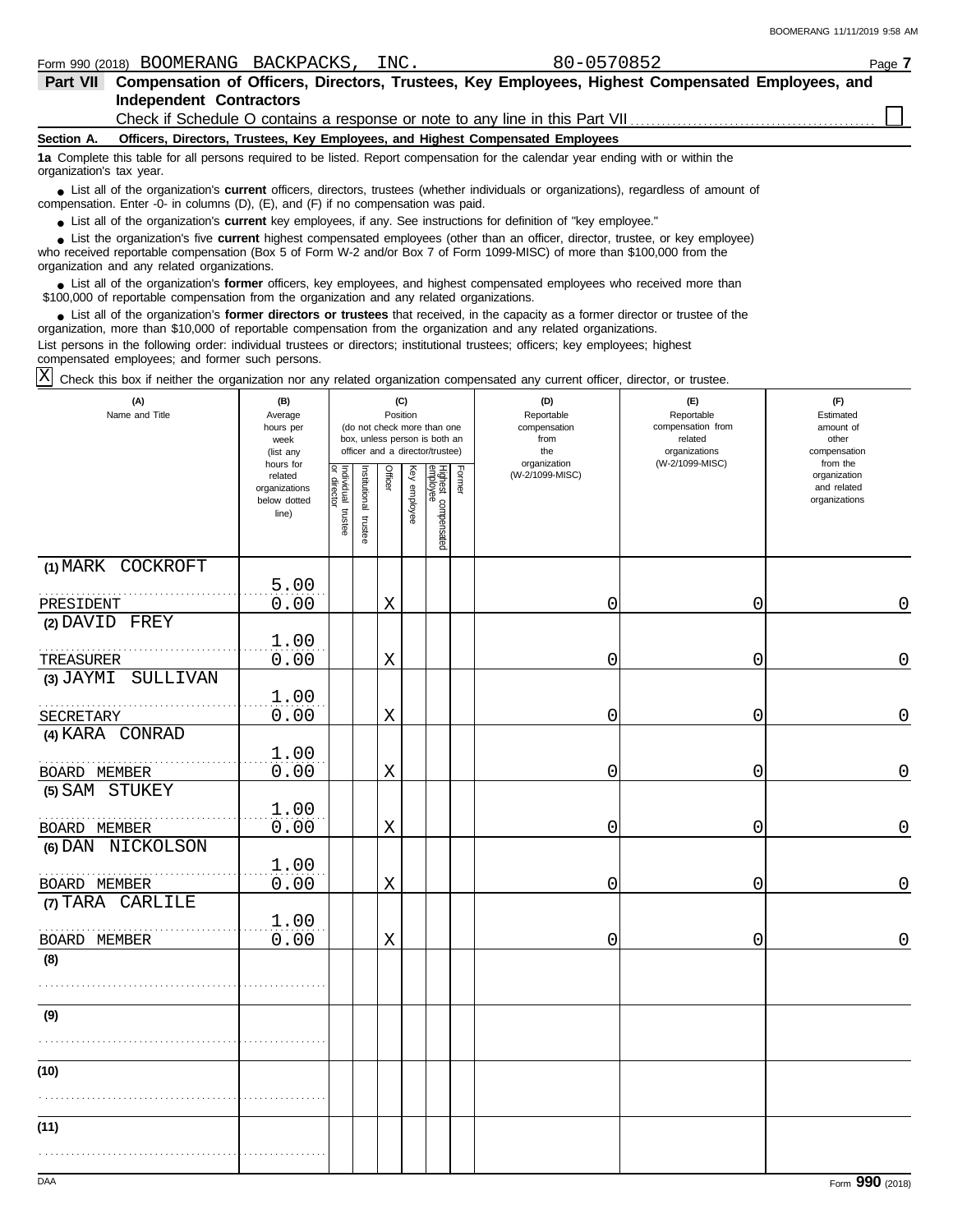| Form 990<br>(2018) | <b>BOOMERANG</b> | $\cap$ $\Gamma$<br>$ATZ$ $\Gamma$ $\Lambda$<br>PACKS<br>BACKF | INC | $\sim$<br>7710.<br>∪o⊃∠ | <b>DUUIVIERAINU</b><br>71 172 U 19 9.00 A<br>Page |
|--------------------|------------------|---------------------------------------------------------------|-----|-------------------------|---------------------------------------------------|
|                    |                  |                                                               |     |                         |                                                   |

|              | Part VII                                                                                                                                                                                                                                                                                                                                                                                                   |                                                                |                                   |                          |         |                 |                                                                                                 |        | Section A. Officers, Directors, Trustees, Key Employees, and Highest Compensated Employees (continued) |                                                                                       |  |                                                                    |                     |              |
|--------------|------------------------------------------------------------------------------------------------------------------------------------------------------------------------------------------------------------------------------------------------------------------------------------------------------------------------------------------------------------------------------------------------------------|----------------------------------------------------------------|-----------------------------------|--------------------------|---------|-----------------|-------------------------------------------------------------------------------------------------|--------|--------------------------------------------------------------------------------------------------------|---------------------------------------------------------------------------------------|--|--------------------------------------------------------------------|---------------------|--------------|
|              | (A)<br>Name and title                                                                                                                                                                                                                                                                                                                                                                                      | (B)<br>Average<br>hours per<br>week<br>(list any               |                                   |                          |         | (C)<br>Position | (do not check more than one<br>box, unless person is both an<br>officer and a director/trustee) |        | (D)<br>Reportable<br>compensation<br>from<br>the                                                       | (E)<br>Reportable<br>compensation from<br>related<br>organizations<br>(W-2/1099-MISC) |  | (F)<br>Estimated<br>amount of<br>other<br>compensation<br>from the |                     |              |
|              |                                                                                                                                                                                                                                                                                                                                                                                                            | hours for<br>related<br>organizations<br>below dotted<br>line) | Individual trustee<br>or director | Institutional<br>trustee | Officer | Key employee    | Highest compensated<br>employee                                                                 | Former | organization<br>(W-2/1099-MISC)                                                                        |                                                                                       |  | organization<br>and related<br>organizations                       |                     |              |
|              |                                                                                                                                                                                                                                                                                                                                                                                                            |                                                                |                                   |                          |         |                 |                                                                                                 |        |                                                                                                        |                                                                                       |  |                                                                    |                     |              |
|              |                                                                                                                                                                                                                                                                                                                                                                                                            |                                                                |                                   |                          |         |                 |                                                                                                 |        |                                                                                                        |                                                                                       |  |                                                                    |                     |              |
|              |                                                                                                                                                                                                                                                                                                                                                                                                            |                                                                |                                   |                          |         |                 |                                                                                                 |        |                                                                                                        |                                                                                       |  |                                                                    |                     |              |
|              |                                                                                                                                                                                                                                                                                                                                                                                                            |                                                                |                                   |                          |         |                 |                                                                                                 |        |                                                                                                        |                                                                                       |  |                                                                    |                     |              |
|              |                                                                                                                                                                                                                                                                                                                                                                                                            |                                                                |                                   |                          |         |                 |                                                                                                 |        |                                                                                                        |                                                                                       |  |                                                                    |                     |              |
|              |                                                                                                                                                                                                                                                                                                                                                                                                            |                                                                |                                   |                          |         |                 |                                                                                                 |        |                                                                                                        |                                                                                       |  |                                                                    |                     |              |
|              |                                                                                                                                                                                                                                                                                                                                                                                                            |                                                                |                                   |                          |         |                 |                                                                                                 |        |                                                                                                        |                                                                                       |  |                                                                    |                     |              |
|              |                                                                                                                                                                                                                                                                                                                                                                                                            |                                                                |                                   |                          |         |                 |                                                                                                 |        |                                                                                                        |                                                                                       |  |                                                                    |                     |              |
|              |                                                                                                                                                                                                                                                                                                                                                                                                            |                                                                |                                   |                          |         |                 |                                                                                                 | u      |                                                                                                        |                                                                                       |  |                                                                    |                     |              |
| c<br>d<br>2  | Total from continuation sheets to Part VII, Section A  u<br>Total number of individuals (including but not limited to those listed above) who received more than \$100,000 of<br>reportable compensation from the organization $\mathbf{u}$ 0                                                                                                                                                              |                                                                |                                   |                          |         |                 |                                                                                                 | u      |                                                                                                        |                                                                                       |  |                                                                    |                     |              |
| 3<br>4       | Did the organization list any former officer, director, or trustee, key employee, or highest compensated<br>employee on line 1a? If "Yes," complete Schedule J for such individual<br>For any individual listed on line 1a, is the sum of reportable compensation and other compensation from the<br>organization and related organizations greater than \$150,000? If "Yes," complete Schedule J for such |                                                                |                                   |                          |         |                 |                                                                                                 |        |                                                                                                        |                                                                                       |  | 3<br>4                                                             | Yes                 | No<br>Χ<br>Χ |
| 5            | Did any person listed on line 1a receive or accrue compensation from any unrelated organization or individual                                                                                                                                                                                                                                                                                              |                                                                |                                   |                          |         |                 |                                                                                                 |        |                                                                                                        |                                                                                       |  | 5                                                                  |                     | Χ            |
|              | Section B. Independent Contractors                                                                                                                                                                                                                                                                                                                                                                         |                                                                |                                   |                          |         |                 |                                                                                                 |        |                                                                                                        |                                                                                       |  |                                                                    |                     |              |
| $\mathbf 1$  | Complete this table for your five highest compensated independent contractors that received more than \$100,000 of<br>compensation from the organization. Report compensation for the calendar year ending with or within the organization's tax year.                                                                                                                                                     |                                                                |                                   |                          |         |                 |                                                                                                 |        |                                                                                                        |                                                                                       |  |                                                                    |                     |              |
|              |                                                                                                                                                                                                                                                                                                                                                                                                            | (A)<br>Name and business address                               |                                   |                          |         |                 |                                                                                                 |        |                                                                                                        | (B)<br>Description of services                                                        |  |                                                                    | (C)<br>Compensation |              |
|              |                                                                                                                                                                                                                                                                                                                                                                                                            |                                                                |                                   |                          |         |                 |                                                                                                 |        |                                                                                                        |                                                                                       |  |                                                                    |                     |              |
|              |                                                                                                                                                                                                                                                                                                                                                                                                            |                                                                |                                   |                          |         |                 |                                                                                                 |        |                                                                                                        |                                                                                       |  |                                                                    |                     |              |
|              |                                                                                                                                                                                                                                                                                                                                                                                                            |                                                                |                                   |                          |         |                 |                                                                                                 |        |                                                                                                        |                                                                                       |  |                                                                    |                     |              |
|              |                                                                                                                                                                                                                                                                                                                                                                                                            |                                                                |                                   |                          |         |                 |                                                                                                 |        |                                                                                                        |                                                                                       |  |                                                                    |                     |              |
|              |                                                                                                                                                                                                                                                                                                                                                                                                            |                                                                |                                   |                          |         |                 |                                                                                                 |        |                                                                                                        |                                                                                       |  |                                                                    |                     |              |
| $\mathbf{2}$ | Total number of independent contractors (including but not limited to those listed above) who<br>received more than \$100,000 of compensation from the organization u                                                                                                                                                                                                                                      |                                                                |                                   |                          |         |                 |                                                                                                 |        |                                                                                                        | 0                                                                                     |  |                                                                    |                     |              |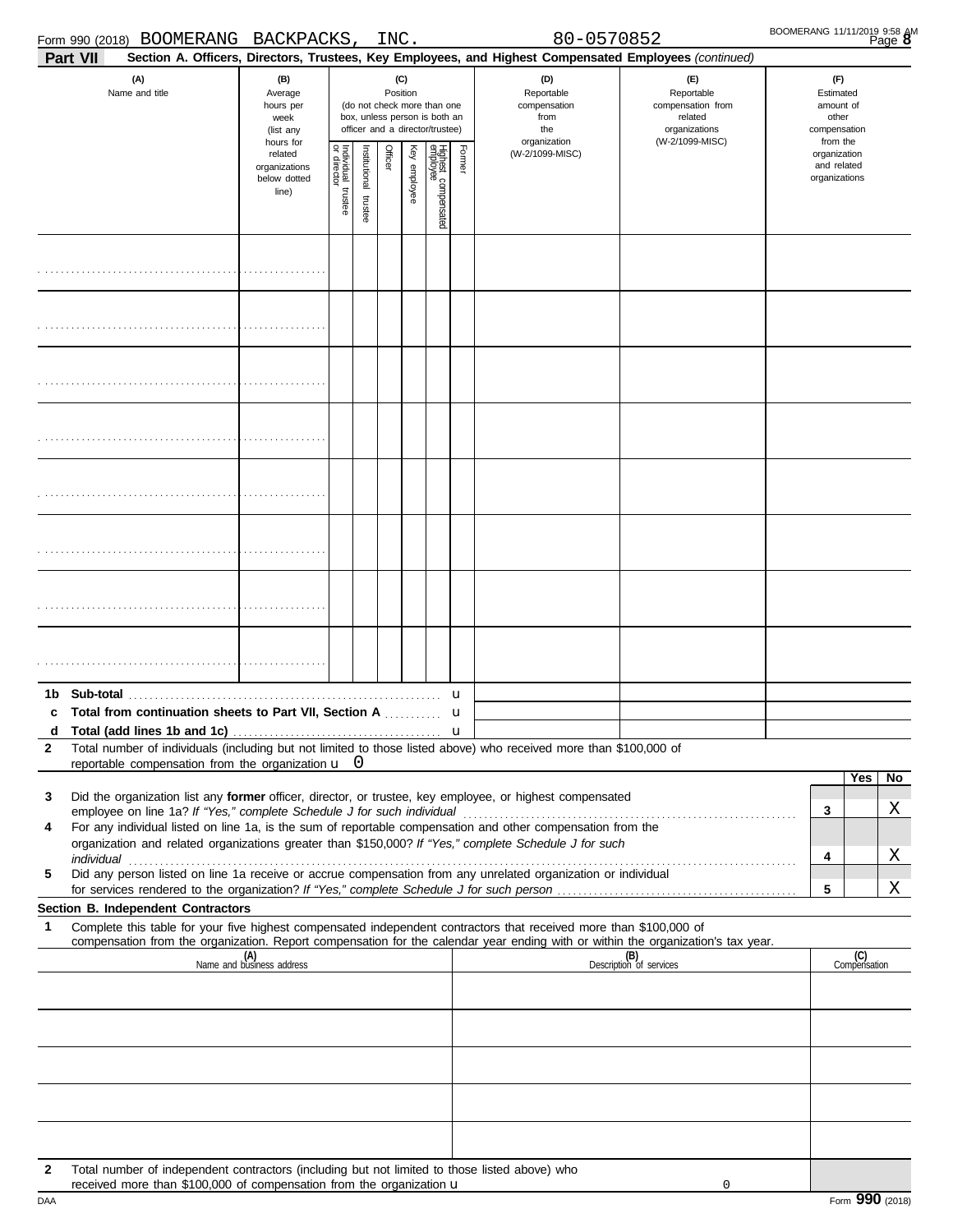|                                              | Part VIII | <b>Statement of Revenue</b>                                 |                |                   |                      |                                                      |                                         |                                                                  |
|----------------------------------------------|-----------|-------------------------------------------------------------|----------------|-------------------|----------------------|------------------------------------------------------|-----------------------------------------|------------------------------------------------------------------|
|                                              |           |                                                             |                |                   | (A)<br>Total revenue | $(B)$<br>Related or<br>exempt<br>function<br>revenue | (C)<br>Unrelated<br>business<br>revenue | (D)<br>Revenue<br>excluded from tax<br>under sections<br>512-514 |
|                                              |           | 1a Federated campaigns                                      | 1a             |                   |                      |                                                      |                                         |                                                                  |
| Service Revenue Contributions, Gifts, Grants |           | <b>b</b> Membership dues                                    | 1 <sub>b</sub> |                   |                      |                                                      |                                         |                                                                  |
|                                              |           | c Fundraising events                                        | 1 <sub>c</sub> |                   |                      |                                                      |                                         |                                                                  |
|                                              |           | d Related organizations                                     | 1 <sub>d</sub> |                   |                      |                                                      |                                         |                                                                  |
|                                              |           | e Government grants (contributions)                         | 1e             |                   |                      |                                                      |                                         |                                                                  |
|                                              |           | f All other contributions, gifts, grants,                   |                |                   |                      |                                                      |                                         |                                                                  |
|                                              |           | and similar amounts not included above                      | 1f             | 227,822           |                      |                                                      |                                         |                                                                  |
|                                              | a         | Noncash contributions included in lines 1a-1f:              | \$             |                   |                      |                                                      |                                         |                                                                  |
|                                              |           |                                                             |                |                   | 227,822              |                                                      |                                         |                                                                  |
|                                              |           |                                                             |                | Busn. Code        |                      |                                                      |                                         |                                                                  |
|                                              | 2a        |                                                             |                |                   |                      |                                                      |                                         |                                                                  |
|                                              | b         |                                                             |                |                   |                      |                                                      |                                         |                                                                  |
|                                              | c         |                                                             |                |                   |                      |                                                      |                                         |                                                                  |
|                                              | d         |                                                             |                |                   |                      |                                                      |                                         |                                                                  |
|                                              | е         |                                                             |                |                   |                      |                                                      |                                         |                                                                  |
| Program                                      |           | f All other program service revenue                         |                |                   |                      |                                                      |                                         |                                                                  |
|                                              | q         |                                                             |                | $\mathbf u$       |                      |                                                      |                                         |                                                                  |
|                                              | 3         | Investment income (including dividends, interest,           |                |                   |                      |                                                      |                                         |                                                                  |
|                                              |           | and other similar amounts)                                  |                | $\mathbf u$       | 2,286                |                                                      |                                         | 2,286                                                            |
|                                              | 4         | Income from investment of tax-exempt bond proceeds <b>u</b> |                |                   |                      |                                                      |                                         |                                                                  |
|                                              | 5         |                                                             |                | $\mathbf u$       |                      |                                                      |                                         |                                                                  |
|                                              |           | (i) Real                                                    |                | (ii) Personal     |                      |                                                      |                                         |                                                                  |
|                                              |           | <b>6a</b> Gross rents                                       |                |                   |                      |                                                      |                                         |                                                                  |
|                                              |           | <b>b</b> Less: rental exps.                                 |                |                   |                      |                                                      |                                         |                                                                  |
|                                              |           | <b>c</b> Rental inc. or (loss)                              |                |                   |                      |                                                      |                                         |                                                                  |
|                                              |           |                                                             |                | $\mathbf u$       |                      |                                                      |                                         |                                                                  |
|                                              |           | <b>7a</b> Gross amount from<br>(i) Securities               |                | (ii) Other        |                      |                                                      |                                         |                                                                  |
|                                              |           | sales of assets<br>other than inventory                     |                |                   |                      |                                                      |                                         |                                                                  |
|                                              |           | <b>b</b> Less: cost or other                                |                |                   |                      |                                                      |                                         |                                                                  |
|                                              |           | basis & sales exps.                                         |                |                   |                      |                                                      |                                         |                                                                  |
|                                              |           | c Gain or (loss)                                            |                |                   |                      |                                                      |                                         |                                                                  |
|                                              |           |                                                             |                |                   |                      |                                                      |                                         |                                                                  |
|                                              |           | 8a Gross income from fundraising events                     |                |                   |                      |                                                      |                                         |                                                                  |
|                                              |           | (not including $\$\dots$                                    |                |                   |                      |                                                      |                                         |                                                                  |
|                                              |           | of contributions reported on line 1c).                      |                |                   |                      |                                                      |                                         |                                                                  |
|                                              |           | See Part IV, line 18                                        | a              | 67,725            |                      |                                                      |                                         |                                                                  |
| <b>Other Revenue</b>                         |           | <b>b</b> Less: direct expenses $\ldots$                     | $\mathsf{b}$   | 5,026             |                      |                                                      |                                         |                                                                  |
|                                              |           | c Net income or (loss) from fundraising events  u           |                |                   | 62,699               |                                                      |                                         |                                                                  |
|                                              |           | 9a Gross income from gaming activities.                     |                |                   |                      |                                                      |                                         |                                                                  |
|                                              |           |                                                             |                |                   |                      |                                                      |                                         |                                                                  |
|                                              |           | <b>b</b> Less: direct expenses                              |                |                   |                      |                                                      |                                         |                                                                  |
|                                              |           | c Net income or (loss) from gaming activities  u            |                |                   |                      |                                                      |                                         |                                                                  |
|                                              |           | 10a Gross sales of inventory, less                          |                |                   |                      |                                                      |                                         |                                                                  |
|                                              |           | returns and allowances  a                                   |                |                   |                      |                                                      |                                         |                                                                  |
|                                              |           | <b>b</b> Less: cost of goods sold                           | $\mathbf b$    |                   |                      |                                                      |                                         |                                                                  |
|                                              |           | c Net income or (loss) from sales of inventory  u           |                |                   |                      |                                                      |                                         |                                                                  |
|                                              |           | Miscellaneous Revenue                                       |                | <b>Busn. Code</b> |                      |                                                      |                                         |                                                                  |
|                                              | 11a       |                                                             |                |                   |                      |                                                      |                                         |                                                                  |
|                                              | b         |                                                             |                |                   |                      |                                                      |                                         |                                                                  |
|                                              | c         |                                                             |                |                   |                      |                                                      |                                         |                                                                  |
|                                              |           |                                                             |                |                   |                      |                                                      |                                         |                                                                  |
|                                              |           |                                                             |                | $\mathbf{u}$      |                      |                                                      |                                         |                                                                  |
|                                              |           |                                                             |                |                   | 292,807              | $\Omega$                                             | 0                                       | 2,286                                                            |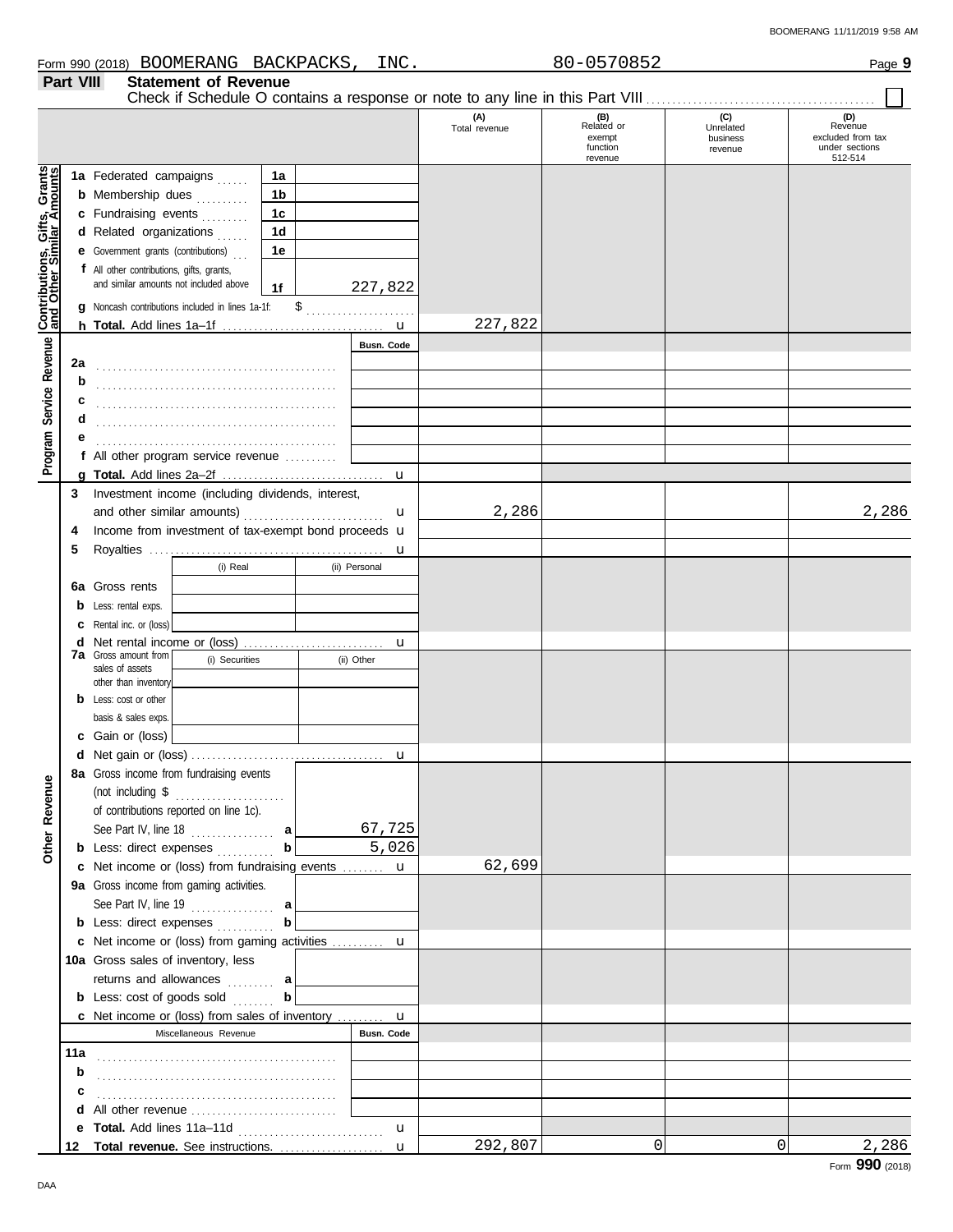#### **Part IX Statement of Functional Expenses** Form 990 (2018) Page **10** BOOMERANG BACKPACKS, INC. 80-0570852 *Section 501(c)(3) and 501(c)(4) organizations must complete all columns. All other organizations must complete column (A). Do not include amounts reported on lines 6b, 7b, 8b, 9b, and 10b of Part VIII.* **1 2 3 4 5 6** Compensation not included above, to disqualified **7 8 9 10 11 a** Management ................................. **b** Legal . . . . . . . . . . . . . . . . . . . . . . . . . . . . . . . . . . . . . . . . **c** Accounting . . . . . . . . . . . . . . . . . . . . . . . . . . . . . . . . . . **d** Lobbying . . . . . . . . . . . . . . . . . . . . . . . . . . . . . . . . . . . . . **e** Professional fundraising services. See Part IV, line 17 **f g** Other. (If line 11g amount exceeds 10% of line 25, column **12** Advertising and promotion . . . . . . . . . . . . . . . . . . **13 14 15 16 17 18 19 20 21 22** Depreciation, depletion, and amortization **... 23 24 a** FOOD AND SUPPLIES 239,040 239,040 **b c d e** All other expenses . . . . . . . . . . . . . . . . . . . . . . . . . . . **25 26** Grants and other assistance to domestic organizations and domestic governments. See Part IV, line 21 .......... Grants and other assistance to domestic individuals. See Part IV, line 22 Grants and other assistance to foreign organizations, foreign governments, and foreign individuals. See Part IV, lines 15 and 16 .......... Benefits paid to or for members ............. Compensation of current officers, directors, trustees, and key employees ................. persons (as defined under section 4958(f)(1)) and persons described in section 4958(c)(3)(B) . . . . . . . . Other salaries and wages ................... Pension plan accruals and contributions (include section 401(k) and 403(b) employer contributions) Other employee benefits .................... Payroll taxes . . . . . . . . . . . . . . . . . . . . . . . . . . . . . . . . . Fees for services (non-employees): Investment management fees ............... Office expenses . . . . . . . . . . . . . . . . . . . . . . . . . . . . . Information technology ...................... Royalties . . . . . . . . . . . . . . . . . . . . . . . . . . . . . . . . . . . . Occupancy . . . . . . . . . . . . . . . . . . . . . . . . . . . . . . . . . . Travel . . . . . . . . . . . . . . . . . . . . . . . . . . . . . . . . . . . . . . . . Payments of travel or entertainment expenses for any federal, state, or local public officials Conferences, conventions, and meetings Interest . . . . . . . . . . . . . . . . . . . . . . . . . . . . . . . . . . . . . . Payments to affiliates . . . . . . . . . . . . . . . . . . . . . . . . Insurance . . . . . . . . . . . . . . . . . . . . . . . . . . . . . . . . . . . . Other expenses. Itemize expenses not covered above (List miscellaneous expenses in line 24e. If line 24e amount exceeds 10% of line 25, column (A) amount, list line 24e expenses on Schedule O.) Total functional expenses. Add lines 1 through 24e . organization reported in column (B) joint costs **(A) (B) (C) (D)** Total expenses Program service Management and expenses and in the qeneral expenses Fundraising expenses . . . . . . . . . . . . . . . . . . . . . . . . . . . . . . . . . . . . . . . . . . . . . . . . . . . . . . . . . . . . . . . . . . . . . . . . . . . . . . . . . . . . . . . . . . . . . . . . . . . . . . . . . . . . . . . . . . . . . . . . . . . . . . . . . . . . . . . . . . . . . Check if Schedule O contains a response or note to any line in this Part IX **Joint costs.** Complete this line only if the (A) amount, list line 11g expenses on Schedule O.) . . . . . . . . <u>33,185 19,911 6,637 6,637</u> 3,740 3,740 <mark>4,513</mark> 4,513<br>4,528 4,528 4,528 <u>2,455 1,473 491 491 491</u> 1,506 1,506 288,967 264,937 16,902 7,128

fundraising solicitation. Check here  $\mathbf u$ 

following SOP 98-2 (ASC 958-720)

from a combined educational campaign and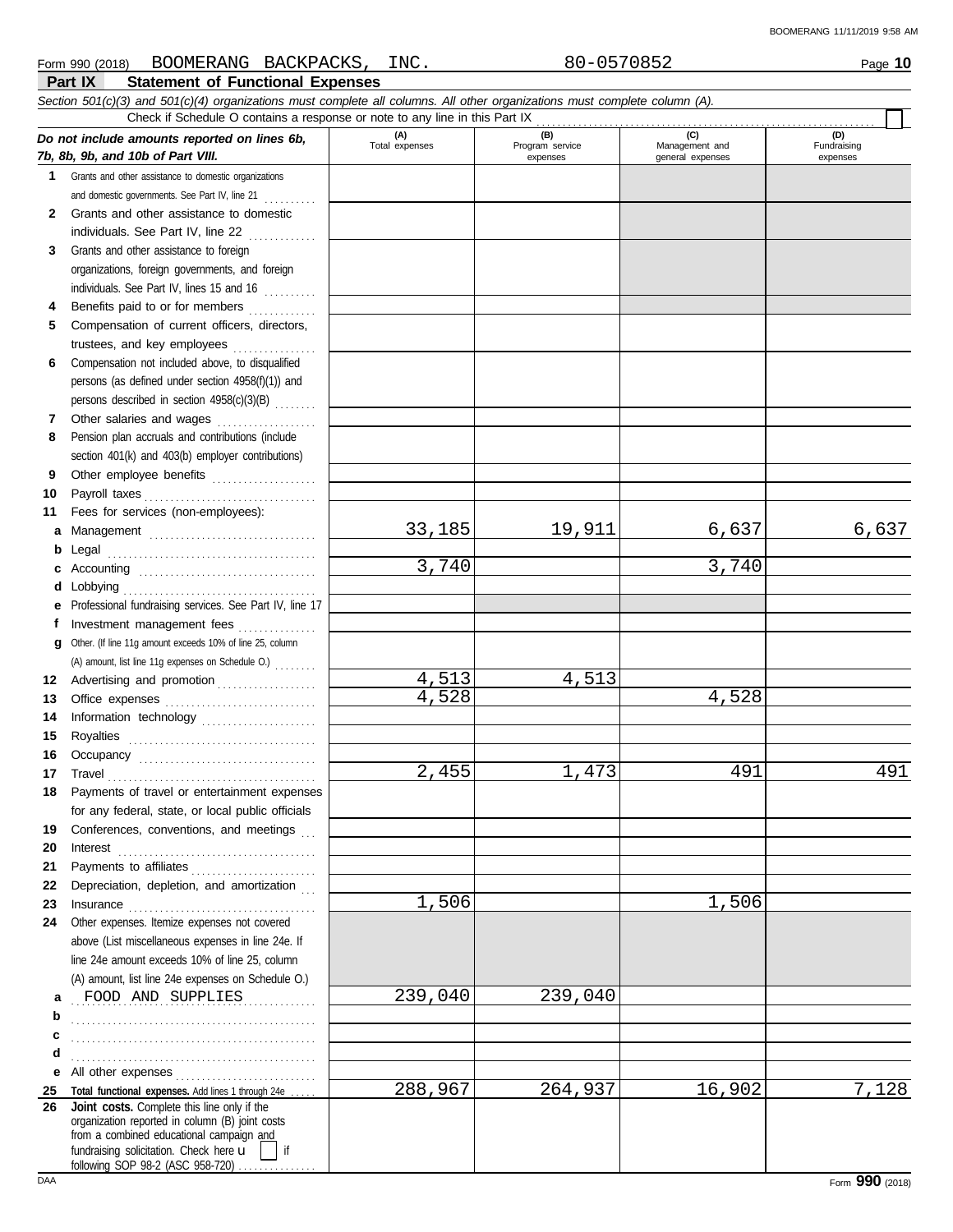| Form<br>990 (2018) | <b>BOOMERANG</b> | <b>BACKPACKS</b> | INC. | 1570852<br>$80 - 0$<br>へに<br>ັ | . .<br>Page |
|--------------------|------------------|------------------|------|--------------------------------|-------------|
| Part Y             | Ralance Sheet    |                  |      |                                |             |

|                 | <b>Fail A</b> | <b>DalalICE STIEEL</b>                                                                                                                                                                                                               |                          |                |                    |
|-----------------|---------------|--------------------------------------------------------------------------------------------------------------------------------------------------------------------------------------------------------------------------------------|--------------------------|----------------|--------------------|
|                 |               | Check if Schedule O contains a response or note to any line in this Part X                                                                                                                                                           |                          |                |                    |
|                 |               |                                                                                                                                                                                                                                      | (A)<br>Beginning of year |                | (B)<br>End of year |
|                 | 1             | Cash-non-interest bearing                                                                                                                                                                                                            |                          | $\mathbf{1}$   |                    |
|                 | 2             |                                                                                                                                                                                                                                      | 508,757                  | $\mathbf{2}$   | 512,597            |
|                 | 3             |                                                                                                                                                                                                                                      |                          | 3              |                    |
|                 | 4             | Accounts receivable, net                                                                                                                                                                                                             |                          | 4              |                    |
|                 | 5             | Loans and other receivables from current and former officers, directors,                                                                                                                                                             |                          |                |                    |
|                 |               | trustees, key employees, and highest compensated employees.                                                                                                                                                                          |                          |                |                    |
|                 |               | Complete Part II of Schedule L                                                                                                                                                                                                       |                          | 5              |                    |
|                 | 6             | Loans and other receivables from other disqualified persons (as defined under section                                                                                                                                                |                          |                |                    |
|                 |               | 4958(f)(1)), persons described in section 4958(c)(3)(B), and contributing employers and                                                                                                                                              |                          |                |                    |
|                 |               | sponsoring organizations of section 501(c)(9) voluntary employees' beneficiary                                                                                                                                                       |                          |                |                    |
|                 |               | organizations (see instructions). Complete Part II of Schedule L                                                                                                                                                                     |                          | 6              |                    |
| Assets          | 7             |                                                                                                                                                                                                                                      |                          | $\overline{7}$ |                    |
|                 | 8             | Inventories for sale or use                                                                                                                                                                                                          |                          | 8              |                    |
|                 | 9             | Prepaid expenses and deferred charges                                                                                                                                                                                                |                          | 9              |                    |
|                 |               | 10a Land, buildings, and equipment: cost or                                                                                                                                                                                          |                          |                |                    |
|                 |               |                                                                                                                                                                                                                                      |                          |                |                    |
|                 | b             | 10 <sub>b</sub><br>Less: accumulated depreciation                                                                                                                                                                                    |                          | 10c            |                    |
|                 | 11            | Investments-publicly traded securities                                                                                                                                                                                               |                          | 11             |                    |
|                 | 12            |                                                                                                                                                                                                                                      |                          | 12             |                    |
|                 | 13            |                                                                                                                                                                                                                                      |                          | 13             |                    |
|                 | 14            | Intangible assets                                                                                                                                                                                                                    |                          | 14             |                    |
|                 | 15            | Other assets. See Part IV, line 11                                                                                                                                                                                                   |                          | 15             |                    |
|                 | 16            |                                                                                                                                                                                                                                      | 508,757                  | 16             | 512,597            |
|                 | 17            |                                                                                                                                                                                                                                      |                          | 17             |                    |
|                 | 18            | Grants payable                                                                                                                                                                                                                       |                          | 18             |                    |
|                 | 19            | Deferred revenue <b>contract and the contract of the contract of the contract of the contract of the contract of the contract of the contract of the contract of the contract of the contract of the contract of the contract of</b> |                          | 19             |                    |
|                 | 20            |                                                                                                                                                                                                                                      |                          | 20             |                    |
|                 | 21            | Escrow or custodial account liability. Complete Part IV of Schedule D                                                                                                                                                                |                          | 21             |                    |
|                 | 22            | Loans and other payables to current and former officers, directors,                                                                                                                                                                  |                          |                |                    |
| Liabilities     |               | trustees, key employees, highest compensated employees, and                                                                                                                                                                          |                          |                |                    |
|                 |               | disqualified persons. Complete Part II of Schedule L                                                                                                                                                                                 |                          | 22             |                    |
|                 | 23            | Secured mortgages and notes payable to unrelated third parties                                                                                                                                                                       |                          | 23             |                    |
|                 | 24            | Unsecured notes and loans payable to unrelated third parties [[[[[[[[[[[[[[[[[[[[[[[[[]]]]]]]]]]                                                                                                                                     |                          | 24             |                    |
|                 | 25            | Other liabilities (including federal income tax, payables to related third                                                                                                                                                           |                          |                |                    |
|                 |               | parties, and other liabilities not included on lines 17-24). Complete Part X                                                                                                                                                         |                          |                |                    |
|                 |               | of Schedule D                                                                                                                                                                                                                        |                          | 25             |                    |
|                 | 26            |                                                                                                                                                                                                                                      | $\mathbf 0$              | 26             | 0                  |
|                 |               | Organizations that follow SFAS 117 (ASC 958), check here $\mathbf{u}$   X  and                                                                                                                                                       |                          |                |                    |
|                 |               | complete lines 27 through 29, and lines 33 and 34.                                                                                                                                                                                   |                          |                |                    |
|                 | 27            | Unrestricted net assets                                                                                                                                                                                                              | 508,757                  | 27             | 512,597            |
| <b>Balances</b> | 28            |                                                                                                                                                                                                                                      |                          | 28             |                    |
|                 | 29            | Permanently restricted net assets                                                                                                                                                                                                    |                          | 29             |                    |
| Fund            |               | Organizations that do not follow SFAS 117 (ASC 958), check here u<br>and                                                                                                                                                             |                          |                |                    |
| ŏ               |               | complete lines 30 through 34.                                                                                                                                                                                                        |                          |                |                    |
| Assets          | 30            | Capital stock or trust principal, or current funds                                                                                                                                                                                   |                          | 30             |                    |
|                 | 31            |                                                                                                                                                                                                                                      |                          | 31             |                    |
| ğ               | 32            | Retained earnings, endowment, accumulated income, or other funds                                                                                                                                                                     |                          | 32             |                    |
|                 | 33            | Total net assets or fund balances                                                                                                                                                                                                    | 508,757                  | 33             | 512,597            |
|                 | 34            |                                                                                                                                                                                                                                      | 508,757                  | 34             | 512,597            |

Form **990** (2018)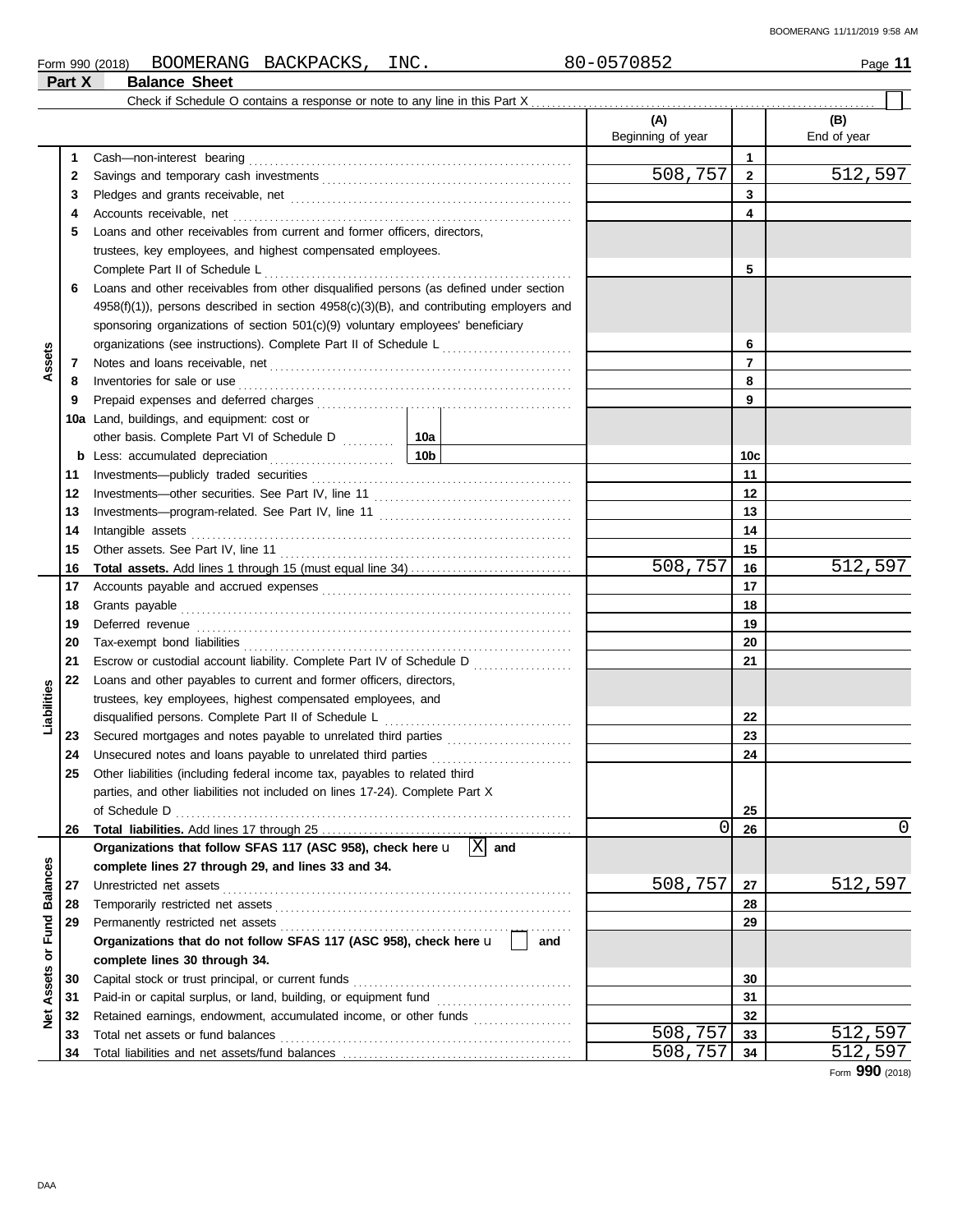|    | 80-0570852<br>Form 990 (2018) BOOMERANG BACKPACKS, INC.                                                                                                                                                                             |                         |                |            | Page 12  |
|----|-------------------------------------------------------------------------------------------------------------------------------------------------------------------------------------------------------------------------------------|-------------------------|----------------|------------|----------|
|    | <b>Reconciliation of Net Assets</b><br>Part XI                                                                                                                                                                                      |                         |                |            |          |
|    |                                                                                                                                                                                                                                     |                         |                |            |          |
| 1  |                                                                                                                                                                                                                                     | $\mathbf{1}$            |                |            | 292, 807 |
| 2  |                                                                                                                                                                                                                                     | $\overline{2}$          |                |            | 288,967  |
| 3  |                                                                                                                                                                                                                                     | 3                       |                |            | 3,840    |
| 4  |                                                                                                                                                                                                                                     | $\overline{\mathbf{4}}$ |                |            | 508,757  |
| 5  |                                                                                                                                                                                                                                     | 5                       |                |            |          |
| 6  |                                                                                                                                                                                                                                     | 6                       |                |            |          |
| 7  | Investment expenses <b>constant expenses</b>                                                                                                                                                                                        | $\overline{7}$          |                |            |          |
| 8  | Prior period adjustments <b>construction and construction</b> and construction of the construction of the construction of the construction of the construction of the construction of the construction of the construction of the c | 8                       |                |            |          |
| 9  |                                                                                                                                                                                                                                     | 9                       |                |            |          |
| 10 | Net assets or fund balances at end of year. Combine lines 3 through 9 (must equal Part X, line                                                                                                                                      |                         |                |            |          |
|    | 33, column (B))                                                                                                                                                                                                                     | 10                      |                | 512,597    |          |
|    | <b>Financial Statements and Reporting</b><br>Part XII                                                                                                                                                                               |                         |                |            |          |
|    |                                                                                                                                                                                                                                     |                         |                |            |          |
|    |                                                                                                                                                                                                                                     |                         |                | <b>Yes</b> | No       |
| 1. | X Cash<br>Accounting method used to prepare the Form 990:<br>Accrual<br>Other                                                                                                                                                       |                         |                |            |          |
|    | If the organization changed its method of accounting from a prior year or checked "Other," explain in                                                                                                                               |                         |                |            |          |
|    | Schedule O.                                                                                                                                                                                                                         |                         |                |            |          |
|    | 2a Were the organization's financial statements compiled or reviewed by an independent accountant?                                                                                                                                  |                         | 2a             | Χ          |          |
|    | If "Yes," check a box below to indicate whether the financial statements for the year were compiled or                                                                                                                              |                         |                |            |          |
|    | reviewed on a separate basis, consolidated basis, or both:                                                                                                                                                                          |                         |                |            |          |
|    | X Separate basis<br>Consolidated basis<br>Both consolidated and separate basis                                                                                                                                                      |                         |                |            |          |
|    | <b>b</b> Were the organization's financial statements audited by an independent accountant?                                                                                                                                         |                         | 2 <sub>b</sub> |            | X        |
|    | If "Yes," check a box below to indicate whether the financial statements for the year were audited on a                                                                                                                             |                         |                |            |          |
|    | separate basis, consolidated basis, or both:                                                                                                                                                                                        |                         |                |            |          |
|    | Consolidated basis<br>Separate basis<br>Both consolidated and separate basis                                                                                                                                                        |                         |                |            |          |
|    | c If "Yes" to line 2a or 2b, does the organization have a committee that assumes responsibility for oversight                                                                                                                       |                         |                |            |          |
|    | of the audit, review, or compilation of its financial statements and selection of an independent accountant?                                                                                                                        |                         | 2c             |            |          |
|    | If the organization changed either its oversight process or selection process during the tax year, explain in                                                                                                                       |                         |                |            |          |
|    | Schedule O.                                                                                                                                                                                                                         |                         |                |            |          |
|    | 3a As a result of a federal award, was the organization required to undergo an audit or audits as set forth in                                                                                                                      |                         |                |            |          |
|    | the Single Audit Act and OMB Circular A-133?                                                                                                                                                                                        |                         | 3a             |            | Χ        |
|    | <b>b</b> If "Yes," did the organization undergo the required audit or audits? If the organization did not undergo the                                                                                                               |                         |                |            |          |
|    | required audit or audits, explain why in Schedule O and describe any steps taken to undergo such audits.                                                                                                                            |                         | 3 <sub>b</sub> |            |          |

Form **990** (2018)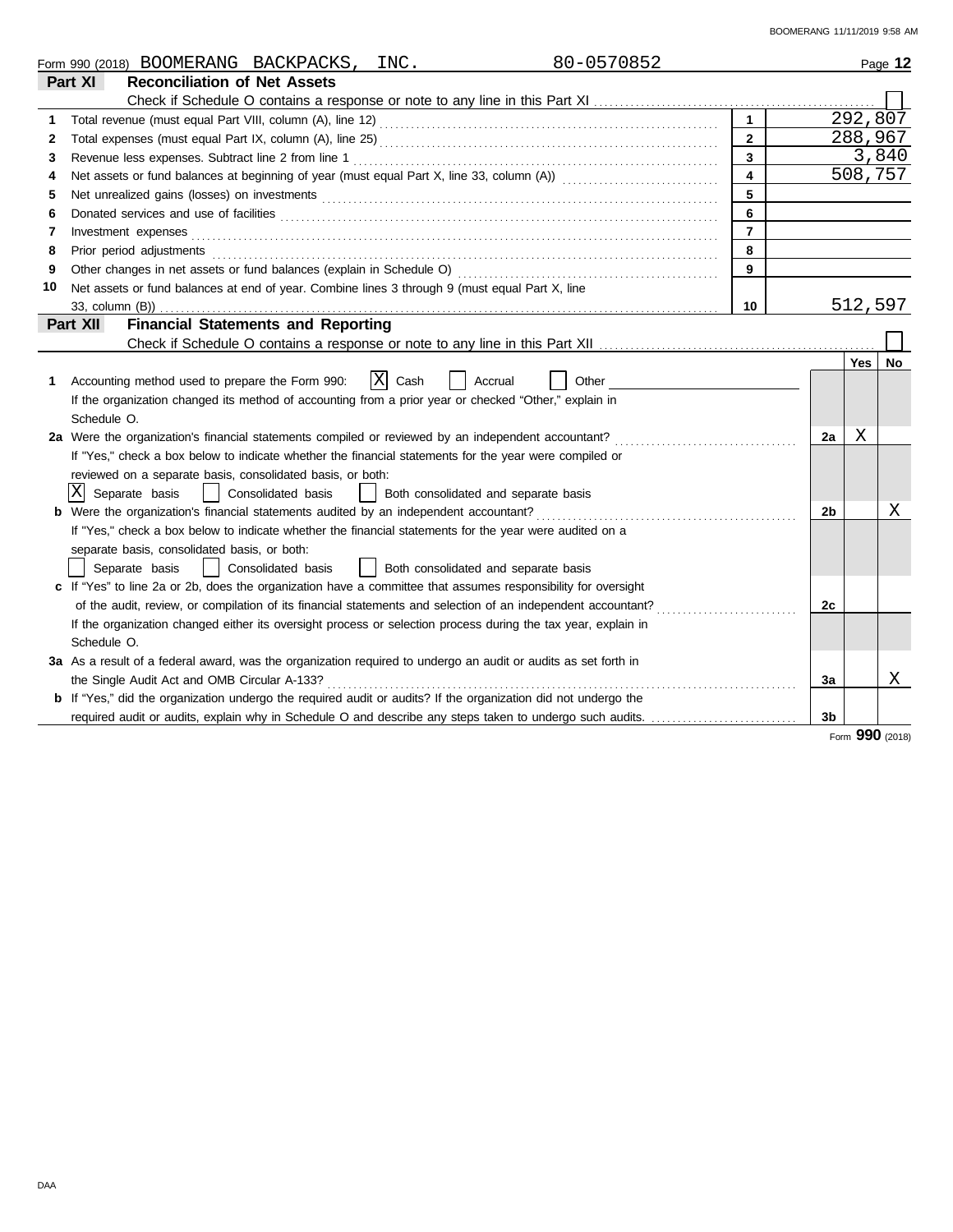| <b>SCHEDULE A</b>                     |                                                                                                                           | <b>Public Charity Status and Public Support</b>                                                                                                                                                                                                                         |                                                      |                                              |                                      |  |  |  |  |  |  |  |
|---------------------------------------|---------------------------------------------------------------------------------------------------------------------------|-------------------------------------------------------------------------------------------------------------------------------------------------------------------------------------------------------------------------------------------------------------------------|------------------------------------------------------|----------------------------------------------|--------------------------------------|--|--|--|--|--|--|--|
| (Form 990 or 990-EZ)                  |                                                                                                                           | Complete if the organization is a section 501(c)(3) organization or a section $4947(a)(1)$ nonexempt charitable trust.                                                                                                                                                  |                                                      | 18                                           |                                      |  |  |  |  |  |  |  |
| Department of the Treasury            |                                                                                                                           | u Attach to Form 990 or Form 990-EZ.                                                                                                                                                                                                                                    |                                                      |                                              | Open to Public                       |  |  |  |  |  |  |  |
| Internal Revenue Service              |                                                                                                                           | <b>u</b> Go to www.irs.gov/Form990 for instructions and the latest information.                                                                                                                                                                                         |                                                      |                                              | Inspection                           |  |  |  |  |  |  |  |
| Name of the organization              |                                                                                                                           | BOOMERANG BACKPACKS, INC.                                                                                                                                                                                                                                               |                                                      | Employer identification number<br>80-0570852 |                                      |  |  |  |  |  |  |  |
| Part I                                |                                                                                                                           | Reason for Public Charity Status (All organizations must complete this part.) See instructions.                                                                                                                                                                         |                                                      |                                              |                                      |  |  |  |  |  |  |  |
|                                       |                                                                                                                           | The organization is not a private foundation because it is: (For lines 1 through 12, check only one box.)                                                                                                                                                               |                                                      |                                              |                                      |  |  |  |  |  |  |  |
| 1                                     |                                                                                                                           | A church, convention of churches, or association of churches described in section 170(b)(1)(A)(i).                                                                                                                                                                      |                                                      |                                              |                                      |  |  |  |  |  |  |  |
| $\mathbf 2$                           |                                                                                                                           | A school described in section 170(b)(1)(A)(ii). (Attach Schedule E (Form 990 or 990-EZ).)                                                                                                                                                                               |                                                      |                                              |                                      |  |  |  |  |  |  |  |
| 3                                     |                                                                                                                           | A hospital or a cooperative hospital service organization described in section 170(b)(1)(A)(iii).                                                                                                                                                                       |                                                      |                                              |                                      |  |  |  |  |  |  |  |
| 4                                     |                                                                                                                           | A medical research organization operated in conjunction with a hospital described in section 170(b)(1)(A)(iii). Enter the hospital's name,                                                                                                                              |                                                      |                                              |                                      |  |  |  |  |  |  |  |
| city, and state:                      |                                                                                                                           |                                                                                                                                                                                                                                                                         |                                                      |                                              |                                      |  |  |  |  |  |  |  |
| 5                                     | An organization operated for the benefit of a college or university owned or operated by a governmental unit described in |                                                                                                                                                                                                                                                                         |                                                      |                                              |                                      |  |  |  |  |  |  |  |
|                                       | section 170(b)(1)(A)(iv). (Complete Part II.)                                                                             |                                                                                                                                                                                                                                                                         |                                                      |                                              |                                      |  |  |  |  |  |  |  |
| 6<br> x                               |                                                                                                                           | A federal, state, or local government or governmental unit described in section 170(b)(1)(A)(v).                                                                                                                                                                        |                                                      |                                              |                                      |  |  |  |  |  |  |  |
| 7                                     | described in section 170(b)(1)(A)(vi). (Complete Part II.)                                                                | An organization that normally receives a substantial part of its support from a governmental unit or from the general public                                                                                                                                            |                                                      |                                              |                                      |  |  |  |  |  |  |  |
| 8                                     |                                                                                                                           | A community trust described in section 170(b)(1)(A)(vi). (Complete Part II.)                                                                                                                                                                                            |                                                      |                                              |                                      |  |  |  |  |  |  |  |
| 9                                     |                                                                                                                           | An agricultural research organization described in section 170(b)(1)(A)(ix) operated in conjunction with a land-grant college<br>or university or a non-land-grant college of agriculture (see instructions). Enter the name, city, and state of the college or         |                                                      |                                              |                                      |  |  |  |  |  |  |  |
| university:<br>10                     |                                                                                                                           | An organization that normally receives: (1) more than 33 1/3% of its support from contributions, membership fees, and gross                                                                                                                                             |                                                      |                                              |                                      |  |  |  |  |  |  |  |
|                                       |                                                                                                                           | receipts from activities related to its exempt functions—subject to certain exceptions, and (2) no more than 33 1/3% of its                                                                                                                                             |                                                      |                                              |                                      |  |  |  |  |  |  |  |
|                                       |                                                                                                                           | support from gross investment income and unrelated business taxable income (less section 511 tax) from businesses                                                                                                                                                       |                                                      |                                              |                                      |  |  |  |  |  |  |  |
|                                       |                                                                                                                           | acquired by the organization after June 30, 1975. See section 509(a)(2). (Complete Part III.)                                                                                                                                                                           |                                                      |                                              |                                      |  |  |  |  |  |  |  |
| 11                                    |                                                                                                                           | An organization organized and operated exclusively to test for public safety. See section 509(a)(4).                                                                                                                                                                    |                                                      |                                              |                                      |  |  |  |  |  |  |  |
| 12                                    |                                                                                                                           | An organization organized and operated exclusively for the benefit of, to perform the functions of, or to carry out the purposes<br>of one or more publicly supported organizations described in section $509(a)(1)$ or section $509(a)(2)$ . See section $509(a)(3)$ . |                                                      |                                              |                                      |  |  |  |  |  |  |  |
|                                       |                                                                                                                           | Check the box in lines 12a through 12d that describes the type of supporting organization and complete lines 12e, 12f, and 12g.                                                                                                                                         |                                                      |                                              |                                      |  |  |  |  |  |  |  |
| a                                     |                                                                                                                           | Type I. A supporting organization operated, supervised, or controlled by its supported organization(s), typically by giving<br>the supported organization(s) the power to regularly appoint or elect a majority of the directors or trustees of the                     |                                                      |                                              |                                      |  |  |  |  |  |  |  |
|                                       |                                                                                                                           | supporting organization. You must complete Part IV, Sections A and B.                                                                                                                                                                                                   |                                                      |                                              |                                      |  |  |  |  |  |  |  |
| b                                     |                                                                                                                           | Type II. A supporting organization supervised or controlled in connection with its supported organization(s), by having                                                                                                                                                 |                                                      |                                              |                                      |  |  |  |  |  |  |  |
|                                       |                                                                                                                           | control or management of the supporting organization vested in the same persons that control or manage the supported<br>organization(s). You must complete Part IV, Sections A and C.                                                                                   |                                                      |                                              |                                      |  |  |  |  |  |  |  |
| c                                     |                                                                                                                           | Type III functionally integrated. A supporting organization operated in connection with, and functionally integrated with,                                                                                                                                              |                                                      |                                              |                                      |  |  |  |  |  |  |  |
|                                       |                                                                                                                           | its supported organization(s) (see instructions). You must complete Part IV, Sections A, D, and E.                                                                                                                                                                      |                                                      |                                              |                                      |  |  |  |  |  |  |  |
| d                                     |                                                                                                                           | Type III non-functionally integrated. A supporting organization operated in connection with its supported organization(s)                                                                                                                                               |                                                      |                                              |                                      |  |  |  |  |  |  |  |
|                                       |                                                                                                                           | that is not functionally integrated. The organization generally must satisfy a distribution requirement and an attentiveness                                                                                                                                            |                                                      |                                              |                                      |  |  |  |  |  |  |  |
|                                       |                                                                                                                           | requirement (see instructions). You must complete Part IV, Sections A and D, and Part V.                                                                                                                                                                                |                                                      |                                              |                                      |  |  |  |  |  |  |  |
| е                                     |                                                                                                                           | Check this box if the organization received a written determination from the IRS that it is a Type I, Type II, Type III<br>functionally integrated, or Type III non-functionally integrated supporting organization.                                                    |                                                      |                                              |                                      |  |  |  |  |  |  |  |
| f                                     | Enter the number of supported organizations                                                                               |                                                                                                                                                                                                                                                                         |                                                      |                                              |                                      |  |  |  |  |  |  |  |
| g                                     |                                                                                                                           | Provide the following information about the supported organization(s).                                                                                                                                                                                                  |                                                      |                                              |                                      |  |  |  |  |  |  |  |
| (i) Name of supported<br>organization | (ii) EIN                                                                                                                  | (iii) Type of organization<br>(described on lines 1-10                                                                                                                                                                                                                  | (iv) Is the organization<br>listed in your governing | (v) Amount of monetary<br>support (see       | (vi) Amount of<br>other support (see |  |  |  |  |  |  |  |
|                                       |                                                                                                                           | above (see instructions))                                                                                                                                                                                                                                               | document?<br>Yes<br>No                               | instructions)                                | instructions)                        |  |  |  |  |  |  |  |
| (A)                                   |                                                                                                                           |                                                                                                                                                                                                                                                                         |                                                      |                                              |                                      |  |  |  |  |  |  |  |
|                                       |                                                                                                                           |                                                                                                                                                                                                                                                                         |                                                      |                                              |                                      |  |  |  |  |  |  |  |
| (B)                                   |                                                                                                                           |                                                                                                                                                                                                                                                                         |                                                      |                                              |                                      |  |  |  |  |  |  |  |
| (C)                                   |                                                                                                                           |                                                                                                                                                                                                                                                                         |                                                      |                                              |                                      |  |  |  |  |  |  |  |
| (D)                                   |                                                                                                                           |                                                                                                                                                                                                                                                                         |                                                      |                                              |                                      |  |  |  |  |  |  |  |
| (E)                                   |                                                                                                                           |                                                                                                                                                                                                                                                                         |                                                      |                                              |                                      |  |  |  |  |  |  |  |
| Total                                 |                                                                                                                           |                                                                                                                                                                                                                                                                         |                                                      |                                              |                                      |  |  |  |  |  |  |  |

**For Paperwork Reduction Act Notice, see the Instructions for Form 990 or 990-EZ.**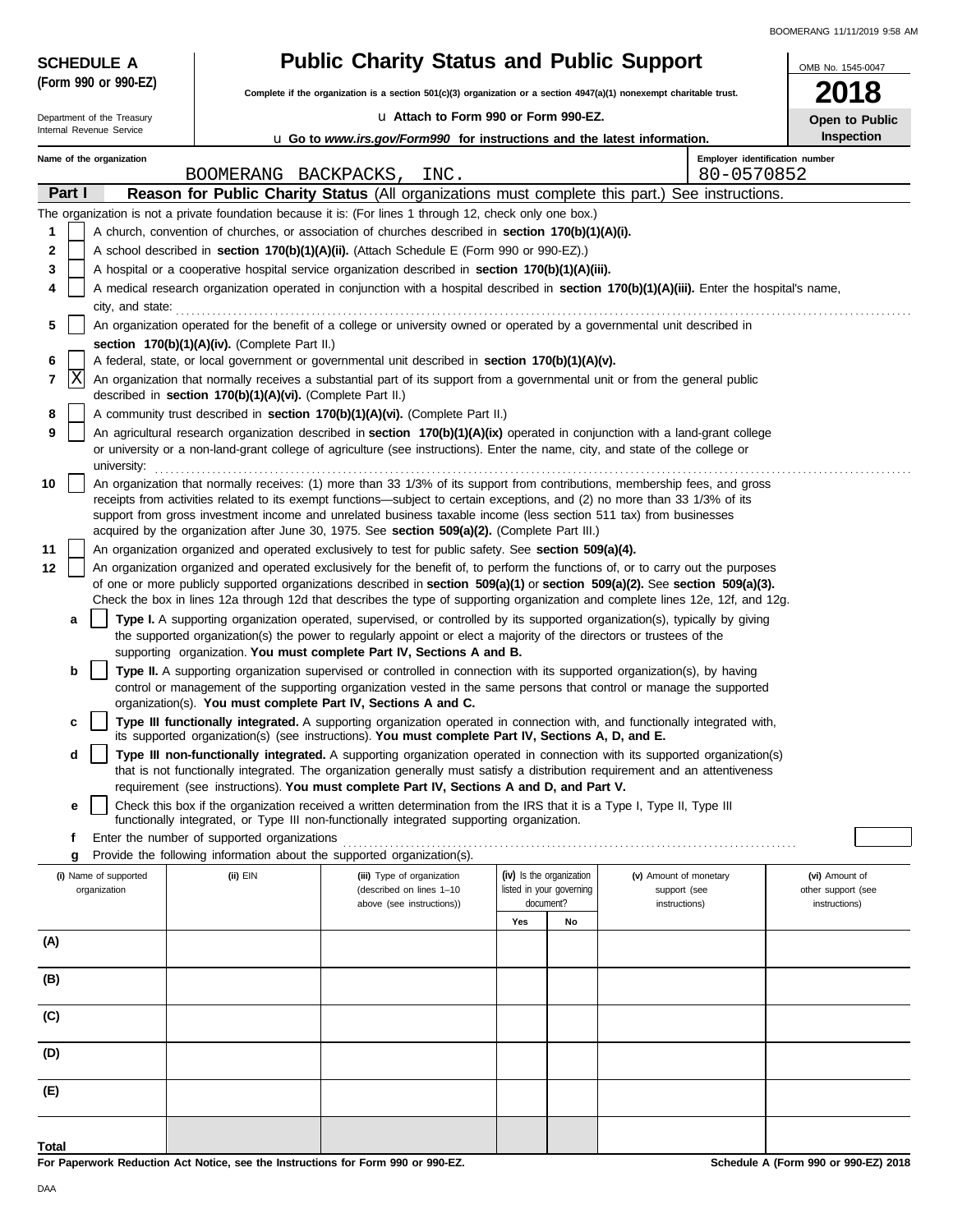# Schedule A (Form 990 or 990-EZ) 2018 Page **2** BOOMERANG BACKPACKS, INC. 80-0570852

(Complete only if you checked the box on line 5, 7, or 8 of Part I or if the organization failed to qualify under **Part II Support Schedule for Organizations Described in Sections 170(b)(1)(A)(iv) and 170(b)(1)(A)(vi)** Part III. If the organization fails to qualify under the tests listed below, please complete Part III.)

|              | <b>Section A. Public Support</b>                                                                                                                                                                                                                 |          |          |            |            |            |           |
|--------------|--------------------------------------------------------------------------------------------------------------------------------------------------------------------------------------------------------------------------------------------------|----------|----------|------------|------------|------------|-----------|
|              | Calendar year (or fiscal year beginning in)<br>$\mathbf{u}$                                                                                                                                                                                      | (a) 2014 | (b) 2015 | $(c)$ 2016 | $(d)$ 2017 | $(e)$ 2018 | (f) Total |
| 1            | Gifts, grants, contributions, and<br>membership fees received. (Do not<br>include any "unusual grants.")<br>.                                                                                                                                    | 162,201  | 263,697  | 336,007    | 94,736     | 227,822    | 1,084,463 |
| $\mathbf{2}$ | Tax revenues levied for the<br>organization's benefit and either paid<br>to or expended on its behalf<br>.                                                                                                                                       |          |          |            |            |            |           |
| 3            | The value of services or facilities<br>furnished by a governmental unit to the<br>organization without charge                                                                                                                                    |          |          |            |            |            |           |
| 4            | Total. Add lines 1 through 3<br>.                                                                                                                                                                                                                | 162,201  | 263,697  | 336,007    | 94,736     | 227,822    | 1,084,463 |
| 5            | The portion of total contributions by<br>each person (other than a<br>governmental unit or publicly<br>supported organization) included on<br>line 1 that exceeds 2% of the amount<br>shown on line 11, column (f)<br>.                          |          |          |            |            |            |           |
| 6            | Public support. Subtract line 5 from line 4                                                                                                                                                                                                      |          |          |            |            |            | 1,084,463 |
|              | <b>Section B. Total Support</b>                                                                                                                                                                                                                  |          |          |            |            |            |           |
|              | Calendar year (or fiscal year beginning in)<br>$\mathbf{u}$                                                                                                                                                                                      | (a) 2014 | (b) 2015 | $(c)$ 2016 | $(d)$ 2017 | (e) 2018   | (f) Total |
| 7            | Amounts from line 4<br>.                                                                                                                                                                                                                         | 162,201  | 263,697  | 336,007    | 94,736     | 227,822    | 1,084,463 |
| 8            | Gross income from interest, dividends,<br>payments received on securities loans,<br>rents, royalties, and income from<br>similar sources                                                                                                         | 26       | 37       | 39         | 16         | 2,286      | 2,404     |
| 9            | Net income from unrelated business<br>activities, whether or not the business<br>is regularly carried on                                                                                                                                         |          |          |            |            |            |           |
| 10           | Other income. Do not include gain or<br>loss from the sale of capital assets                                                                                                                                                                     | 82,982   | 34,075   |            |            |            | 117,057   |
| 11           | Total support. Add lines 7 through 10                                                                                                                                                                                                            |          |          |            |            |            | 1,203,924 |
| 12           |                                                                                                                                                                                                                                                  |          |          |            |            | 12         | 101,133   |
| 13           | First five years. If the Form 990 is for the organization's first, second, third, fourth, or fifth tax year as a section 501(c)(3)                                                                                                               |          |          |            |            |            |           |
|              | organization, check this box and stop here                                                                                                                                                                                                       |          |          |            |            |            |           |
|              | Section C. Computation of Public Support Percentage                                                                                                                                                                                              |          |          |            |            |            |           |
| 14           | Public support percentage for 2018 (line 6, column (f) divided by line 11, column (f)) [[[[[[[[[[[[[[[[[[[[[[                                                                                                                                    |          |          |            |            | 14         | 90.08%    |
| 15           | Public support percentage from 2017 Schedule A, Part II, line 14                                                                                                                                                                                 |          |          |            |            | 15         | 87.78%    |
| 16а          | 33 1/3% support test-2018. If the organization did not check the box on line 13, and line 14 is 33 1/3% or more, check this<br>box and stop here. The organization qualifies as a publicly supported organization                                |          |          |            |            |            | $\vert$ X |
| b            | 33 1/3% support test-2017. If the organization did not check a box on line 13 or 16a, and line 15 is 33 1/3% or more, check                                                                                                                      |          |          |            |            |            |           |
|              | this box and <b>stop here.</b> The organization qualifies as a publicly supported organization                                                                                                                                                   |          |          |            |            |            |           |
| 17a          | 10%-facts-and-circumstances test-2018. If the organization did not check a box on line 13, 16a, or 16b, and line 14 is                                                                                                                           |          |          |            |            |            |           |
|              | 10% or more, and if the organization meets the "facts-and-circumstances" test, check this box and stop here. Explain in                                                                                                                          |          |          |            |            |            |           |
|              | Part VI how the organization meets the "facts-and-circumstances" test. The organization qualifies as a publicly supported                                                                                                                        |          |          |            |            |            |           |
|              |                                                                                                                                                                                                                                                  |          |          |            |            |            |           |
|              | organization<br>10%-facts-and-circumstances test-2017. If the organization did not check a box on line 13, 16a, 16b, or 17a, and line                                                                                                            |          |          |            |            |            |           |
| b            |                                                                                                                                                                                                                                                  |          |          |            |            |            |           |
|              | 15 is 10% or more, and if the organization meets the "facts-and-circumstances" test, check this box and stop here.<br>Explain in Part VI how the organization meets the "facts-and-circumstances" test. The organization qualifies as a publicly |          |          |            |            |            |           |
|              |                                                                                                                                                                                                                                                  |          |          |            |            |            |           |
| 18           | supported organization<br>Private foundation. If the organization did not check a box on line 13, 16a, 16b, 17a, or 17b, check this box and see                                                                                                  |          |          |            |            |            |           |
|              |                                                                                                                                                                                                                                                  |          |          |            |            |            |           |
|              | instructions                                                                                                                                                                                                                                     |          |          |            |            |            |           |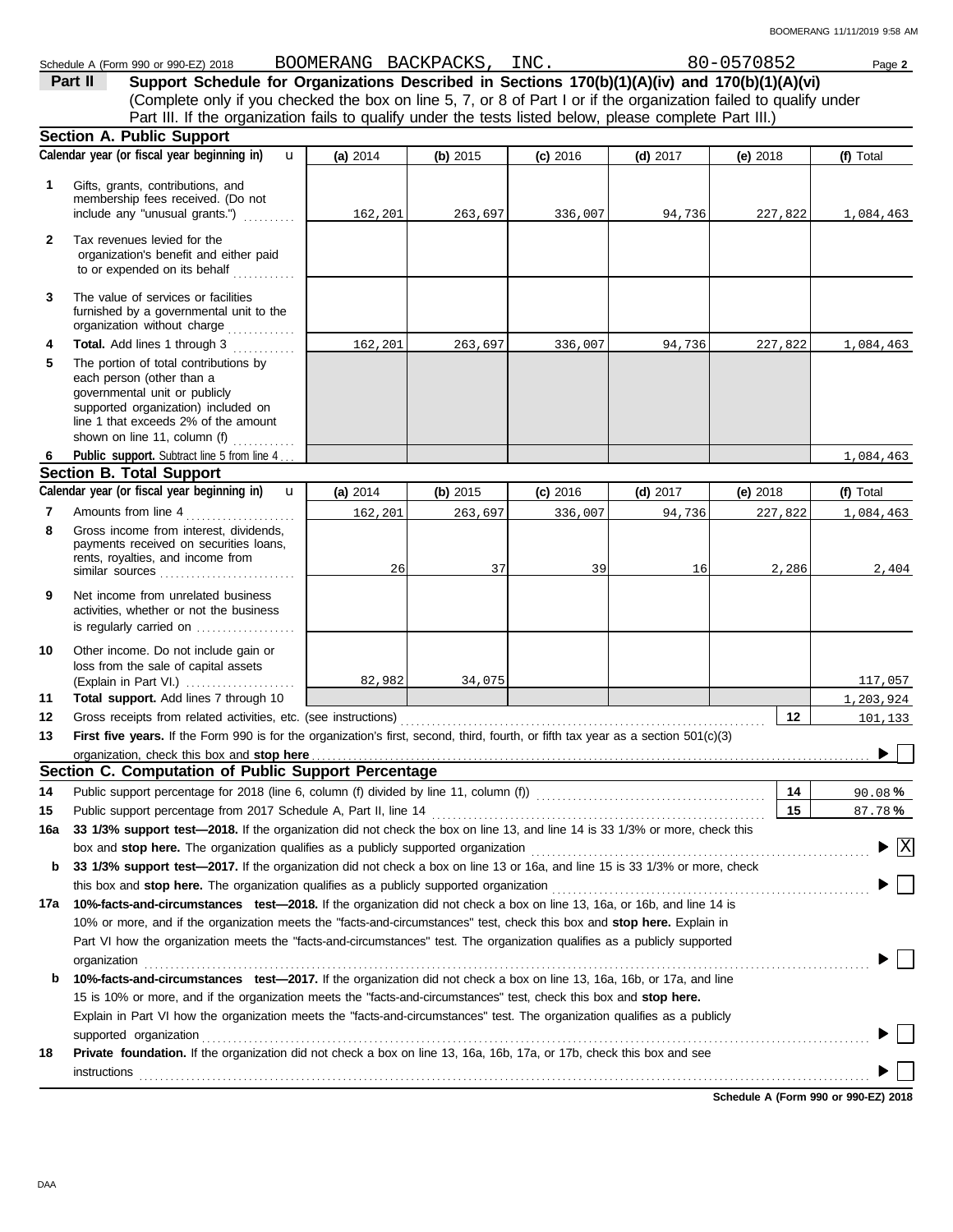| n 990 or 990-EZ'<br>$Z$ ) 2018<br>Schedule<br>(Form | <b>BOOMERANG</b> | $ATZ$ $\Gamma$ $\pi$<br>$\bigcap T \mathcal{F} \bigcap$<br>BACKPACKS | <b>INC</b> | ◠⊏<br>7096.<br>$\mathbf{U}$<br>2 ت | Page |
|-----------------------------------------------------|------------------|----------------------------------------------------------------------|------------|------------------------------------|------|
|                                                     |                  |                                                                      |            |                                    |      |

**Part III Support Schedule for Organizations Described in Section 509(a)(2)** (Complete only if you checked the box on line 10 of Part I or if the organization failed to qualify under Part II. If the organization fails to qualify under the tests listed below, please complete Part II.)

|              | <b>Section A. Public Support</b>                                                                                                                                                      |            |          |            |            |            |           |
|--------------|---------------------------------------------------------------------------------------------------------------------------------------------------------------------------------------|------------|----------|------------|------------|------------|-----------|
|              | Calendar year (or fiscal year beginning in)<br>u                                                                                                                                      | (a) $2014$ | (b) 2015 | $(c)$ 2016 | $(d)$ 2017 | (e) 2018   | (f) Total |
| $\mathbf{1}$ | Gifts, grants, contributions, and membership                                                                                                                                          |            |          |            |            |            |           |
|              | fees received. (Do not include any "unusual grants.")                                                                                                                                 |            |          |            |            |            |           |
| $\mathbf{2}$ | Gross receipts from admissions, merchandise                                                                                                                                           |            |          |            |            |            |           |
|              | sold or services performed, or facilities<br>furnished in any activity that is related to the                                                                                         |            |          |            |            |            |           |
|              | organization's tax-exempt purpose                                                                                                                                                     |            |          |            |            |            |           |
| 3            | Gross receipts from activities that are not an<br>unrelated trade or business under section 513                                                                                       |            |          |            |            |            |           |
| 4            | Tax revenues levied for the                                                                                                                                                           |            |          |            |            |            |           |
|              | organization's benefit and either paid<br>to or expended on its behalf                                                                                                                |            |          |            |            |            |           |
| 5            | The value of services or facilities<br>furnished by a governmental unit to the<br>organization without charge                                                                         |            |          |            |            |            |           |
| 6            | Total. Add lines 1 through 5<br>.                                                                                                                                                     |            |          |            |            |            |           |
| 7а           | Amounts included on lines 1, 2, and 3<br>received from disqualified persons                                                                                                           |            |          |            |            |            |           |
| b            | Amounts included on lines 2 and 3<br>received from other than disqualified<br>persons that exceed the greater of \$5,000<br>or 1% of the amount on line 13 for the year $\frac{1}{1}$ |            |          |            |            |            |           |
| C            | Add lines 7a and 7b                                                                                                                                                                   |            |          |            |            |            |           |
| 8            | Public support. (Subtract line 7c from                                                                                                                                                |            |          |            |            |            |           |
|              |                                                                                                                                                                                       |            |          |            |            |            |           |
|              | <b>Section B. Total Support</b>                                                                                                                                                       |            |          |            |            |            |           |
|              | Calendar year (or fiscal year beginning in)<br>$\mathbf{u}$                                                                                                                           | (a) $2014$ | (b) 2015 | $(c)$ 2016 | (d) $2017$ | $(e)$ 2018 | (f) Total |
| 9            | Amounts from line 6                                                                                                                                                                   |            |          |            |            |            |           |
| 10a          | Gross income from interest, dividends,<br>payments received on securities loans, rents,<br>royalties, and income from similar sources                                                 |            |          |            |            |            |           |
| b            | Unrelated business taxable income (less<br>section 511 taxes) from businesses<br>acquired after June 30, 1975                                                                         |            |          |            |            |            |           |
| C            | Add lines 10a and 10b                                                                                                                                                                 |            |          |            |            |            |           |
| 11           | Net income from unrelated business<br>activities not included in line 10b, whether<br>or not the business is regularly carried on                                                     |            |          |            |            |            |           |
| 12           | Other income. Do not include gain or<br>loss from the sale of capital assets<br>(Explain in Part VI.)<br>.                                                                            |            |          |            |            |            |           |
| 13           | Total support. (Add lines 9, 10c, 11,                                                                                                                                                 |            |          |            |            |            |           |
|              | and 12.) $\ldots$                                                                                                                                                                     |            |          |            |            |            |           |
| 14           | First five years. If the Form 990 is for the organization's first, second, third, fourth, or fifth tax year as a section 501(c)(3)                                                    |            |          |            |            |            |           |
|              | organization, check this box and stop here                                                                                                                                            |            |          |            |            |            |           |
|              | Section C. Computation of Public Support Percentage                                                                                                                                   |            |          |            |            |            |           |
| 15           | Public support percentage for 2018 (line 8, column (f), divided by line 13, column (f)) [[[[[[[[[[[[[[[[[[[[[                                                                         |            |          |            |            | 15         | %         |
| 16           |                                                                                                                                                                                       |            |          |            |            | 16         | %         |
|              | Section D. Computation of Investment Income Percentage                                                                                                                                |            |          |            |            |            |           |
| 17           |                                                                                                                                                                                       |            |          |            |            | 17         | %         |
| 18           | Investment income percentage from 2017 Schedule A, Part III, line 17                                                                                                                  |            |          |            |            | 18         | %         |
| 19a          | 33 1/3% support tests-2018. If the organization did not check the box on line 14, and line 15 is more than 33 1/3%, and line                                                          |            |          |            |            |            |           |
|              | 17 is not more than 33 1/3%, check this box and stop here. The organization qualifies as a publicly supported organization <i>commension</i> .                                        |            |          |            |            |            |           |
| b            | 33 1/3% support tests-2017. If the organization did not check a box on line 14 or line 19a, and line 16 is more than 33 1/3%, and                                                     |            |          |            |            |            |           |
|              |                                                                                                                                                                                       |            |          |            |            |            |           |
| 20           |                                                                                                                                                                                       |            |          |            |            |            |           |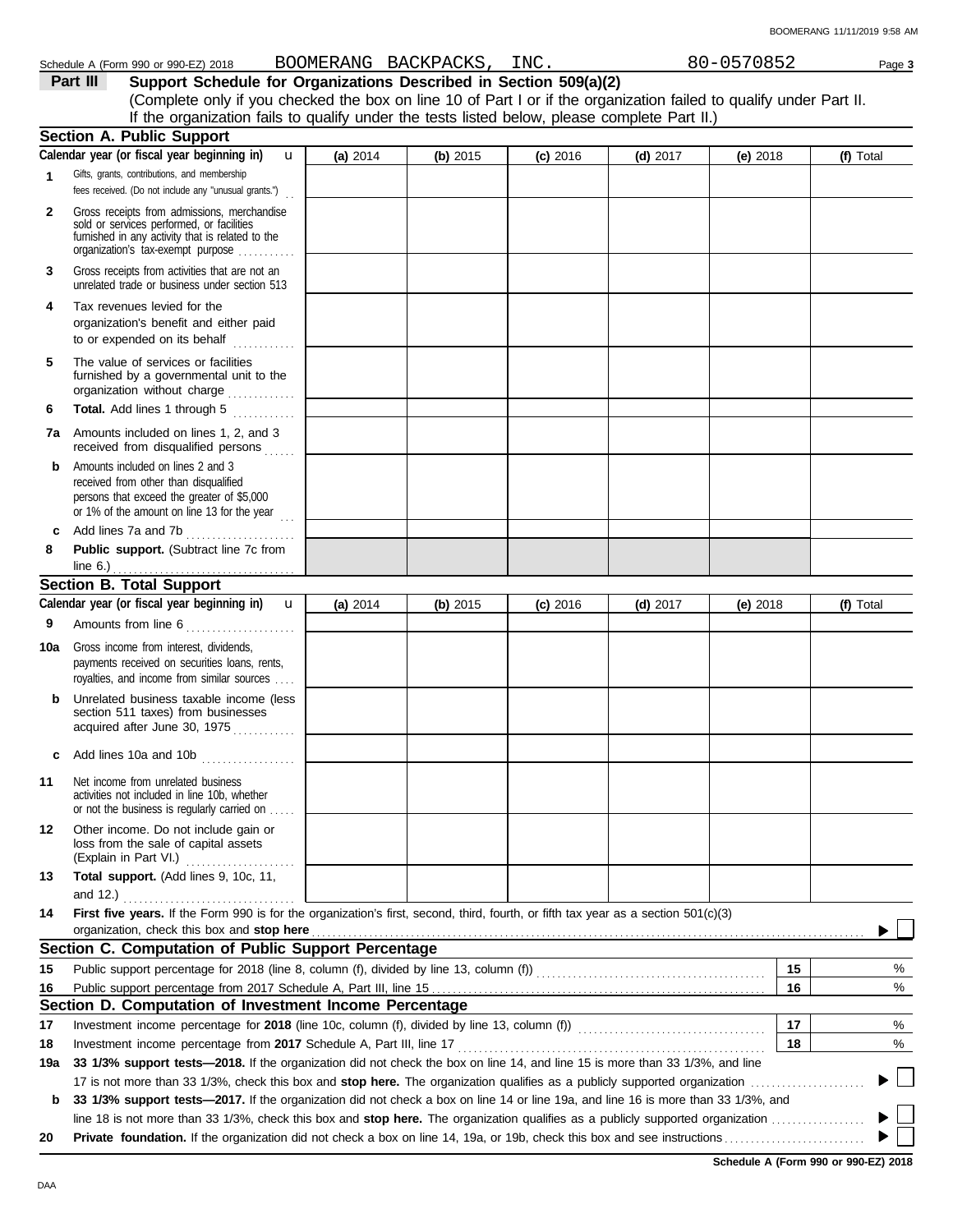|              | BOOMERANG BACKPACKS, INC.<br>Schedule A (Form 990 or 990-EZ) 2018                                                       | 80-0570852     |     | Page 4 |
|--------------|-------------------------------------------------------------------------------------------------------------------------|----------------|-----|--------|
|              | Part IV<br><b>Supporting Organizations</b>                                                                              |                |     |        |
|              | (Complete only if you checked a box in line 12 on Part I. If you checked 12a of Part I, complete Sections A             |                |     |        |
|              | and B. If you checked 12b of Part I, complete Sections A and C. If you checked 12c of Part I, complete                  |                |     |        |
|              | Sections A, D, and E. If you checked 12d of Part I, complete Sections A and D, and complete Part V.)                    |                |     |        |
|              | Section A. All Supporting Organizations                                                                                 |                |     |        |
|              |                                                                                                                         |                | Yes | No     |
| 1            | Are all of the organization's supported organizations listed by name in the organization's governing                    |                |     |        |
|              | documents? If "No," describe in Part VI how the supported organizations are designated. If designated by                |                |     |        |
|              | class or purpose, describe the designation. If historic and continuing relationship, explain.                           | $\mathbf 1$    |     |        |
| $\mathbf{2}$ | Did the organization have any supported organization that does not have an IRS determination of status                  |                |     |        |
|              | under section $509(a)(1)$ or (2)? If "Yes," explain in Part VI how the organization determined that the supported       |                |     |        |
|              | organization was described in section $509(a)(1)$ or (2).                                                               | 2              |     |        |
| За           | Did the organization have a supported organization described in section $501(c)(4)$ , (5), or (6)? If "Yes," answer     |                |     |        |
|              | $(b)$ and $(c)$ below.                                                                                                  | 3a             |     |        |
| b            | Did the organization confirm that each supported organization qualified under section $501(c)(4)$ , (5), or (6) and     |                |     |        |
|              | satisfied the public support tests under section 509(a)(2)? If "Yes," describe in Part VI when and how the              |                |     |        |
|              | organization made the determination.                                                                                    | 3b             |     |        |
| c            | Did the organization ensure that all support to such organizations was used exclusively for section $170(c)(2)(B)$      |                |     |        |
|              | purposes? If "Yes," explain in Part VI what controls the organization put in place to ensure such use.                  | 3c             |     |        |
| 4a           | Was any supported organization not organized in the United States ("foreign supported organization")? If                |                |     |        |
|              | "Yes," and if you checked 12a or 12b in Part I, answer (b) and (c) below.                                               | 4a             |     |        |
| b            | Did the organization have ultimate control and discretion in deciding whether to make grants to the foreign             |                |     |        |
|              | supported organization? If "Yes," describe in Part VI how the organization had such control and discretion              |                |     |        |
|              | despite being controlled or supervised by or in connection with its supported organizations.                            | 4b             |     |        |
| c            | Did the organization support any foreign supported organization that does not have an IRS determination                 |                |     |        |
|              | under sections $501(c)(3)$ and $509(a)(1)$ or (2)? If "Yes," explain in Part VI what controls the organization used     |                |     |        |
|              | to ensure that all support to the foreign supported organization was used exclusively for section $170(c)(2)(B)$        | 4c             |     |        |
| 5a           | purposes.<br>Did the organization add, substitute, or remove any supported organizations during the tax year? If "Yes," |                |     |        |
|              | answer (b) and (c) below (if applicable). Also, provide detail in Part VI, including (i) the names and EIN              |                |     |        |
|              | numbers of the supported organizations added, substituted, or removed; (ii) the reasons for each such action;           |                |     |        |
|              | (iii) the authority under the organization's organizing document authorizing such action; and (iv) how the action       |                |     |        |
|              | was accomplished (such as by amendment to the organizing document).                                                     | 5a             |     |        |
| b            | Type I or Type II only. Was any added or substituted supported organization part of a class already                     |                |     |        |
|              | designated in the organization's organizing document?                                                                   | 5b             |     |        |
| с            | Substitutions only. Was the substitution the result of an event beyond the organization's control?                      | 5 <sub>c</sub> |     |        |
| 6            | Did the organization provide support (whether in the form of grants or the provision of services or facilities) to      |                |     |        |
|              | anyone other than (i) its supported organizations, (ii) individuals that are part of the charitable class benefited     |                |     |        |
|              | by one or more of its supported organizations, or (iii) other supporting organizations that also support or             |                |     |        |
|              | benefit one or more of the filing organization's supported organizations? If "Yes," provide detail in Part VI.          | 6              |     |        |
| 7            | Did the organization provide a grant, loan, compensation, or other similar payment to a substantial contributor         |                |     |        |
|              | (as defined in section $4958(c)(3)(C)$ ), a family member of a substantial contributor, or a 35% controlled entity      |                |     |        |
|              | with regard to a substantial contributor? If "Yes," complete Part I of Schedule L (Form 990 or 990-EZ).                 | 7              |     |        |
| 8            | Did the organization make a loan to a disqualified person (as defined in section 4958) not described in line 7?         |                |     |        |
|              | If "Yes," complete Part I of Schedule L (Form 990 or 990-EZ).                                                           | 8              |     |        |
| 9а           | Was the organization controlled directly or indirectly at any time during the tax year by one or more                   |                |     |        |
|              | disqualified persons as defined in section 4946 (other than foundation managers and organizations described             |                |     |        |
|              | in section $509(a)(1)$ or $(2)$ ? If "Yes," provide detail in Part VI.                                                  | 9а             |     |        |
| b            | Did one or more disqualified persons (as defined in line 9a) hold a controlling interest in any entity in which         |                |     |        |
|              | the supporting organization had an interest? If "Yes," provide detail in Part VI.                                       | 9b             |     |        |
| c            | Did a disqualified person (as defined in line 9a) have an ownership interest in, or derive any personal benefit         |                |     |        |
|              | from, assets in which the supporting organization also had an interest? If "Yes," provide detail in Part VI.            | 9c             |     |        |
| 10a          | Was the organization subject to the excess business holdings rules of section 4943 because of section                   |                |     |        |
|              | 4943(f) (regarding certain Type II supporting organizations, and all Type III non-functionally integrated               |                |     |        |
|              | supporting organizations)? If "Yes," answer 10b below.                                                                  | 10a            |     |        |
| b            | Did the organization have any excess business holdings in the tax year? (Use Schedule C, Form 4720, to                  |                |     |        |
|              | determine whether the organization had excess business holdings.)                                                       | 10b            |     |        |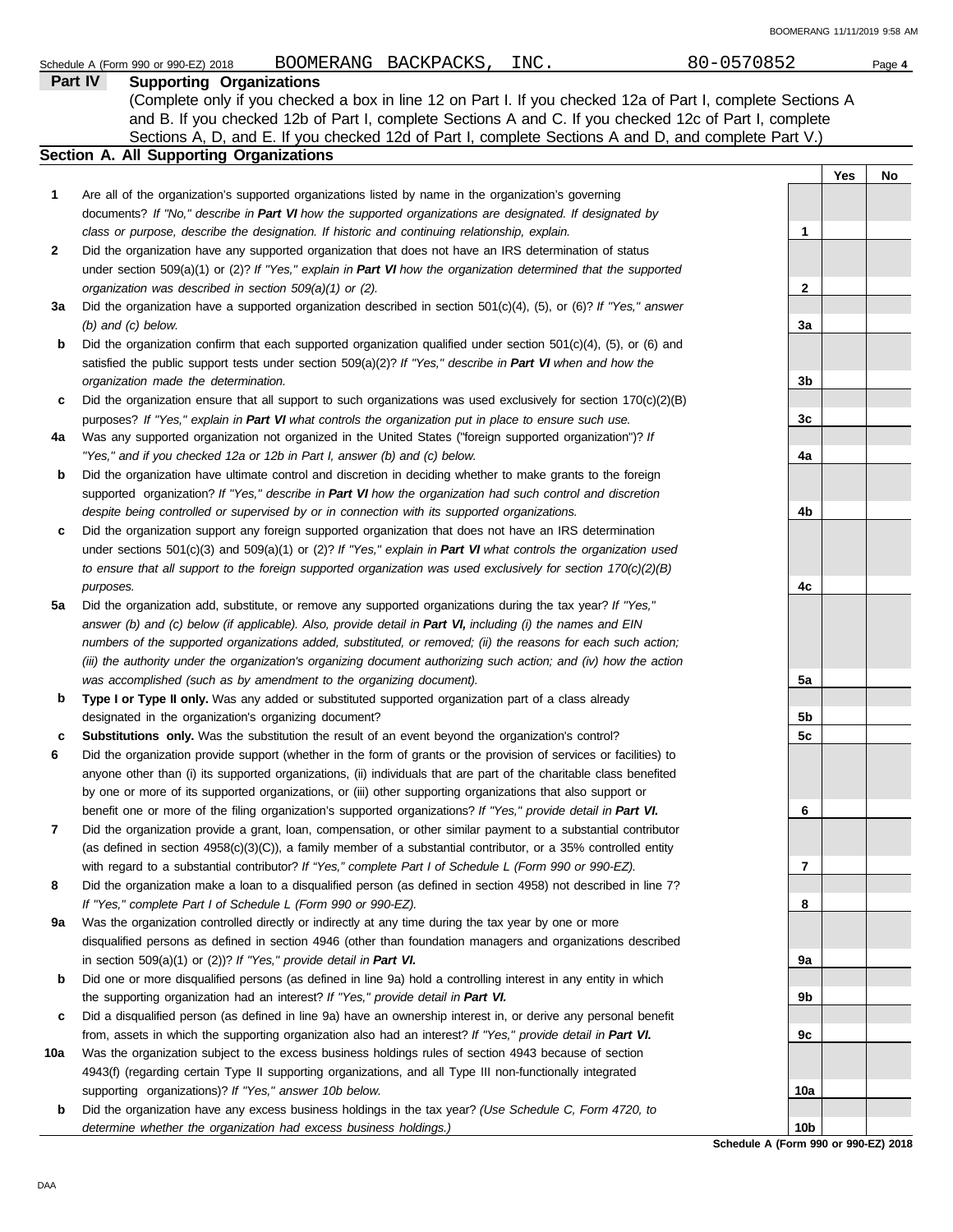|     | Part IV<br><b>Supporting Organizations (continued)</b>                                                                            |                 |     |    |
|-----|-----------------------------------------------------------------------------------------------------------------------------------|-----------------|-----|----|
|     |                                                                                                                                   |                 | Yes | No |
| 11  | Has the organization accepted a gift or contribution from any of the following persons?                                           |                 |     |    |
| a   | A person who directly or indirectly controls, either alone or together with persons described in (b) and (c)                      |                 |     |    |
|     | below, the governing body of a supported organization?                                                                            | 11a             |     |    |
| b   | A family member of a person described in (a) above?                                                                               | 11 <sub>b</sub> |     |    |
| c   | A 35% controlled entity of a person described in (a) or (b) above? If "Yes" to a, b, or c, provide detail in Part VI.             | 11c             |     |    |
|     | <b>Section B. Type I Supporting Organizations</b>                                                                                 |                 |     |    |
|     |                                                                                                                                   |                 |     |    |
|     |                                                                                                                                   |                 | Yes | No |
| 1   | Did the directors, trustees, or membership of one or more supported organizations have the power to                               |                 |     |    |
|     | regularly appoint or elect at least a majority of the organization's directors or trustees at all times during the                |                 |     |    |
|     | tax year? If "No," describe in Part VI how the supported organization(s) effectively operated, supervised, or                     |                 |     |    |
|     | controlled the organization's activities. If the organization had more than one supported organization,                           |                 |     |    |
|     | describe how the powers to appoint and/or remove directors or trustees were allocated among the supported                         |                 |     |    |
|     | organizations and what conditions or restrictions, if any, applied to such powers during the tax year.                            | 1               |     |    |
| 2   | Did the organization operate for the benefit of any supported organization other than the supported                               |                 |     |    |
|     | organization(s) that operated, supervised, or controlled the supporting organization? If "Yes," explain in Part                   |                 |     |    |
|     | VI how providing such benefit carried out the purposes of the supported organization(s) that operated,                            |                 |     |    |
|     | supervised, or controlled the supporting organization.                                                                            | 2               |     |    |
|     | Section C. Type II Supporting Organizations                                                                                       |                 |     |    |
|     |                                                                                                                                   |                 | Yes | No |
|     |                                                                                                                                   |                 |     |    |
| 1   | Were a majority of the organization's directors or trustees during the tax year also a majority of the directors                  |                 |     |    |
|     | or trustees of each of the organization's supported organization(s)? If "No," describe in Part VI how control                     |                 |     |    |
|     | or management of the supporting organization was vested in the same persons that controlled or managed                            |                 |     |    |
|     | the supported organization(s).                                                                                                    | 1               |     |    |
|     | Section D. All Type III Supporting Organizations                                                                                  |                 |     |    |
|     |                                                                                                                                   |                 | Yes | No |
| 1   | Did the organization provide to each of its supported organizations, by the last day of the fifth month of the                    |                 |     |    |
|     | organization's tax year, (i) a written notice describing the type and amount of support provided during the prior tax             |                 |     |    |
|     | year, (ii) a copy of the Form 990 that was most recently filed as of the date of notification, and (iii) copies of the            |                 |     |    |
|     | organization's governing documents in effect on the date of notification, to the extent not previously provided?                  | 1               |     |    |
| 2   | Were any of the organization's officers, directors, or trustees either (i) appointed or elected by the supported                  |                 |     |    |
|     | organization(s) or (ii) serving on the governing body of a supported organization? If "No," explain in Part VI how                |                 |     |    |
|     | the organization maintained a close and continuous working relationship with the supported organization(s).                       | $\mathbf{2}$    |     |    |
| 3   | By reason of the relationship described in (2), did the organization's supported organizations have a                             |                 |     |    |
|     | significant voice in the organization's investment policies and in directing the use of the organization's                        |                 |     |    |
|     | income or assets at all times during the tax year? If "Yes," describe in Part VI the role the organization's                      |                 |     |    |
|     |                                                                                                                                   | 3               |     |    |
|     | supported organizations played in this regard.<br>Section E. Type III Functionally-Integrated Supporting Organizations            |                 |     |    |
|     |                                                                                                                                   |                 |     |    |
| 1   | Check the box next to the method that the organization used to satisfy the Integral Part Test during the year (see instructions). |                 |     |    |
| a   | The organization satisfied the Activities Test. Complete line 2 below.                                                            |                 |     |    |
| b   | The organization is the parent of each of its supported organizations. Complete line 3 below.                                     |                 |     |    |
| C   | The organization supported a governmental entity. Describe in Part VI how you supported a government entity (see instructions).   |                 |     |    |
|     |                                                                                                                                   |                 |     |    |
| 2   | Activities Test. Answer (a) and (b) below.                                                                                        |                 | Yes | No |
| а   | Did substantially all of the organization's activities during the tax year directly further the exempt purposes of                |                 |     |    |
|     | the supported organization(s) to which the organization was responsive? If "Yes," then in Part VI identify                        |                 |     |    |
|     | those supported organizations and explain how these activities directly furthered their exempt purposes,                          |                 |     |    |
|     | how the organization was responsive to those supported organizations, and how the organization determined                         |                 |     |    |
|     | that these activities constituted substantially all of its activities.                                                            | 2a              |     |    |
| b   | Did the activities described in (a) constitute activities that, but for the organization's involvement, one or more               |                 |     |    |
|     |                                                                                                                                   |                 |     |    |
|     | of the organization's supported organization(s) would have been engaged in? If "Yes," explain in Part VI the                      |                 |     |    |
|     | reasons for the organization's position that its supported organization(s) would have engaged in these                            |                 |     |    |
|     | activities but for the organization's involvement.                                                                                | 2b              |     |    |
| 3   | Parent of Supported Organizations. Answer (a) and (b) below.                                                                      |                 |     |    |
| а   | Did the organization have the power to regularly appoint or elect a majority of the officers, directors, or                       |                 |     |    |
|     | trustees of each of the supported organizations? Provide details in Part VI.                                                      | За              |     |    |
| b   | Did the organization exercise a substantial degree of direction over the policies, programs, and activities of each               |                 |     |    |
|     | of its supported organizations? If "Yes," describe in Part VI the role played by the organization in this regard.                 | 3b              |     |    |
| DAA | Schedule A (Form 990 or 990-EZ) 2018                                                                                              |                 |     |    |

Schedule A (Form 990 or 990-EZ) 2018 Page **5**

BOOMERANG BACKPACKS, INC. 80-0570852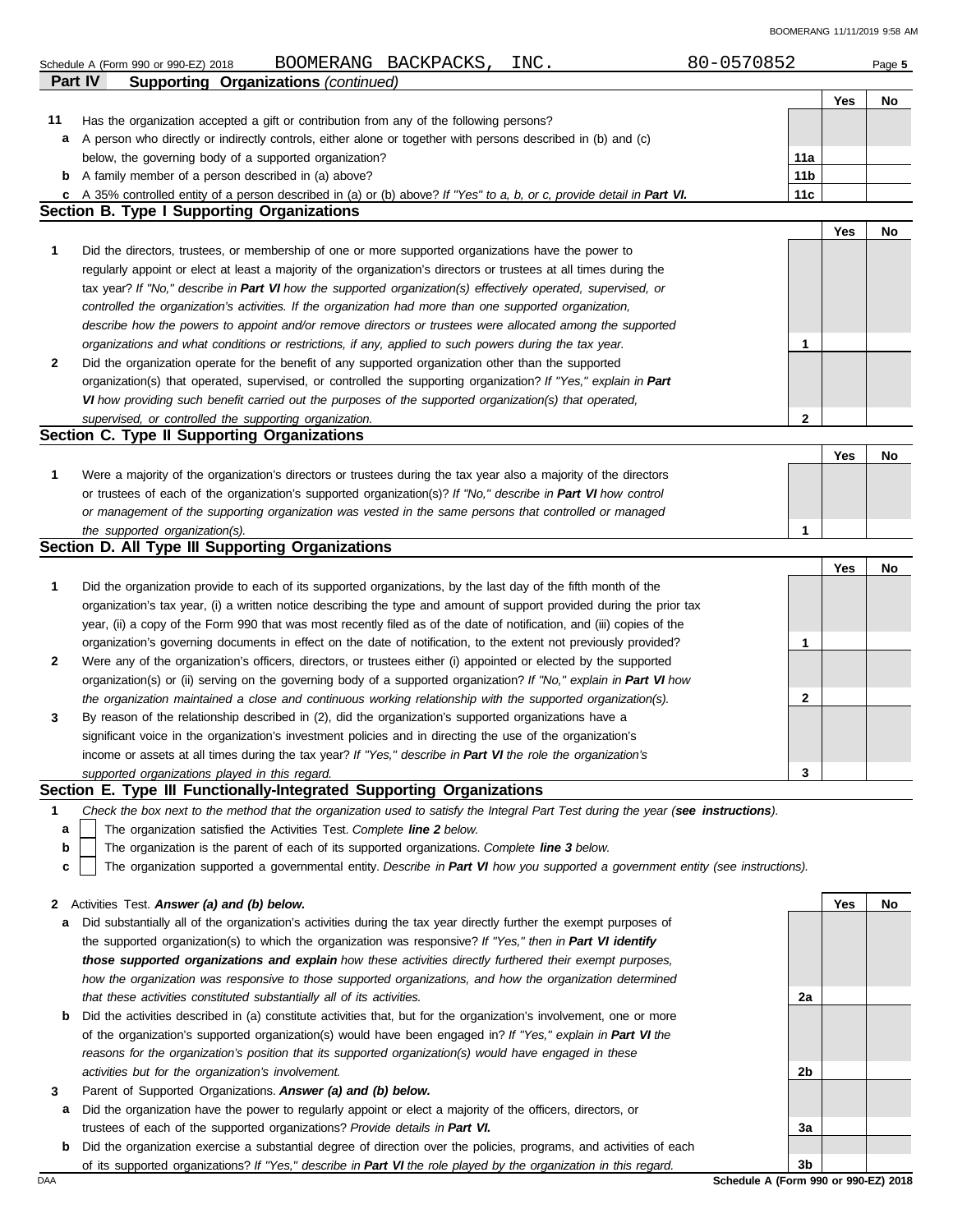|               | BOOMERANG BACKPACKS,<br>INC.<br>Schedule A (Form 990 or 990-EZ) 2018                                                             |                         | 80-0570852     | Page 6                         |
|---------------|----------------------------------------------------------------------------------------------------------------------------------|-------------------------|----------------|--------------------------------|
| <b>Part V</b> | Type III Non-Functionally Integrated 509(a)(3) Supporting Organizations                                                          |                         |                |                                |
| 1             | Check here if the organization satisfied the Integral Part Test as a qualifying trust on Nov. 20, 1970 (explain in Part VI). See |                         |                |                                |
|               | <b>instructions.</b> All other Type III non-functionally integrated supporting organizations must complete Sections A through E. |                         |                |                                |
|               | Section A - Adjusted Net Income                                                                                                  |                         | (A) Prior Year | (B) Current Year               |
|               |                                                                                                                                  |                         |                | (optional)                     |
| 1             | Net short-term capital gain                                                                                                      | 1                       |                |                                |
| 2             | Recoveries of prior-year distributions                                                                                           | $\mathbf 2$             |                |                                |
| 3             | Other gross income (see instructions)                                                                                            | 3                       |                |                                |
| 4             | Add lines 1 through 3.                                                                                                           | 4                       |                |                                |
| 5             | Depreciation and depletion                                                                                                       | 5                       |                |                                |
| 6             | Portion of operating expenses paid or incurred for production or                                                                 |                         |                |                                |
|               | collection of gross income or for management, conservation, or                                                                   |                         |                |                                |
|               | maintenance of property held for production of income (see instructions)                                                         | 6                       |                |                                |
| 7             | Other expenses (see instructions)                                                                                                | 7                       |                |                                |
| 8             | <b>Adjusted Net Income</b> (subtract lines 5, 6, and 7 from line 4)                                                              | 8                       |                |                                |
|               | <b>Section B - Minimum Asset Amount</b>                                                                                          |                         | (A) Prior Year | (B) Current Year<br>(optional) |
| 1             | Aggregate fair market value of all non-exempt-use assets (see                                                                    |                         |                |                                |
|               | instructions for short tax year or assets held for part of year):                                                                |                         |                |                                |
|               | Average monthly value of securities<br>a                                                                                         | 1a                      |                |                                |
|               | Average monthly cash balances<br>b                                                                                               | 1b                      |                |                                |
|               | Fair market value of other non-exempt-use assets<br>$\mathbf{c}$                                                                 | 1 <sub>c</sub>          |                |                                |
|               | Total (add lines 1a, 1b, and 1c)<br>d                                                                                            | 1d                      |                |                                |
|               | <b>Discount</b> claimed for blockage or other<br>e                                                                               |                         |                |                                |
|               | factors (explain in detail in Part VI):                                                                                          |                         |                |                                |
| $\mathbf{2}$  | Acquisition indebtedness applicable to non-exempt-use assets                                                                     | $\mathbf{2}$            |                |                                |
| 3             | Subtract line 2 from line 1d.                                                                                                    | 3                       |                |                                |
| 4             | Cash deemed held for exempt use. Enter 1-1/2% of line 3 (for greater amount,                                                     |                         |                |                                |
|               | see instructions).                                                                                                               | 4                       |                |                                |
| 5             | Net value of non-exempt-use assets (subtract line 4 from line 3)                                                                 | 5                       |                |                                |
| 6             | Multiply line 5 by .035.                                                                                                         | 6                       |                |                                |
| 7             | Recoveries of prior-year distributions                                                                                           | $\overline{\mathbf{r}}$ |                |                                |
| 8             | Minimum Asset Amount (add line 7 to line 6)                                                                                      | 8                       |                |                                |
|               | Section C - Distributable Amount                                                                                                 |                         |                | <b>Current Year</b>            |
| 1             | Adjusted net income for prior year (from Section A, line 8, Column A)                                                            | 1                       |                |                                |
| $\mathbf{2}$  | Enter 85% of line 1.                                                                                                             | $\mathbf{2}$            |                |                                |
| 3             | Minimum asset amount for prior year (from Section B, line 8, Column A)                                                           | 3                       |                |                                |
| 4             | Enter greater of line 2 or line 3.                                                                                               | 4                       |                |                                |
| 5             | Income tax imposed in prior year                                                                                                 | 5                       |                |                                |
| 6             | <b>Distributable Amount.</b> Subtract line 5 from line 4, unless subject to                                                      |                         |                |                                |
|               | emergency temporary reduction (see instructions).                                                                                | 6                       |                |                                |

**7** instructions). Check here if the current year is the organization's first as a non-functionally integrated Type III supporting organization (see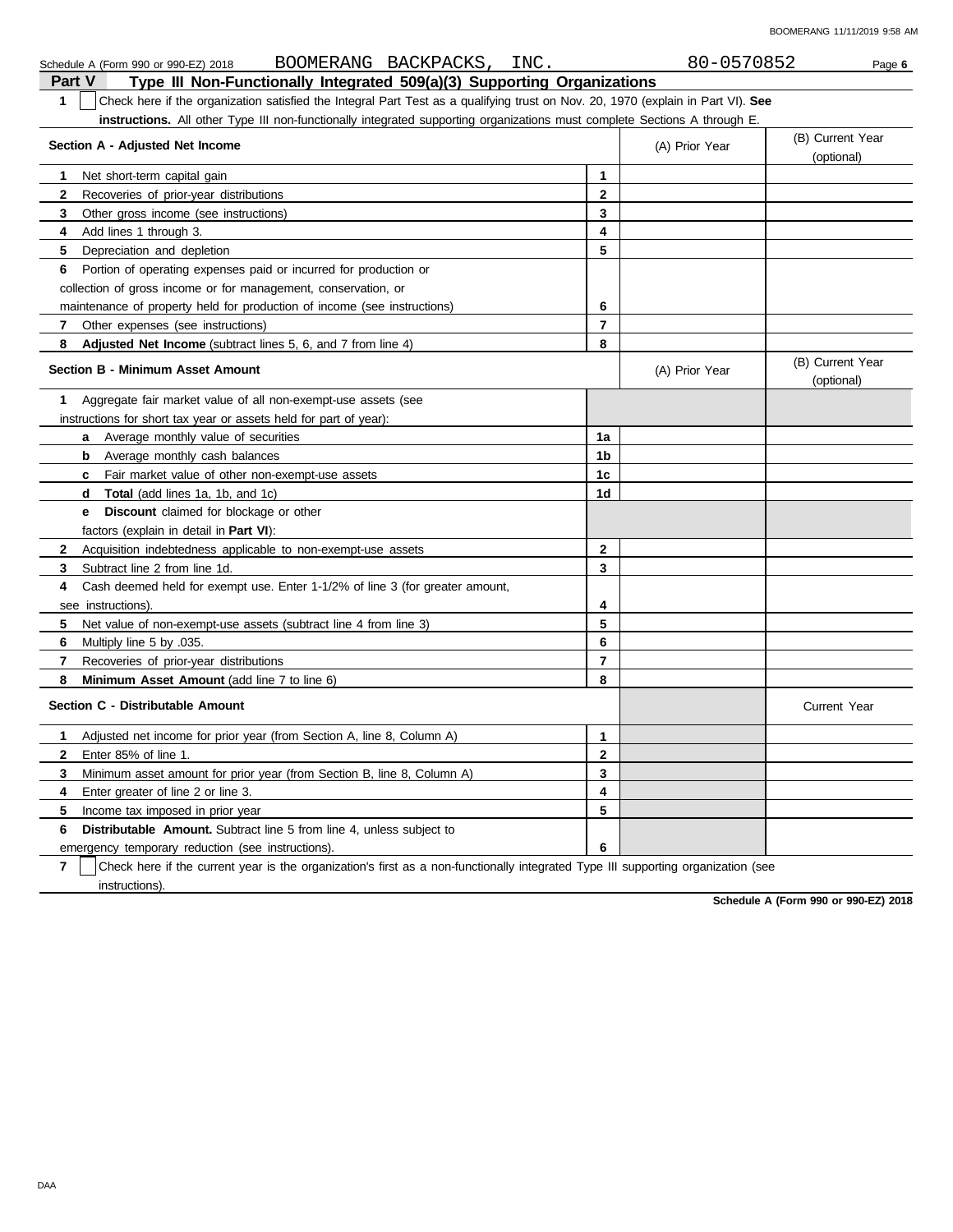| Part V<br>Type III Non-Functionally Integrated 509(a)(3) Supporting Organizations (continued) |                                                                                            |                                    |                                               |                                                  |  |  |  |  |
|-----------------------------------------------------------------------------------------------|--------------------------------------------------------------------------------------------|------------------------------------|-----------------------------------------------|--------------------------------------------------|--|--|--|--|
| <b>Section D - Distributions</b>                                                              | <b>Current Year</b>                                                                        |                                    |                                               |                                                  |  |  |  |  |
| 1                                                                                             | Amounts paid to supported organizations to accomplish exempt purposes                      |                                    |                                               |                                                  |  |  |  |  |
| $\mathbf{2}$                                                                                  | Amounts paid to perform activity that directly furthers exempt purposes of supported       |                                    |                                               |                                                  |  |  |  |  |
|                                                                                               | organizations, in excess of income from activity                                           |                                    |                                               |                                                  |  |  |  |  |
| 3                                                                                             | Administrative expenses paid to accomplish exempt purposes of supported organizations      |                                    |                                               |                                                  |  |  |  |  |
| 4                                                                                             | Amounts paid to acquire exempt-use assets                                                  |                                    |                                               |                                                  |  |  |  |  |
| 5                                                                                             | Qualified set-aside amounts (prior IRS approval required)                                  |                                    |                                               |                                                  |  |  |  |  |
| 6                                                                                             | Other distributions (describe in Part VI). See instructions.                               |                                    |                                               |                                                  |  |  |  |  |
| 7                                                                                             | Total annual distributions. Add lines 1 through 6.                                         |                                    |                                               |                                                  |  |  |  |  |
| 8                                                                                             | Distributions to attentive supported organizations to which the organization is responsive |                                    |                                               |                                                  |  |  |  |  |
|                                                                                               | (provide details in Part VI). See instructions.                                            |                                    |                                               |                                                  |  |  |  |  |
| 9                                                                                             | Distributable amount for 2018 from Section C, line 6                                       |                                    |                                               |                                                  |  |  |  |  |
| 10                                                                                            | Line 8 amount divided by line 9 amount                                                     |                                    |                                               |                                                  |  |  |  |  |
|                                                                                               | <b>Section E - Distribution Allocations (see instructions)</b>                             | (i)<br><b>Excess Distributions</b> | (ii)<br><b>Underdistributions</b><br>Pre-2018 | (iii)<br><b>Distributable</b><br>Amount for 2018 |  |  |  |  |
| 1                                                                                             | Distributable amount for 2018 from Section C, line 6                                       |                                    |                                               |                                                  |  |  |  |  |
| $\mathbf{2}$                                                                                  | Underdistributions, if any, for years prior to 2018                                        |                                    |                                               |                                                  |  |  |  |  |
|                                                                                               | (reasonable cause required-explain in Part VI). See                                        |                                    |                                               |                                                  |  |  |  |  |
|                                                                                               | instructions.                                                                              |                                    |                                               |                                                  |  |  |  |  |
| 3                                                                                             | Excess distributions carryover, if any, to 2018                                            |                                    |                                               |                                                  |  |  |  |  |
|                                                                                               |                                                                                            |                                    |                                               |                                                  |  |  |  |  |
|                                                                                               |                                                                                            |                                    |                                               |                                                  |  |  |  |  |
|                                                                                               |                                                                                            |                                    |                                               |                                                  |  |  |  |  |
|                                                                                               |                                                                                            |                                    |                                               |                                                  |  |  |  |  |
|                                                                                               | f Total of lines 3a through e                                                              |                                    |                                               |                                                  |  |  |  |  |
|                                                                                               | g Applied to underdistributions of prior years                                             |                                    |                                               |                                                  |  |  |  |  |
|                                                                                               | h Applied to 2018 distributable amount                                                     |                                    |                                               |                                                  |  |  |  |  |
|                                                                                               | <i>i</i> Carryover from 2013 not applied (see instructions)                                |                                    |                                               |                                                  |  |  |  |  |
|                                                                                               | Remainder. Subtract lines 3g, 3h, and 3i from 3f.                                          |                                    |                                               |                                                  |  |  |  |  |
| 4                                                                                             | Distributions for 2018 from                                                                |                                    |                                               |                                                  |  |  |  |  |
|                                                                                               | \$<br>Section D, line 7:                                                                   |                                    |                                               |                                                  |  |  |  |  |
|                                                                                               | a Applied to underdistributions of prior years                                             |                                    |                                               |                                                  |  |  |  |  |
|                                                                                               | <b>b</b> Applied to 2018 distributable amount                                              |                                    |                                               |                                                  |  |  |  |  |
|                                                                                               | <b>c</b> Remainder. Subtract lines 4a and 4b from 4.                                       |                                    |                                               |                                                  |  |  |  |  |
| 5                                                                                             | Remaining underdistributions for years prior to 2018, if                                   |                                    |                                               |                                                  |  |  |  |  |
|                                                                                               | any. Subtract lines 3g and 4a from line 2. For result                                      |                                    |                                               |                                                  |  |  |  |  |
|                                                                                               | greater than zero, explain in Part VI. See instructions.                                   |                                    |                                               |                                                  |  |  |  |  |
| 6                                                                                             | Remaining underdistributions for 2018. Subtract lines 3h                                   |                                    |                                               |                                                  |  |  |  |  |
|                                                                                               | and 4b from line 1. For result greater than zero, explain in                               |                                    |                                               |                                                  |  |  |  |  |
|                                                                                               | Part VI. See instructions.                                                                 |                                    |                                               |                                                  |  |  |  |  |
| 7                                                                                             | Excess distributions carryover to 2019. Add lines 3j                                       |                                    |                                               |                                                  |  |  |  |  |
|                                                                                               | and 4c.                                                                                    |                                    |                                               |                                                  |  |  |  |  |
| 8                                                                                             | Breakdown of line 7:                                                                       |                                    |                                               |                                                  |  |  |  |  |
|                                                                                               |                                                                                            |                                    |                                               |                                                  |  |  |  |  |
|                                                                                               | <b>b</b> Excess from 2015                                                                  |                                    |                                               |                                                  |  |  |  |  |
|                                                                                               |                                                                                            |                                    |                                               |                                                  |  |  |  |  |
|                                                                                               |                                                                                            |                                    |                                               |                                                  |  |  |  |  |
|                                                                                               |                                                                                            |                                    |                                               |                                                  |  |  |  |  |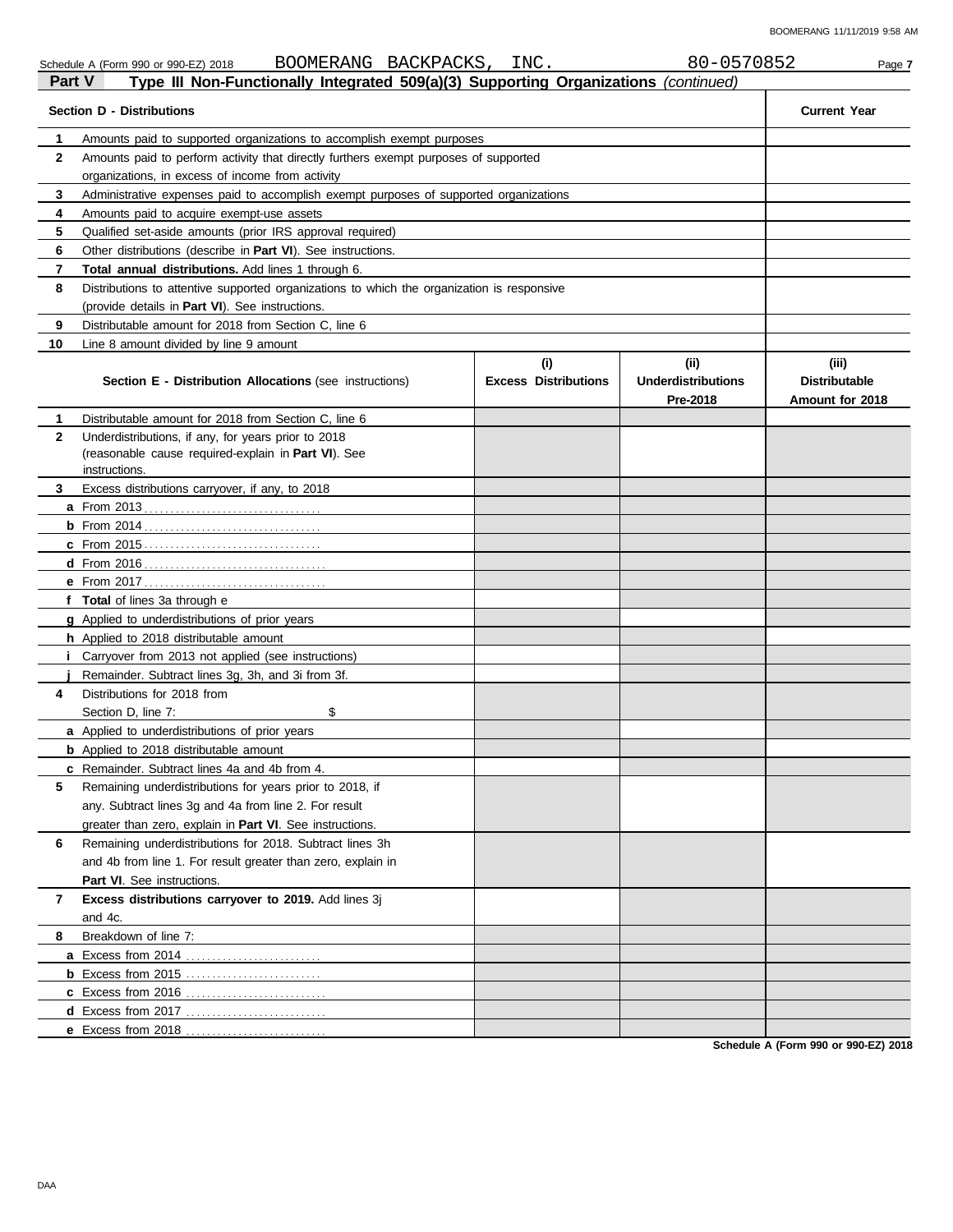| Part VI     | Schedule A (Form 990 or 990-EZ) 2018                                                           |  | BOOMERANG BACKPACKS, INC. |            |         | 80-0570852<br>Supplemental Information. Provide the explanations required by Part II, line 10; Part II, line 17a or 17b; Part                                                                                                                                                                                                                                          | Page 8 |
|-------------|------------------------------------------------------------------------------------------------|--|---------------------------|------------|---------|------------------------------------------------------------------------------------------------------------------------------------------------------------------------------------------------------------------------------------------------------------------------------------------------------------------------------------------------------------------------|--------|
|             | lines 2, 5, and 6. Also complete this part for any additional information. (See instructions.) |  |                           |            |         | III, line 12; Part IV, Section A, lines 1, 2, 3b, 3c, 4b, 4c, 5a, 6, 9a, 9b, 9c, 11a, 11b, and 11c; Part IV, Section<br>B, lines 1 and 2; Part IV, Section C, line 1; Part IV, Section D, lines 2 and 3; Part IV, Section E, lines 1c, 2a, 2b,<br>3a, and 3b; Part V, line 1; Part V, Section B, line 1e; Part V, Section D, lines 5, 6, and 8; and Part V, Section E, |        |
|             | PART II, LINE 10 - OTHER INCOME DETAIL                                                         |  |                           |            |         |                                                                                                                                                                                                                                                                                                                                                                        |        |
| FUNDRAISING |                                                                                                |  |                           | $\uparrow$ | 117,057 |                                                                                                                                                                                                                                                                                                                                                                        |        |
|             |                                                                                                |  |                           |            |         |                                                                                                                                                                                                                                                                                                                                                                        |        |
|             |                                                                                                |  |                           |            |         |                                                                                                                                                                                                                                                                                                                                                                        |        |
|             |                                                                                                |  |                           |            |         |                                                                                                                                                                                                                                                                                                                                                                        |        |
|             |                                                                                                |  |                           |            |         |                                                                                                                                                                                                                                                                                                                                                                        |        |
|             |                                                                                                |  |                           |            |         |                                                                                                                                                                                                                                                                                                                                                                        |        |
|             |                                                                                                |  |                           |            |         |                                                                                                                                                                                                                                                                                                                                                                        |        |
|             |                                                                                                |  |                           |            |         |                                                                                                                                                                                                                                                                                                                                                                        |        |
|             |                                                                                                |  |                           |            |         |                                                                                                                                                                                                                                                                                                                                                                        |        |
|             |                                                                                                |  |                           |            |         |                                                                                                                                                                                                                                                                                                                                                                        |        |
|             |                                                                                                |  |                           |            |         |                                                                                                                                                                                                                                                                                                                                                                        |        |
|             |                                                                                                |  |                           |            |         |                                                                                                                                                                                                                                                                                                                                                                        |        |
|             |                                                                                                |  |                           |            |         |                                                                                                                                                                                                                                                                                                                                                                        |        |
|             |                                                                                                |  |                           |            |         |                                                                                                                                                                                                                                                                                                                                                                        |        |
|             |                                                                                                |  |                           |            |         |                                                                                                                                                                                                                                                                                                                                                                        |        |
|             |                                                                                                |  |                           |            |         |                                                                                                                                                                                                                                                                                                                                                                        |        |
|             |                                                                                                |  |                           |            |         |                                                                                                                                                                                                                                                                                                                                                                        |        |
|             |                                                                                                |  |                           |            |         |                                                                                                                                                                                                                                                                                                                                                                        |        |
|             |                                                                                                |  |                           |            |         |                                                                                                                                                                                                                                                                                                                                                                        |        |
|             |                                                                                                |  |                           |            |         |                                                                                                                                                                                                                                                                                                                                                                        |        |
|             |                                                                                                |  |                           |            |         |                                                                                                                                                                                                                                                                                                                                                                        |        |
|             |                                                                                                |  |                           |            |         |                                                                                                                                                                                                                                                                                                                                                                        |        |
|             |                                                                                                |  |                           |            |         |                                                                                                                                                                                                                                                                                                                                                                        |        |
|             |                                                                                                |  |                           |            |         |                                                                                                                                                                                                                                                                                                                                                                        |        |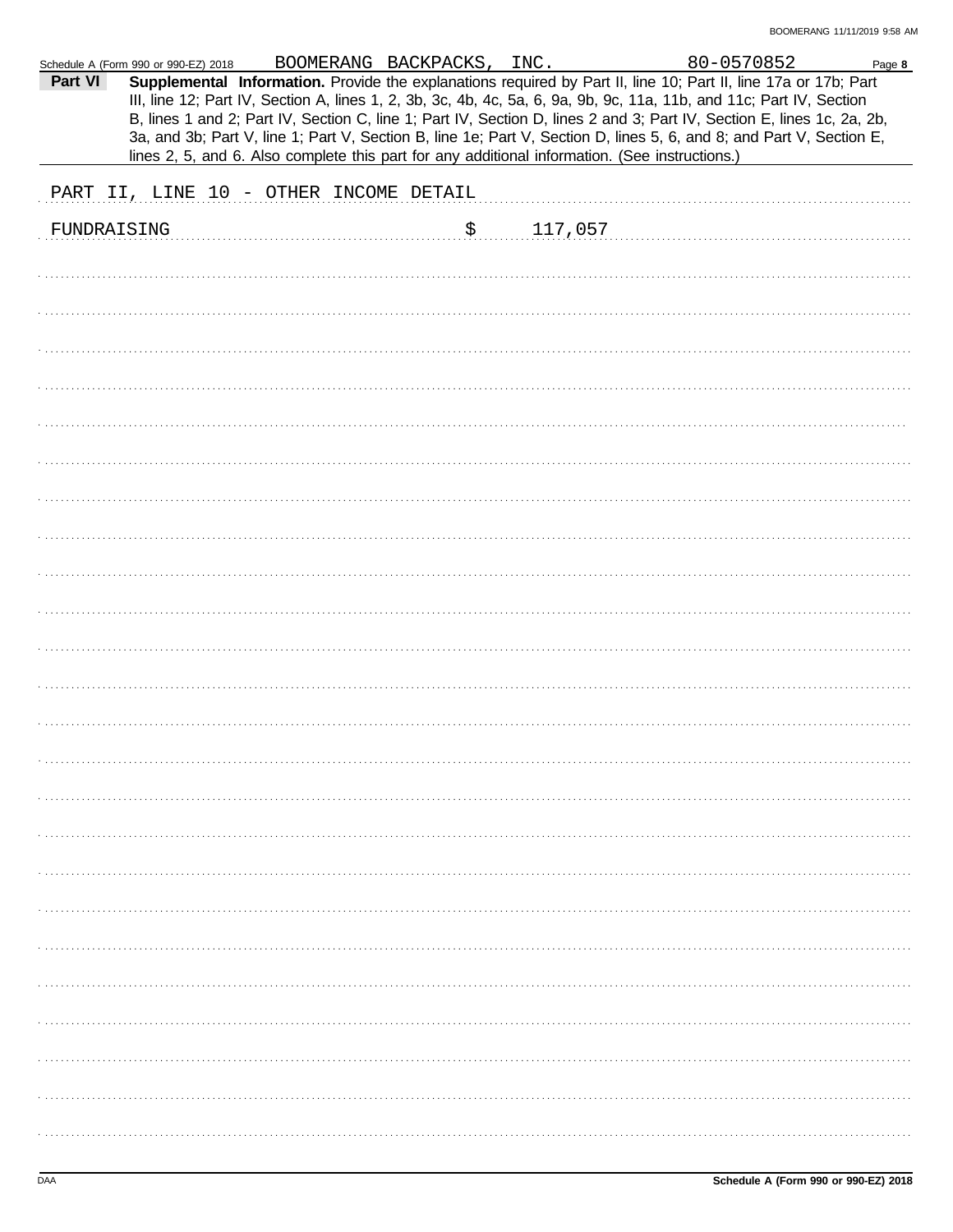OMB No. 1545-0047

**2018**

| <b>Schedule B</b>                                      |
|--------------------------------------------------------|
| (Form 990, 990-EZ,                                     |
| or 990-PF)                                             |
| Department of the Treasury<br>Internal Revenue Service |

### Name of the organization

# BOOMERANG BACKPACKS, INC. 80-0570852

**Organization type** (check one):

**Filers of: Section:**

| <b>Schedule of Contributors</b> |  |  |  |
|---------------------------------|--|--|--|
|---------------------------------|--|--|--|

**or 990-PF)** u **Attach to Form 990, Form 990-EZ, or Form 990-PF.** u **Go to** *www.irs.gov/Form990* **for the latest information.**

**Employer identification number**

| Form 990 or 990-EZ                       | ΙXΙ<br>501(c)<br>3) (enter number) organization                                                                                                                                                                                                                                                                                                                                                                                                                                                                                                                                                                                            |
|------------------------------------------|--------------------------------------------------------------------------------------------------------------------------------------------------------------------------------------------------------------------------------------------------------------------------------------------------------------------------------------------------------------------------------------------------------------------------------------------------------------------------------------------------------------------------------------------------------------------------------------------------------------------------------------------|
|                                          | $4947(a)(1)$ nonexempt charitable trust <b>not</b> treated as a private foundation                                                                                                                                                                                                                                                                                                                                                                                                                                                                                                                                                         |
|                                          | 527 political organization                                                                                                                                                                                                                                                                                                                                                                                                                                                                                                                                                                                                                 |
| Form 990-PF                              | 501(c)(3) exempt private foundation                                                                                                                                                                                                                                                                                                                                                                                                                                                                                                                                                                                                        |
|                                          | 4947(a)(1) nonexempt charitable trust treated as a private foundation                                                                                                                                                                                                                                                                                                                                                                                                                                                                                                                                                                      |
|                                          | 501(c)(3) taxable private foundation                                                                                                                                                                                                                                                                                                                                                                                                                                                                                                                                                                                                       |
|                                          |                                                                                                                                                                                                                                                                                                                                                                                                                                                                                                                                                                                                                                            |
| instructions.                            | Check if your organization is covered by the General Rule or a Special Rule.<br><b>Note:</b> Only a section 501(c)(7), (8), or (10) organization can check boxes for both the General Rule and a Special Rule. See                                                                                                                                                                                                                                                                                                                                                                                                                         |
| <b>General Rule</b>                      |                                                                                                                                                                                                                                                                                                                                                                                                                                                                                                                                                                                                                                            |
| contributor's total contributions.       | For an organization filing Form 990, 990-EZ, or 990-PF that received, during the year, contributions totaling \$5,000<br>or more (in money or property) from any one contributor. Complete Parts I and II. See instructions for determining a                                                                                                                                                                                                                                                                                                                                                                                              |
| <b>Special Rules</b>                     |                                                                                                                                                                                                                                                                                                                                                                                                                                                                                                                                                                                                                                            |
| X                                        | For an organization described in section 501(c)(3) filing Form 990 or 990-EZ that met the 33 <sup>1</sup> /3% support test of the<br>regulations under sections 509(a)(1) and 170(b)(1)(A)(vi), that checked Schedule A (Form 990 or 990-EZ), Part II, line<br>13, 16a, or 16b, and that received from any one contributor, during the year, total contributions of the greater of (1)<br>\$5,000; or (2) 2% of the amount on (i) Form 990, Part VIII, line 1h; or (ii) Form 990-EZ, line 1. Complete Parts I and II.                                                                                                                      |
|                                          | For an organization described in section $501(c)(7)$ , (8), or (10) filing Form 990 or 990-EZ that received from any one<br>contributor, during the year, total contributions of more than \$1,000 exclusively for religious, charitable, scientific,<br>literary, or educational purposes, or for the prevention of cruelty to children or animals. Complete Parts I (entering)<br>"N/A" in column (b) instead of the contributor name and address), II, and III.                                                                                                                                                                         |
| totaling \$5,000 or more during the year | For an organization described in section $501(c)(7)$ , (8), or (10) filing Form 990 or 990-EZ that received from any one<br>contributor, during the year, contributions exclusively for religious, charitable, etc., purposes, but no such<br>contributions totaled more than \$1,000. If this box is checked, enter here the total contributions that were received<br>during the year for an exclusively religious, charitable, etc., purpose. Don't complete any of the parts unless the<br><b>General Rule</b> applies to this organization because it received <i>nonexclusively</i> religious, charitable, etc., contributions<br>\$ |
|                                          | <b>Caution:</b> An organization that isn't covered by the General Rule and/or the Special Rules doesn't file Schedule B (Form 990,<br>990-EZ, or 990-PF), but it <b>must</b> answer "No" on Part IV, line 2, of its Form 990; or check the box on line H of its Form 990-EZ or on its<br>Form 990-PF, Part I, line 2, to certify that it doesn't meet the filing requirements of Schedule B (Form 990, 990-EZ, or 990-PF).                                                                                                                                                                                                                 |

**For Paperwork Reduction Act Notice, see the instructions for Form 990, 990-EZ, or 990-PF.**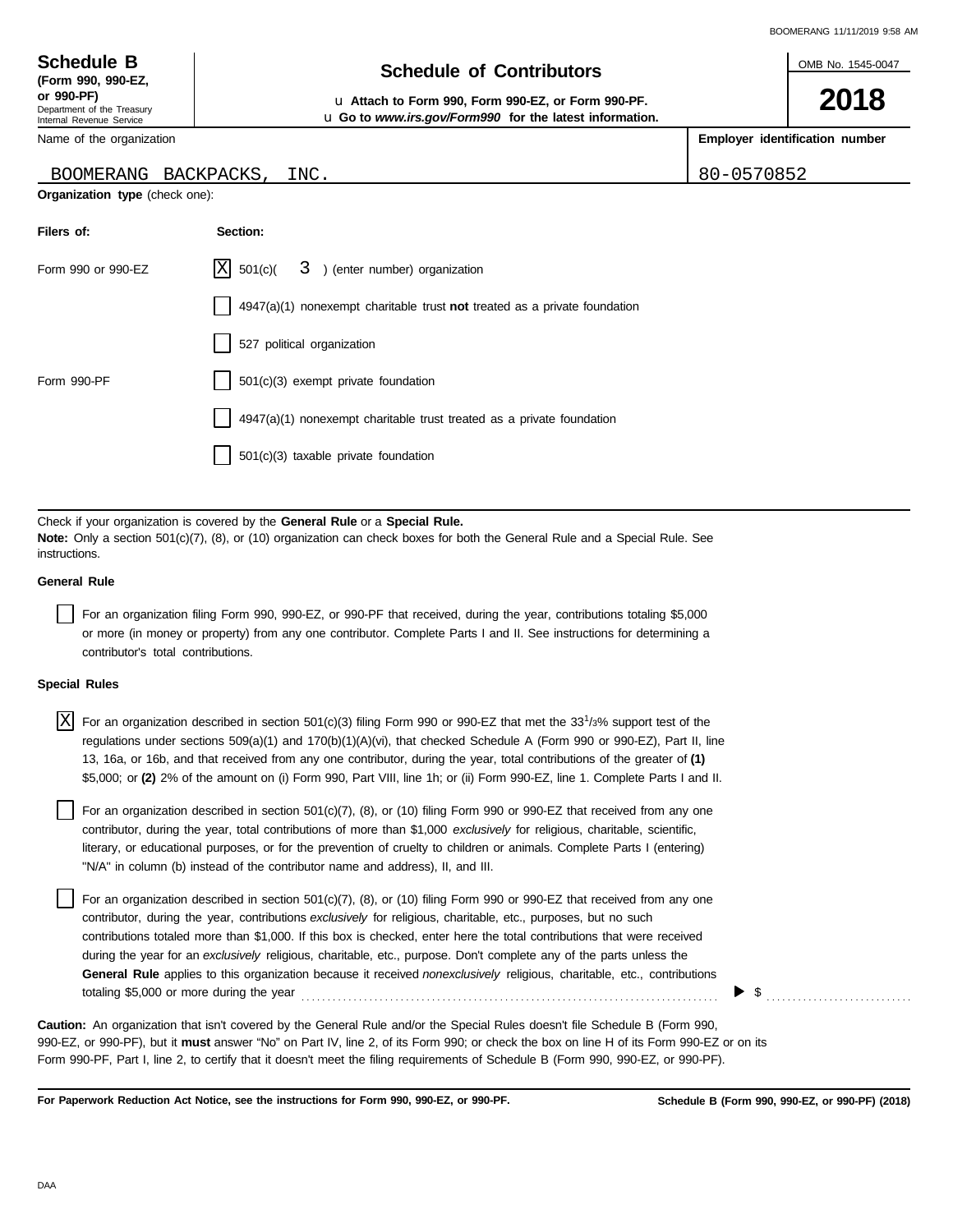Schedule B (Form 990, 990-EZ, or 990-PF) (2018)

Name of organization **Employer identification number Employer identification number** 

BOOMERANG BACKPACKS, INC.

Page **2** PAGE 1 OF 2

**Contributors** (see instructions). Use duplicate copies of Part I if additional space is needed. 80-0570852

| Part I                  | <b>Contributors</b> (see instructions). Use duplicate copies of Part I if additional space is needed.                   |                                                       |                                                                                                                      |  |  |  |
|-------------------------|-------------------------------------------------------------------------------------------------------------------------|-------------------------------------------------------|----------------------------------------------------------------------------------------------------------------------|--|--|--|
| (a)<br>No.              | (b)<br>Name, address, and ZIP + 4                                                                                       | (c)<br><b>Total contributions</b>                     | (d)<br>Type of contribution                                                                                          |  |  |  |
| $1$                     | BERTSCH FAMILY FOUNDATION<br>6625 CREEK WOOD DR<br>NC 27514<br>CHAPEL HILL                                              | 6,000<br>$\mathsf{\$}$                                | ΙX<br>Person<br>Payroll<br><b>Noncash</b><br>(Complete Part II for<br>noncash contributions.)                        |  |  |  |
| (a)<br>No.              | (b)<br>Name, address, and ZIP + 4                                                                                       | (c)<br><b>Total contributions</b>                     | (d)<br>Type of contribution                                                                                          |  |  |  |
| $2$                     | ETNA UNITED METHODIST CHURCH<br>4255 W 750 N-92<br>COLUMBIA CITY<br>IN 46725                                            | 15,000<br>$\mathsf{\$}$                               | X<br>Person<br>Payroll<br><b>Noncash</b><br>(Complete Part II for<br>noncash contributions.)                         |  |  |  |
| (a)                     | (b)                                                                                                                     | (c)                                                   | (d)                                                                                                                  |  |  |  |
| No.<br>$3$              | Name, address, and ZIP + 4<br>FIRST CHURCH OF GOD<br>1200 WEST DEPOY DR<br>COLUMBIA CITY<br>IN 46725                    | <b>Total contributions</b><br>10,000<br>$\mathsf{\$}$ | Type of contribution<br>X<br>Person<br>Payroll<br><b>Noncash</b><br>(Complete Part II for<br>noncash contributions.) |  |  |  |
| (a)<br>No.              | (b)<br>Name, address, and ZIP + 4                                                                                       | (c)<br><b>Total contributions</b>                     | (d)<br>Type of contribution                                                                                          |  |  |  |
| $4$                     | FRANCIS<br>MEYER CHARITABLE UNITRUST<br>MIDWEST<br>WEALTH MANAGEMENT<br>10322 INDIANAPOLIS BLVD<br>HIGHLAND<br>IN 46322 | 20,000<br>$\mathsf{\$}$                               | Х<br>Person<br>Payroll<br><b>Noncash</b><br>(Complete Part II for<br>noncash contributions.)                         |  |  |  |
| (a)                     | (b)                                                                                                                     | (c)                                                   | (d)<br>Type of contribution                                                                                          |  |  |  |
| No.<br>$\overline{5}$ . | Name, address, and ZIP + 4<br>LAGRANGE CO CHAMBER OF<br>COMMERCE<br>901 S DETROIT ST<br>IN 46761<br>LAGRANGE            | <b>Total contributions</b><br>16,700<br>$\sim$        | Person<br>Payroll<br>Noncash<br>(Complete Part II for<br>noncash contributions.)                                     |  |  |  |
| (a)<br>No.              | (b)<br>Name, address, and ZIP + 4                                                                                       | (c)<br><b>Total contributions</b>                     | (d)<br>Type of contribution                                                                                          |  |  |  |
| 6 <sub>1</sub>          |                                                                                                                         |                                                       | Х<br>Person                                                                                                          |  |  |  |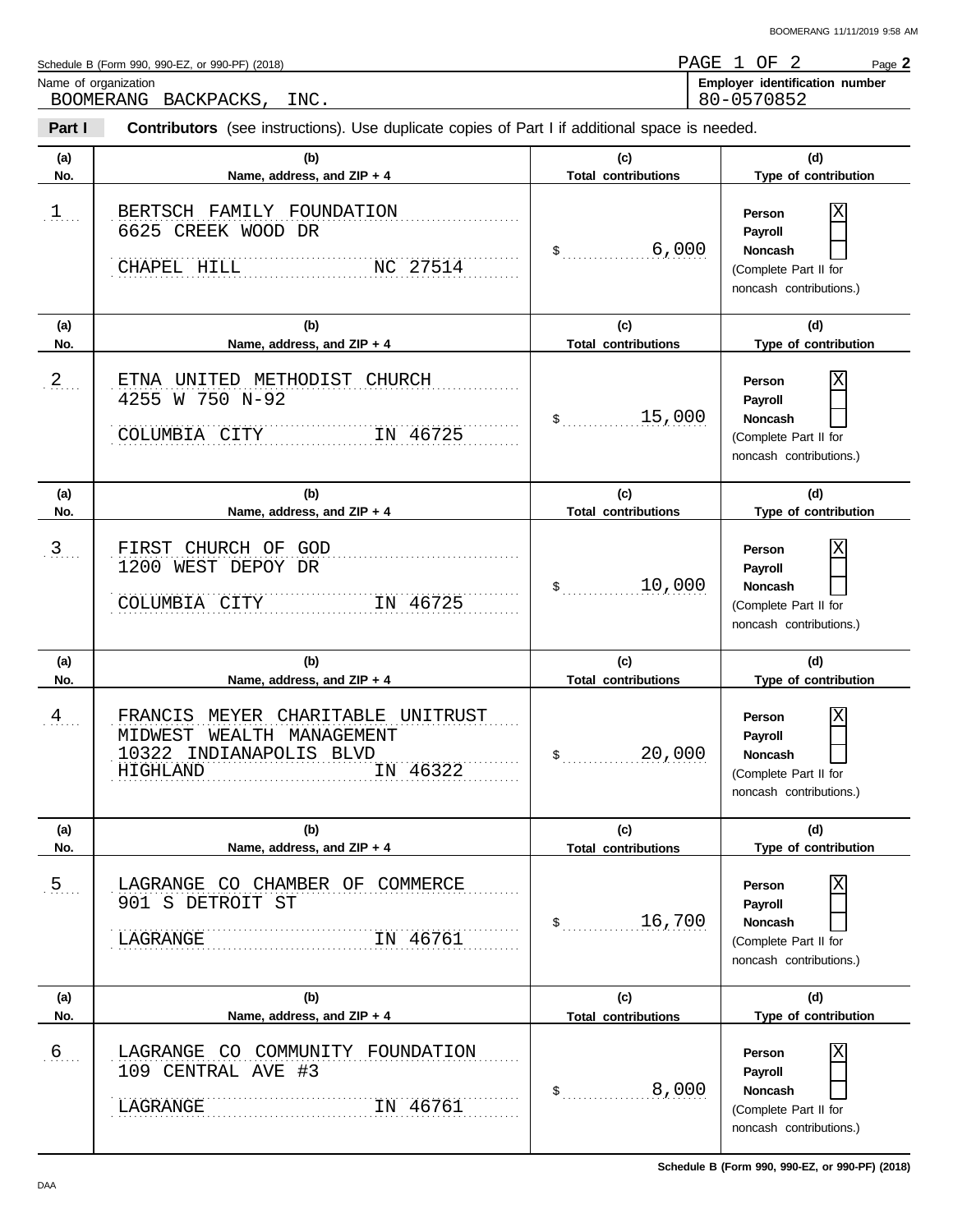Schedule B (Form 990, 990-EZ, or 990-PF) (2018)

BOOMERANG BACKPACKS, INC.

Name of organization **Employer identification number Employer identification number** Page **2** PAGE 2 OF 2

**Contributors** (see instructions). Use duplicate copies of Part I if additional space is needed. 80-0570852

| Part I                 | <b>Contributors</b> (see instructions). Use duplicate copies of Part I if additional space is needed.   |                                                      |                                                                                                                 |  |  |  |  |
|------------------------|---------------------------------------------------------------------------------------------------------|------------------------------------------------------|-----------------------------------------------------------------------------------------------------------------|--|--|--|--|
| (a)<br>No.             | (b)<br>Name, address, and ZIP + 4                                                                       | (c)<br><b>Total contributions</b>                    | (d)<br>Type of contribution                                                                                     |  |  |  |  |
| $\overline{7}$         | CITY BANK<br>LAKE<br>202 E CENTER ST<br><b>WARSAW</b><br>IN 46580                                       | 25,500<br>$\frac{1}{2}$                              | Person<br>Payroll<br><b>Noncash</b><br>(Complete Part II for<br>noncash contributions.)                         |  |  |  |  |
| (a)<br>No.             | (b)<br>Name, address, and ZIP + 4                                                                       | (c)<br><b>Total contributions</b>                    | (d)<br>Type of contribution                                                                                     |  |  |  |  |
| 8 <sub>1</sub>         | MAPLE LEAF FARMS INC<br>101 E CHURCH ST<br>LEESBURG<br>IN 46538                                         | 5,000<br>\$                                          | Person<br>Payroll<br><b>Noncash</b><br>(Complete Part II for<br>noncash contributions.)                         |  |  |  |  |
| (a)<br>No.             | (b)<br>Name, address, and ZIP + 4                                                                       | (c)<br><b>Total contributions</b>                    | (d)<br>Type of contribution                                                                                     |  |  |  |  |
| 9.                     | NORTH WEBSTER CHURCH OF GOD<br>PO BOX 313<br>NORTH WEBSTER<br>IN 46555                                  | 10,200<br>$\frac{1}{2}$                              | Person<br>Payroll<br><b>Noncash</b><br>(Complete Part II for<br>noncash contributions.)                         |  |  |  |  |
| (a)                    | (b)<br>Name, address, and ZIP + 4                                                                       | (c)                                                  | (d)<br>Type of contribution                                                                                     |  |  |  |  |
| No.<br>10 <sub>1</sub> | PARKVIEW HEALTH<br>10501 CORPORATE DR<br>FORT WAYNE<br>IN 46804                                         | <b>Total contributions</b><br>5,000<br>$\frac{1}{2}$ | Person<br>Payroll<br><b>Noncash</b><br>(Complete Part II for<br>noncash contributions.)                         |  |  |  |  |
| (a)                    | (b)                                                                                                     | (c)                                                  | (d)                                                                                                             |  |  |  |  |
| No.<br>11 <sub>1</sub> | Name, address, and ZIP + 4<br>STEEL DYNAMICS FLAT ROLL GROUP<br>4500 CR 59<br>IN 46721<br><b>BUTLER</b> | <b>Total contributions</b><br>10,000<br>\$           | Type of contribution<br>Person<br>Payroll<br><b>Noncash</b><br>(Complete Part II for<br>noncash contributions.) |  |  |  |  |
| (a)<br>No.             | (b)<br>Name, address, and ZIP + 4                                                                       | (c)<br><b>Total contributions</b>                    | (d)<br>Type of contribution                                                                                     |  |  |  |  |
|                        |                                                                                                         | \$                                                   | Person<br>Payroll<br><b>Noncash</b><br>(Complete Part II for<br>noncash contributions.)                         |  |  |  |  |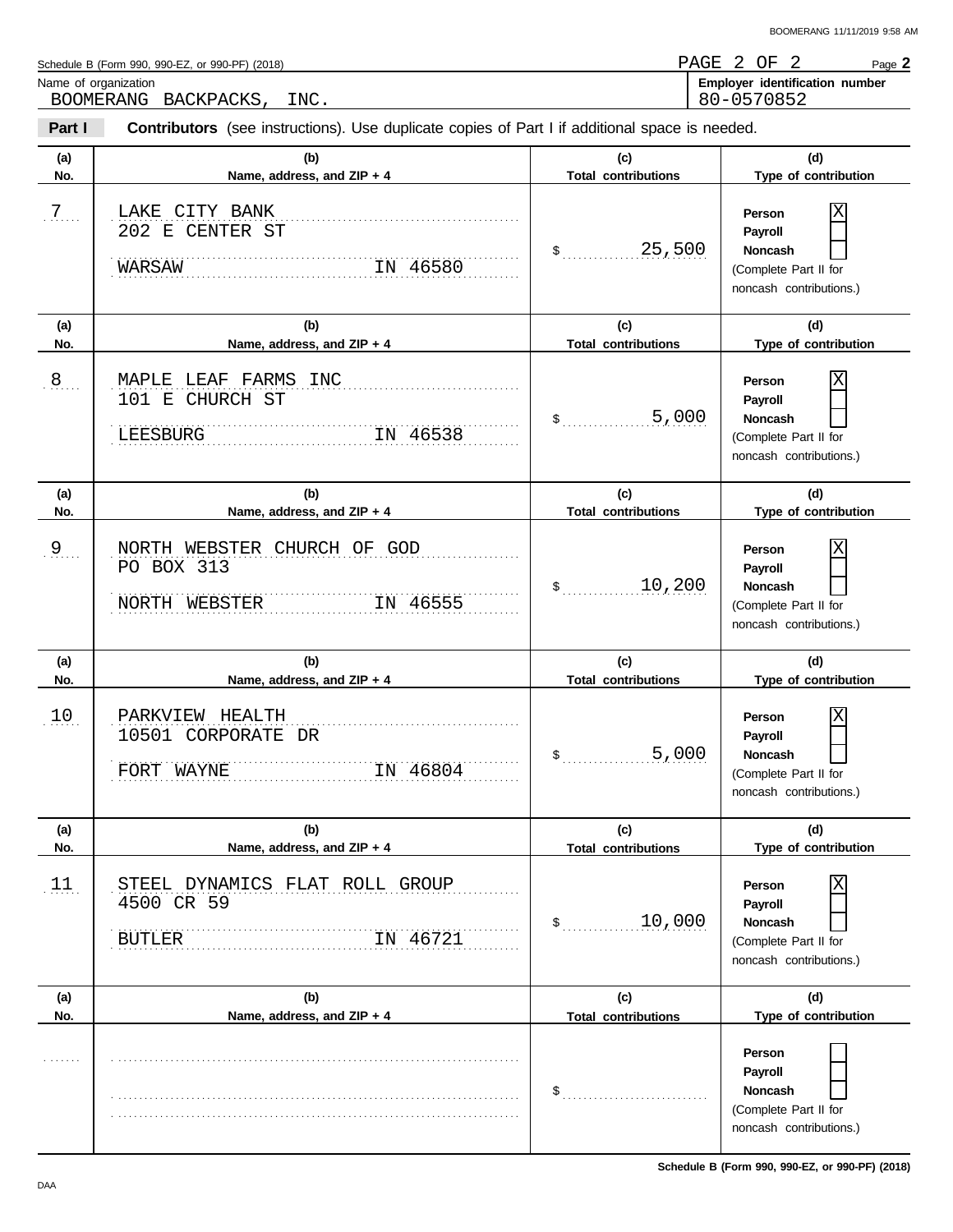| BOOMERANG 11/11/2019 9:58 AM |  |  |
|------------------------------|--|--|
|                              |  |  |

| <b>SCHEDULE G</b>                                                                                                                                                                   | Supplemental Information Regarding Fundraising or Gaming Activities                                                                                                                                                                      |   |                                   |                |                 |                                                                                                                                                                     |                                  | OMB No. 1545-0047   |
|-------------------------------------------------------------------------------------------------------------------------------------------------------------------------------------|------------------------------------------------------------------------------------------------------------------------------------------------------------------------------------------------------------------------------------------|---|-----------------------------------|----------------|-----------------|---------------------------------------------------------------------------------------------------------------------------------------------------------------------|----------------------------------|---------------------|
| (Form 990 or 990-EZ)                                                                                                                                                                |                                                                                                                                                                                                                                          |   |                                   |                |                 | Complete if the organization answered "Yes" on Form 990, Part IV, line 17, 18, or 19, or if the<br>organization entered more than \$15,000 on Form 990-EZ, line 6a. |                                  | 18                  |
| LI Attach to Form 990 or Form 990-EZ.<br>Department of the Treasury<br><b>U.</b> Go to www.irs.gov/Form990 for instructions and the latest information.<br>Internal Revenue Service |                                                                                                                                                                                                                                          |   |                                   |                |                 |                                                                                                                                                                     |                                  | Open to Public      |
| Name of the organization<br>BOOMERANG BACKPACKS, INC.                                                                                                                               |                                                                                                                                                                                                                                          |   |                                   |                |                 | Employer identification number<br>80-0570852                                                                                                                        | Inspection                       |                     |
| Part I                                                                                                                                                                              | Fundraising Activities. Complete if the organization answered "Yes" on Form 990, Part IV, line 17.                                                                                                                                       |   |                                   |                |                 |                                                                                                                                                                     |                                  |                     |
|                                                                                                                                                                                     | Form 990-EZ filers are not required to complete this part.                                                                                                                                                                               |   |                                   |                |                 |                                                                                                                                                                     |                                  |                     |
| 1.                                                                                                                                                                                  | Indicate whether the organization raised funds through any of the following activities. Check all that apply.                                                                                                                            |   |                                   |                |                 |                                                                                                                                                                     |                                  |                     |
| Mail solicitations<br>a                                                                                                                                                             |                                                                                                                                                                                                                                          | е |                                   |                |                 | Solicitation of non-government grants                                                                                                                               |                                  |                     |
| Internet and email solicitations<br>b                                                                                                                                               |                                                                                                                                                                                                                                          | f | Solicitation of government grants |                |                 |                                                                                                                                                                     |                                  |                     |
| Phone solicitations<br>c                                                                                                                                                            |                                                                                                                                                                                                                                          | a | Special fundraising events        |                |                 |                                                                                                                                                                     |                                  |                     |
| In-person solicitations<br>d                                                                                                                                                        |                                                                                                                                                                                                                                          |   |                                   |                |                 |                                                                                                                                                                     |                                  |                     |
|                                                                                                                                                                                     | 2a Did the organization have a written or oral agreement with any individual (including officers, directors, trustees,<br>or key employees listed in Form 990, Part VII) or entity in connection with professional fundraising services? |   |                                   |                |                 |                                                                                                                                                                     |                                  | No<br>Yes           |
|                                                                                                                                                                                     | b If "Yes," list the 10 highest paid individuals or entities (fundraisers) pursuant to agreements under which the fundraiser is to be<br>compensated at least \$5,000 by the organization.                                               |   |                                   |                |                 |                                                                                                                                                                     |                                  |                     |
|                                                                                                                                                                                     |                                                                                                                                                                                                                                          |   |                                   |                | (iii) Did fund- |                                                                                                                                                                     | (v) Amount paid to               | (vi) Amount paid to |
|                                                                                                                                                                                     | (i) Name and address of individual                                                                                                                                                                                                       |   | (ii) Activity                     | custody or     | raiser have     | (iv) Gross receipts                                                                                                                                                 | (or retained by)                 | (or retained by)    |
|                                                                                                                                                                                     | or entity (fundraiser)                                                                                                                                                                                                                   |   |                                   | contributions? | control of      | from activity                                                                                                                                                       | fundraiser listed in<br>col. (i) | organization        |
|                                                                                                                                                                                     |                                                                                                                                                                                                                                          |   |                                   | Yes   No       |                 |                                                                                                                                                                     |                                  |                     |
| 1                                                                                                                                                                                   |                                                                                                                                                                                                                                          |   |                                   |                |                 |                                                                                                                                                                     |                                  |                     |
| $\mathbf{2}$                                                                                                                                                                        |                                                                                                                                                                                                                                          |   |                                   |                |                 |                                                                                                                                                                     |                                  |                     |
|                                                                                                                                                                                     |                                                                                                                                                                                                                                          |   |                                   |                |                 |                                                                                                                                                                     |                                  |                     |
| 3                                                                                                                                                                                   |                                                                                                                                                                                                                                          |   |                                   |                |                 |                                                                                                                                                                     |                                  |                     |
|                                                                                                                                                                                     |                                                                                                                                                                                                                                          |   |                                   |                |                 |                                                                                                                                                                     |                                  |                     |
| 4                                                                                                                                                                                   |                                                                                                                                                                                                                                          |   |                                   |                |                 |                                                                                                                                                                     |                                  |                     |
|                                                                                                                                                                                     |                                                                                                                                                                                                                                          |   |                                   |                |                 |                                                                                                                                                                     |                                  |                     |
| 5                                                                                                                                                                                   |                                                                                                                                                                                                                                          |   |                                   |                |                 |                                                                                                                                                                     |                                  |                     |
|                                                                                                                                                                                     |                                                                                                                                                                                                                                          |   |                                   |                |                 |                                                                                                                                                                     |                                  |                     |
|                                                                                                                                                                                     |                                                                                                                                                                                                                                          |   |                                   |                |                 |                                                                                                                                                                     |                                  |                     |
| 7                                                                                                                                                                                   |                                                                                                                                                                                                                                          |   |                                   |                |                 |                                                                                                                                                                     |                                  |                     |
|                                                                                                                                                                                     |                                                                                                                                                                                                                                          |   |                                   |                |                 |                                                                                                                                                                     |                                  |                     |
| 8                                                                                                                                                                                   |                                                                                                                                                                                                                                          |   |                                   |                |                 |                                                                                                                                                                     |                                  |                     |
| 9                                                                                                                                                                                   |                                                                                                                                                                                                                                          |   |                                   |                |                 |                                                                                                                                                                     |                                  |                     |
|                                                                                                                                                                                     |                                                                                                                                                                                                                                          |   |                                   |                |                 |                                                                                                                                                                     |                                  |                     |
| 10                                                                                                                                                                                  |                                                                                                                                                                                                                                          |   |                                   |                |                 |                                                                                                                                                                     |                                  |                     |
|                                                                                                                                                                                     |                                                                                                                                                                                                                                          |   |                                   |                |                 |                                                                                                                                                                     |                                  |                     |
| Total<br>3                                                                                                                                                                          | List all states in which the organization is registered or licensed to solicit contributions or has been notified it is exempt from                                                                                                      |   |                                   |                |                 |                                                                                                                                                                     |                                  |                     |
| registration or licensing.                                                                                                                                                          |                                                                                                                                                                                                                                          |   |                                   |                |                 |                                                                                                                                                                     |                                  |                     |
|                                                                                                                                                                                     |                                                                                                                                                                                                                                          |   |                                   |                |                 |                                                                                                                                                                     |                                  |                     |
|                                                                                                                                                                                     |                                                                                                                                                                                                                                          |   |                                   |                |                 |                                                                                                                                                                     |                                  |                     |
|                                                                                                                                                                                     |                                                                                                                                                                                                                                          |   |                                   |                |                 |                                                                                                                                                                     |                                  |                     |
|                                                                                                                                                                                     |                                                                                                                                                                                                                                          |   |                                   |                |                 |                                                                                                                                                                     |                                  |                     |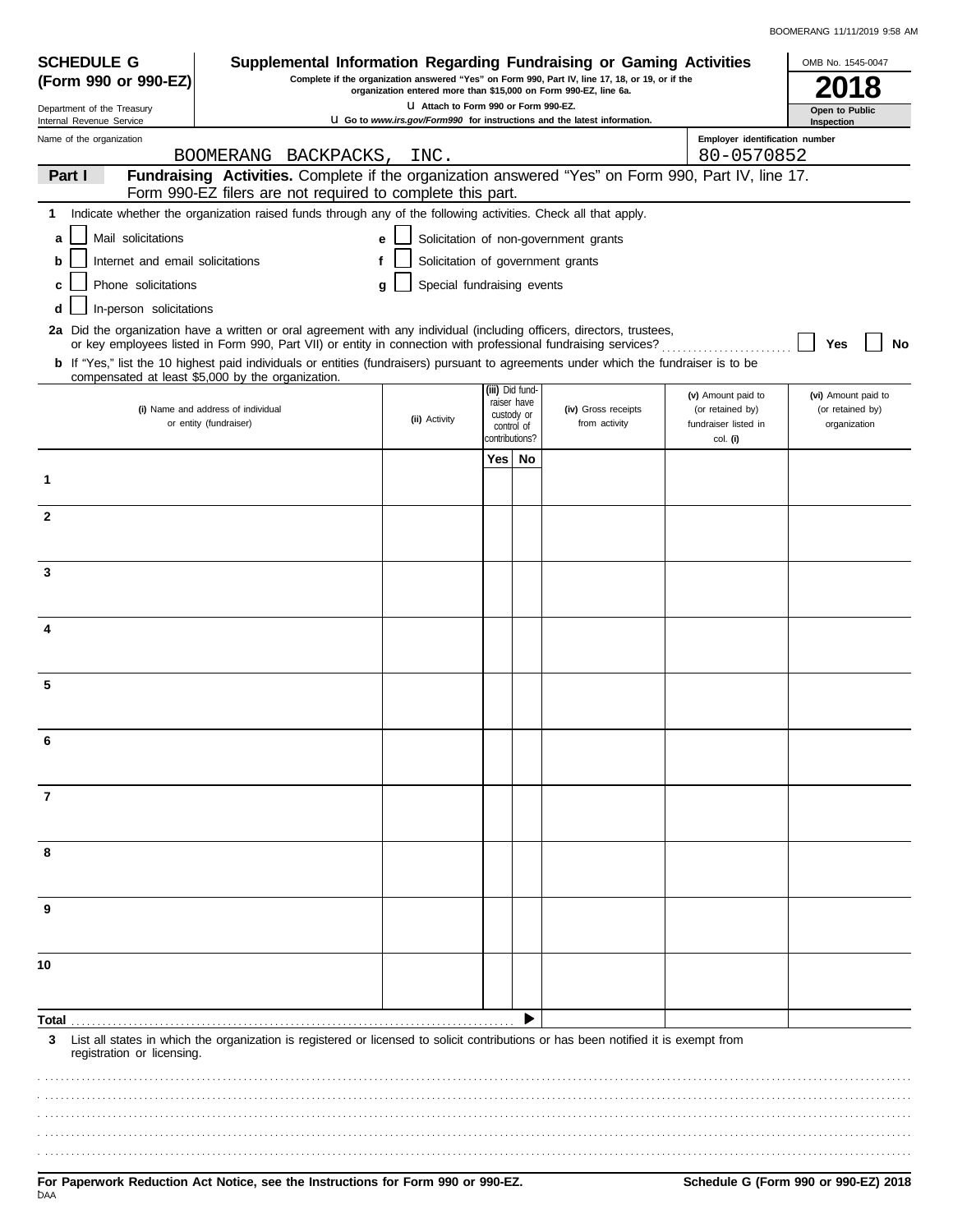| Schedule<br>1990 or 990-EZ)<br>2018<br>G (Form | <b>BOOMERANG</b> | <b>BACKPACKS</b> | INC. | いに<br>7085<br>00JZ | Page |
|------------------------------------------------|------------------|------------------|------|--------------------|------|
|                                                |                  |                  |      |                    |      |

**Part II Fundraising Events.** Complete if the organization answered "Yes" on Form 990, Part IV, line 18, or reported more gross receipts greater than \$5,000. than \$15,000 of fundraising event contributions and gross income on Form 990-EZ, lines 1 and 6b. List events with

|                        |          |                              | (a) Event #1                                                             | (b) Event $#2$                                                                                      | (c) Other events |                            |
|------------------------|----------|------------------------------|--------------------------------------------------------------------------|-----------------------------------------------------------------------------------------------------|------------------|----------------------------|
|                        |          |                              |                                                                          |                                                                                                     |                  | (d) Total events           |
|                        |          |                              | CASINO NIGHT                                                             | GOLF OUTING                                                                                         | 1                | (add col. (a) through      |
|                        |          |                              | (event type)                                                             | (event type)                                                                                        | (total number)   | $col.$ (c))                |
| Revenue                |          | 1 Gross receipts             | 38,680                                                                   | 16,380                                                                                              | 12,665           | 67,725                     |
|                        |          | 2 Less: Contributions        |                                                                          |                                                                                                     |                  |                            |
|                        |          | 3 Gross income (line 1 minus |                                                                          |                                                                                                     |                  |                            |
|                        |          |                              | 38,680                                                                   | 16,380                                                                                              | 12,665           | 67,725                     |
|                        |          |                              |                                                                          |                                                                                                     |                  |                            |
|                        |          | 4 Cash prizes                |                                                                          |                                                                                                     |                  |                            |
|                        |          |                              |                                                                          |                                                                                                     |                  |                            |
|                        |          | 5 Noncash prizes             |                                                                          |                                                                                                     |                  |                            |
|                        |          |                              |                                                                          |                                                                                                     |                  |                            |
|                        |          | 6 Rent/facility costs        |                                                                          |                                                                                                     |                  |                            |
| Expenses               |          |                              |                                                                          |                                                                                                     |                  |                            |
|                        |          | 7 Food and beverages         |                                                                          |                                                                                                     |                  |                            |
| Direct                 |          |                              |                                                                          |                                                                                                     |                  |                            |
|                        |          | 8 Entertainment              |                                                                          |                                                                                                     |                  |                            |
|                        |          | 9 Other direct expenses      | 4,087                                                                    | 540                                                                                                 | 399              | 5,026                      |
|                        |          |                              |                                                                          |                                                                                                     |                  |                            |
|                        |          |                              | 10 Direct expense summary. Add lines 4 through 9 in column (d)           |                                                                                                     |                  |                            |
|                        |          |                              |                                                                          |                                                                                                     |                  | $\frac{5,026}{62,699}$     |
|                        | Part III |                              |                                                                          | Gaming. Complete if the organization answered "Yes" on Form 990, Part IV, line 19, or reported more |                  |                            |
|                        |          |                              | than \$15,000 on Form 990-EZ, line 6a.                                   |                                                                                                     |                  |                            |
|                        |          |                              | (a) Bingo                                                                | (b) Pull tabs/instant                                                                               | (c) Other gaming | (d) Total gaming (add      |
| Revenue                |          |                              |                                                                          | bingo/progressive bingo                                                                             |                  | col. (a) through col. (c)) |
|                        |          |                              |                                                                          |                                                                                                     |                  |                            |
|                        |          | 1 Gross revenue              |                                                                          |                                                                                                     |                  |                            |
|                        |          |                              |                                                                          |                                                                                                     |                  |                            |
|                        |          | 2 Cash prizes                |                                                                          |                                                                                                     |                  |                            |
|                        |          | 3 Noncash prizes             |                                                                          |                                                                                                     |                  |                            |
|                        |          |                              |                                                                          |                                                                                                     |                  |                            |
| <b>Direct Expenses</b> |          | 4 Rent/facility costs        |                                                                          |                                                                                                     |                  |                            |
|                        |          |                              |                                                                          |                                                                                                     |                  |                            |
|                        |          | 5 Other direct expenses      |                                                                          |                                                                                                     |                  |                            |
|                        |          |                              | %<br>Yes<br>.                                                            | Yes<br>%                                                                                            | Yes<br>%         |                            |
|                        |          | 6 Volunteer labor            | No                                                                       | No                                                                                                  | No               |                            |
|                        |          |                              |                                                                          |                                                                                                     |                  |                            |
|                        |          |                              |                                                                          |                                                                                                     |                  |                            |
|                        |          |                              |                                                                          |                                                                                                     |                  |                            |
|                        |          |                              |                                                                          |                                                                                                     |                  |                            |
| 9                      |          |                              | Enter the state(s) in which the organization conducts gaming activities: |                                                                                                     |                  |                            |
| a                      |          |                              |                                                                          |                                                                                                     |                  | Yes<br>No                  |
|                        |          | <b>b</b> If "No," explain:   |                                                                          |                                                                                                     |                  |                            |
|                        |          |                              |                                                                          |                                                                                                     |                  |                            |
|                        |          |                              |                                                                          |                                                                                                     |                  |                            |
|                        |          |                              |                                                                          |                                                                                                     |                  | Yes<br>No                  |
|                        |          | <b>b</b> If "Yes," explain:  |                                                                          |                                                                                                     |                  |                            |
|                        |          |                              |                                                                          |                                                                                                     |                  |                            |
|                        |          |                              |                                                                          |                                                                                                     |                  |                            |
|                        |          |                              |                                                                          |                                                                                                     |                  |                            |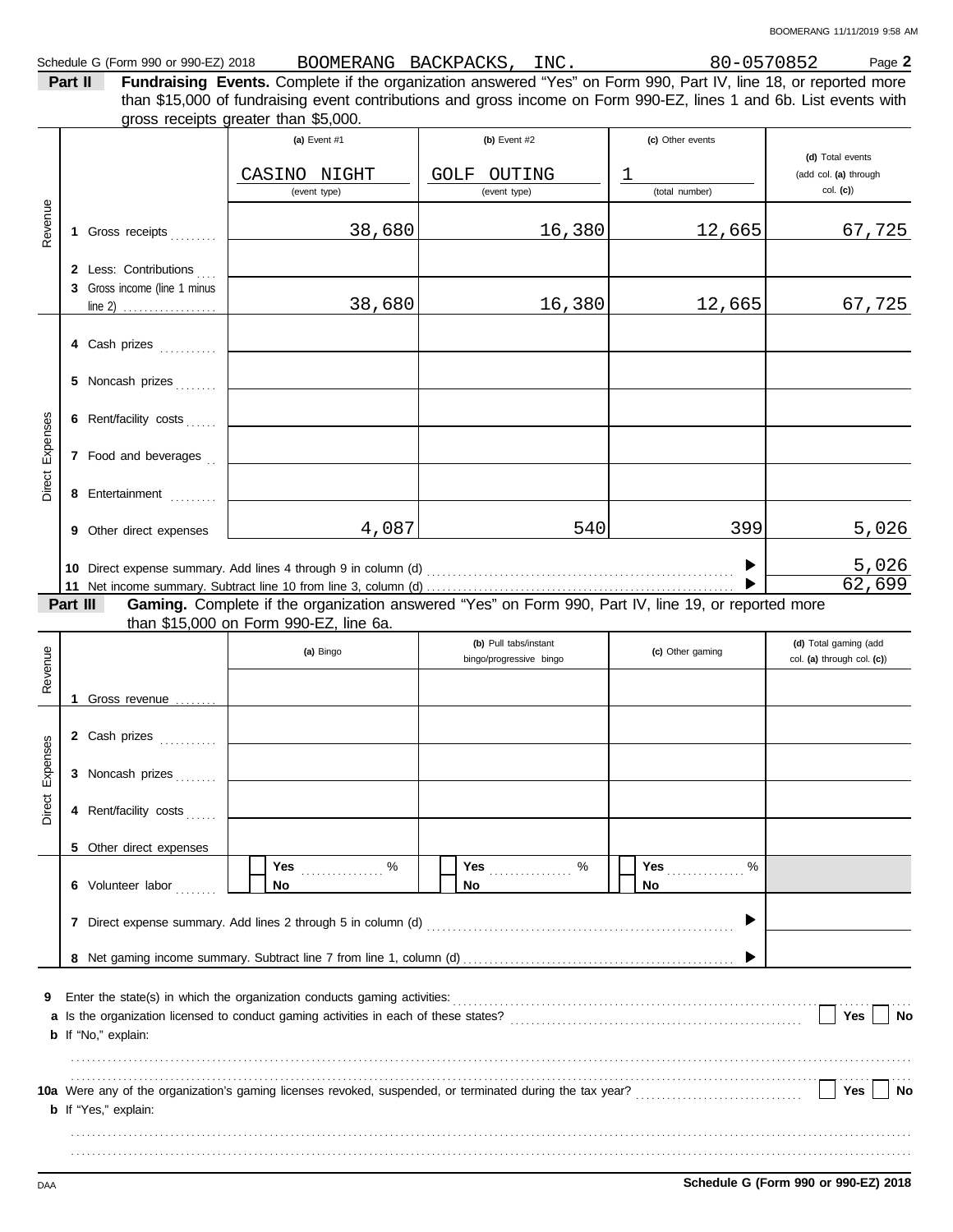|     | Schedule G (Form 990 or 990-EZ) 2018<br>BOOMERANG BACKPACKS, INC.                                                                                                                                                                                        | 80-0570852      |     | Page 3     |
|-----|----------------------------------------------------------------------------------------------------------------------------------------------------------------------------------------------------------------------------------------------------------|-----------------|-----|------------|
| 11  |                                                                                                                                                                                                                                                          |                 | Yes | <b>No</b>  |
| 12  | Is the organization a grantor, beneficiary or trustee of a trust, or a member of a partnership or other entity                                                                                                                                           |                 |     |            |
|     |                                                                                                                                                                                                                                                          |                 |     | Yes   No   |
| 13  | Indicate the percentage of gaming activity conducted in:                                                                                                                                                                                                 |                 |     |            |
| a   |                                                                                                                                                                                                                                                          | 13а             |     | %          |
| b   | An outside facility <b>contained a set of the contract of the contract of the contract of the contract of the contract of the contract of the contract of the contract of the contract of the contract of the contract of the co</b>                     | 13 <sub>b</sub> |     | $\%$       |
| 14  | Enter the name and address of the person who prepares the organization's gaming/special events books and<br>records:                                                                                                                                     |                 |     |            |
|     |                                                                                                                                                                                                                                                          |                 |     |            |
|     | Address <b>u</b>                                                                                                                                                                                                                                         |                 |     |            |
| 15a | Does the organization have a contract with a third party from whom the organization receives gaming                                                                                                                                                      |                 |     | Yes     No |
| b   |                                                                                                                                                                                                                                                          |                 |     |            |
|     |                                                                                                                                                                                                                                                          |                 |     |            |
| c   | If "Yes," enter name and address of the third party:                                                                                                                                                                                                     |                 |     |            |
|     |                                                                                                                                                                                                                                                          |                 |     |            |
|     |                                                                                                                                                                                                                                                          |                 |     |            |
|     |                                                                                                                                                                                                                                                          |                 |     |            |
|     | Address <b>u</b>                                                                                                                                                                                                                                         |                 |     |            |
| 16  | Gaming manager information:                                                                                                                                                                                                                              |                 |     |            |
|     |                                                                                                                                                                                                                                                          |                 |     |            |
|     |                                                                                                                                                                                                                                                          |                 |     |            |
|     | Description of services provided <b>u</b> electron control and a service of the service of services provided <b>u</b>                                                                                                                                    |                 |     |            |
|     | Director/officer<br>Employee<br>    Independent contractor                                                                                                                                                                                               |                 |     |            |
| 17  | Mandatory distributions:                                                                                                                                                                                                                                 |                 |     |            |
| a   | Is the organization required under state law to make charitable distributions from the gaming proceeds to                                                                                                                                                |                 |     |            |
|     |                                                                                                                                                                                                                                                          |                 |     | Yes No     |
| b   | Enter the amount of distributions required under state law to be distributed to other exempt organizations or                                                                                                                                            |                 |     |            |
|     | spent in the organization's own exempt activities during the tax year $\mathbf u$                                                                                                                                                                        |                 |     |            |
|     | Supplemental Information. Provide the explanations required by Part I, line 2b, columns (iii) and (v); and<br>Part IV<br>Part III, lines 9, 9b, 10b, 15b, 15c, 16, and 17b, as applicable. Also provide any additional information.<br>See instructions. |                 |     |            |
|     |                                                                                                                                                                                                                                                          |                 |     |            |
|     |                                                                                                                                                                                                                                                          |                 |     |            |
|     |                                                                                                                                                                                                                                                          |                 |     |            |
|     |                                                                                                                                                                                                                                                          |                 |     |            |
|     |                                                                                                                                                                                                                                                          |                 |     |            |
|     |                                                                                                                                                                                                                                                          |                 |     |            |
|     |                                                                                                                                                                                                                                                          |                 |     |            |
|     |                                                                                                                                                                                                                                                          |                 |     |            |
|     |                                                                                                                                                                                                                                                          |                 |     |            |
|     |                                                                                                                                                                                                                                                          |                 |     |            |
|     |                                                                                                                                                                                                                                                          |                 |     |            |
|     |                                                                                                                                                                                                                                                          |                 |     |            |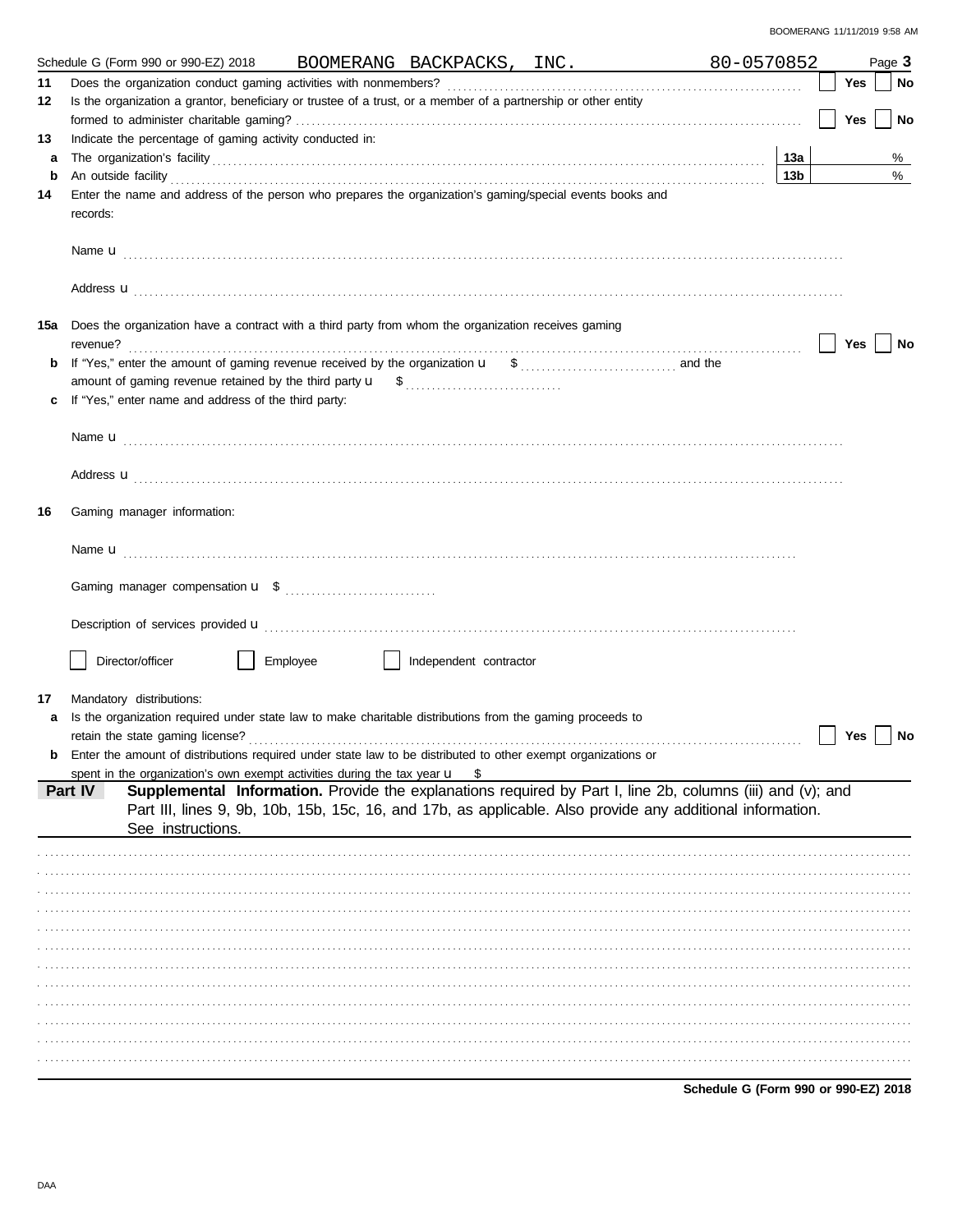| <b>SCHEDULE O</b><br>(Form 990 or 990-EZ)<br>Department of the Treasury<br>Internal Revenue Service | Supplemental Information to Form 990 or 990-EZ<br>Complete to provide information for responses to specific questions on<br>Form 990 or 990-EZ or to provide any additional information.<br>u Attach to Form 990 or 990-EZ.<br>u Go to www.irs.gov/Form990 for the latest information. |                                |            |
|-----------------------------------------------------------------------------------------------------|----------------------------------------------------------------------------------------------------------------------------------------------------------------------------------------------------------------------------------------------------------------------------------------|--------------------------------|------------|
| Name of the organization                                                                            |                                                                                                                                                                                                                                                                                        | Employer identification number | Inspection |
|                                                                                                     | BOOMERANG BACKPACKS,<br>INC.                                                                                                                                                                                                                                                           | 80-0570852                     |            |
|                                                                                                     | FORM 990, PART I, LINE 6                                                                                                                                                                                                                                                               |                                |            |
|                                                                                                     | HELP PACK BACKPACKS, DISTRIBUTE BACKPACKS, PICK-UP BACKPACKS                                                                                                                                                                                                                           |                                |            |
|                                                                                                     | FORM 990, PART VI, LINE 11B - ORGANIZATION'S PROCESS TO REVIEW FORM 990<br>FORM 990 REVIEWED AND APPROVED PRIOR TO FILING                                                                                                                                                              |                                |            |
|                                                                                                     | FORM 990, PART VI, LINE 12C - ENFORCEMENT OF CONFLICTS POLICY                                                                                                                                                                                                                          |                                |            |
|                                                                                                     | REVIEW POLICY AT ANNUAL MEETING                                                                                                                                                                                                                                                        |                                |            |
| AS REQUESTED                                                                                        | FORM 990, PART VI, LINE 19 - GOVERNING DOCUMENTS DISCLOSURE EXPLANATION                                                                                                                                                                                                                |                                |            |
|                                                                                                     |                                                                                                                                                                                                                                                                                        |                                |            |
|                                                                                                     |                                                                                                                                                                                                                                                                                        |                                |            |
|                                                                                                     |                                                                                                                                                                                                                                                                                        |                                |            |
|                                                                                                     |                                                                                                                                                                                                                                                                                        |                                |            |
|                                                                                                     |                                                                                                                                                                                                                                                                                        |                                |            |
|                                                                                                     |                                                                                                                                                                                                                                                                                        |                                |            |
|                                                                                                     |                                                                                                                                                                                                                                                                                        |                                |            |
|                                                                                                     |                                                                                                                                                                                                                                                                                        |                                |            |
|                                                                                                     |                                                                                                                                                                                                                                                                                        |                                |            |
|                                                                                                     |                                                                                                                                                                                                                                                                                        |                                |            |
|                                                                                                     |                                                                                                                                                                                                                                                                                        |                                |            |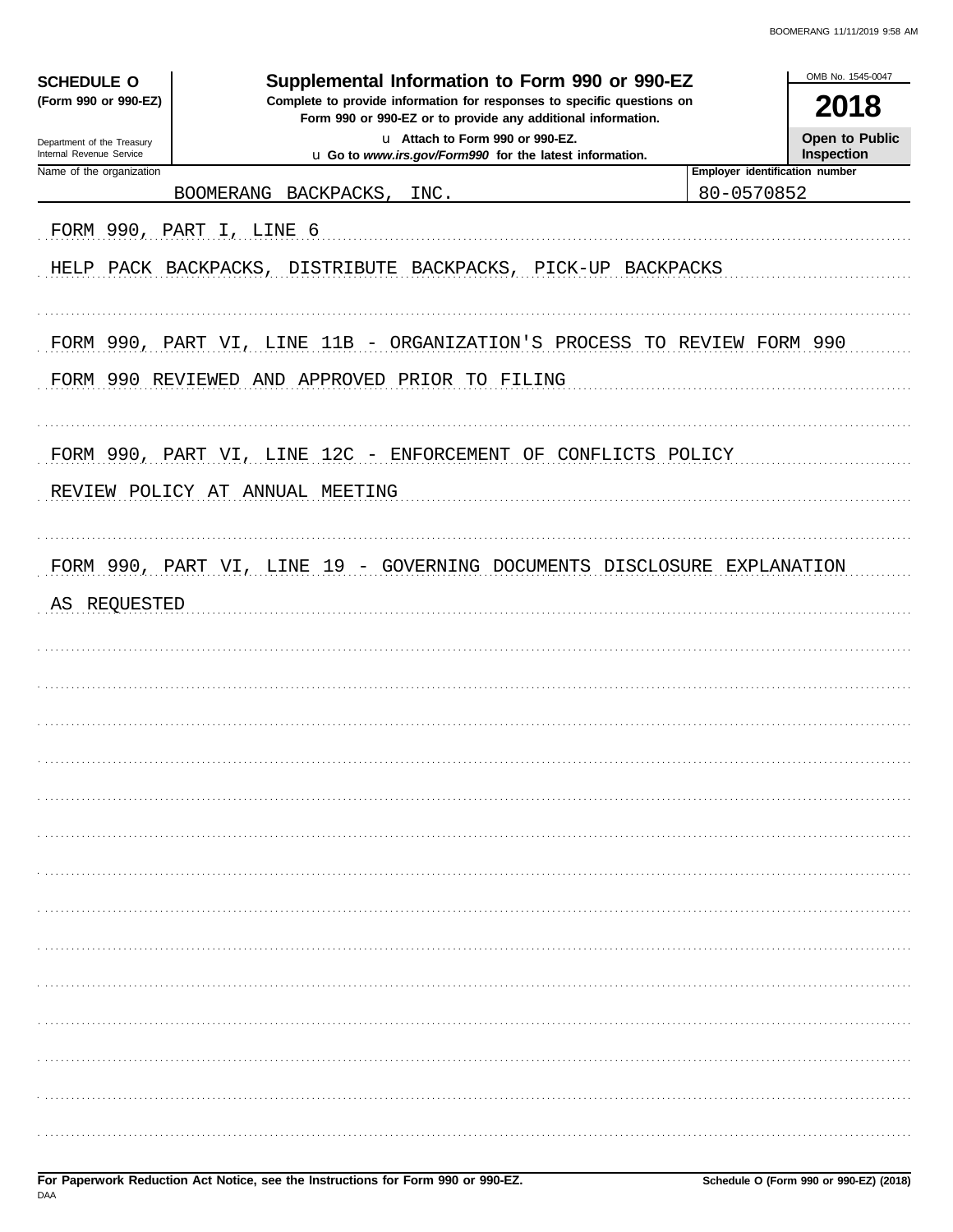**NP-20** State Form 51062

(R9 / 8-18)

**Indiana Department of Revenue Indiana Nonprofit Organization's Annual Report**

**For the Calendar Year or Fiscal Year**

Check if: □ Change of Address Amended Report

> $\Box$  Final Report: Indicate Date Closed

**MM/DD/YYYY**

**Beginning** 07 01 2018 and Ending 06 30 2019

**MM/DD/YYYY**

**Due on the 15th day of the 5th month following the end of the tax year.**

|                  |  | -- |
|------------------|--|----|
| NO FEE REQUIRED. |  |    |
|                  |  |    |

| Name of Organization                                                                                                                                                                                                                                                                                                                                                                                                                                                                                                                            |                                                                                                                                                                                                                                                                                                                                                               |          |                            | Telephone Number                                                                                                                                        |  |
|-------------------------------------------------------------------------------------------------------------------------------------------------------------------------------------------------------------------------------------------------------------------------------------------------------------------------------------------------------------------------------------------------------------------------------------------------------------------------------------------------------------------------------------------------|---------------------------------------------------------------------------------------------------------------------------------------------------------------------------------------------------------------------------------------------------------------------------------------------------------------------------------------------------------------|----------|----------------------------|---------------------------------------------------------------------------------------------------------------------------------------------------------|--|
| BOOMERANG BACKPACKS,                                                                                                                                                                                                                                                                                                                                                                                                                                                                                                                            | INC.                                                                                                                                                                                                                                                                                                                                                          |          |                            |                                                                                                                                                         |  |
| Address                                                                                                                                                                                                                                                                                                                                                                                                                                                                                                                                         |                                                                                                                                                                                                                                                                                                                                                               | County   |                            | Indiana Taxpayer Identification Number                                                                                                                  |  |
| 4616 E DUPONT ROAD RM/STE C                                                                                                                                                                                                                                                                                                                                                                                                                                                                                                                     |                                                                                                                                                                                                                                                                                                                                                               | 57       |                            | 0139152130<br>000                                                                                                                                       |  |
| City                                                                                                                                                                                                                                                                                                                                                                                                                                                                                                                                            | <b>State</b>                                                                                                                                                                                                                                                                                                                                                  | Zip Code |                            | Federal Identification Number                                                                                                                           |  |
| FORT WAYNE                                                                                                                                                                                                                                                                                                                                                                                                                                                                                                                                      | ΙN                                                                                                                                                                                                                                                                                                                                                            | 46825    |                            | 80 0570852                                                                                                                                              |  |
| Printed Name of Person to Contact                                                                                                                                                                                                                                                                                                                                                                                                                                                                                                               |                                                                                                                                                                                                                                                                                                                                                               |          | Contact's Telephone Number |                                                                                                                                                         |  |
| MARK COCKROFT                                                                                                                                                                                                                                                                                                                                                                                                                                                                                                                                   |                                                                                                                                                                                                                                                                                                                                                               |          |                            |                                                                                                                                                         |  |
| must also file Form IT-20NP.                                                                                                                                                                                                                                                                                                                                                                                                                                                                                                                    | If you are filing a federal return, attach a completed copy of Form 990, 990EZ, or 990PF.<br>Note: If your organization has unrelated business income of more than \$1,000 as defined under Section 513 of the Internal Revenue Code, you                                                                                                                     |          |                            |                                                                                                                                                         |  |
| <b>Current Information</b>                                                                                                                                                                                                                                                                                                                                                                                                                                                                                                                      |                                                                                                                                                                                                                                                                                                                                                               |          |                            |                                                                                                                                                         |  |
| STATEMENT<br>SEE<br>Email Address:                                                                                                                                                                                                                                                                                                                                                                                                                                                                                                              | bylaws, or other instruments of similar importance? If yes, attach a detailed description of changes.<br>2. Indicate number of years your organization has been in continuous existence.<br>3. Attach a schedule, listing the names, titles and addresses of your current officers.<br>4. Briefly describe the purpose or mission of your organization below. |          | SEE STATEMENT 1            |                                                                                                                                                         |  |
| is true, complete, and correct.                                                                                                                                                                                                                                                                                                                                                                                                                                                                                                                 | I declare under the penalties of perjury that I have examined this return, including all attachments, and to the best of my knowledge and belief, it                                                                                                                                                                                                          |          |                            |                                                                                                                                                         |  |
|                                                                                                                                                                                                                                                                                                                                                                                                                                                                                                                                                 |                                                                                                                                                                                                                                                                                                                                                               |          | PRESIDENT                  |                                                                                                                                                         |  |
| Signature of Officer or Trustee                                                                                                                                                                                                                                                                                                                                                                                                                                                                                                                 |                                                                                                                                                                                                                                                                                                                                                               | Title    |                            | Date                                                                                                                                                    |  |
| MARK COCKROFT                                                                                                                                                                                                                                                                                                                                                                                                                                                                                                                                   |                                                                                                                                                                                                                                                                                                                                                               |          |                            |                                                                                                                                                         |  |
| Name of Person(s) to Contact                                                                                                                                                                                                                                                                                                                                                                                                                                                                                                                    |                                                                                                                                                                                                                                                                                                                                                               |          | Daytime Telephone Number   |                                                                                                                                                         |  |
| <b>Important:</b> Please submit this completed form and/or extension to:<br>Indiana Department of Revenue, Tax Administration<br>P.O. Box 6481<br>Indianapolis, IN 46206-6481<br>Telephone: (317) 232-0129                                                                                                                                                                                                                                                                                                                                      |                                                                                                                                                                                                                                                                                                                                                               |          |                            |                                                                                                                                                         |  |
| <b>Extensions of Time to File</b><br>The Department recognizes the Internal Revenue Service application for automatic extension of time to file, Form 8868. Please forward a copy of<br>your federal extension, identified with your Nonprofit Taxpayer Identification Number (TID), to the Indiana Department of Revenue, Tax<br>Administration by the original due date to prevent cancellation of your sales tax exemption. Always indicate your Indiana Taxpayer Identification<br>number on your request for an extension of time to file. |                                                                                                                                                                                                                                                                                                                                                               |          |                            |                                                                                                                                                         |  |
| IN 46206-6481, (317) 232-0129.                                                                                                                                                                                                                                                                                                                                                                                                                                                                                                                  | Reports post marked within thirty (30) days after the federal extension due date, as requested on Federal Form 8868, will be considered as timely<br>request in writing an Indiana extension of time to file from the: Indiana Department of Revenue, Tax Administration, P.O. Box 6481, Indianapolis,                                                        |          |                            | filed. A copy of the federal extension must also be attached to the Indiana report. In the event that a federal extension is not needed, a taxpayer may |  |
|                                                                                                                                                                                                                                                                                                                                                                                                                                                                                                                                                 | within sixty (60) days after receiving such notice the taxpayer does not file Form NP-20, the taxpayer's exemption from sales tax will be canceled.                                                                                                                                                                                                           |          |                            | If Form NP-20 or extension is not timely filed, the taxpayer will be notified by the Department pursuant to I.C. 6-2.5-5-21(d), to file Form NP-20. If  |  |